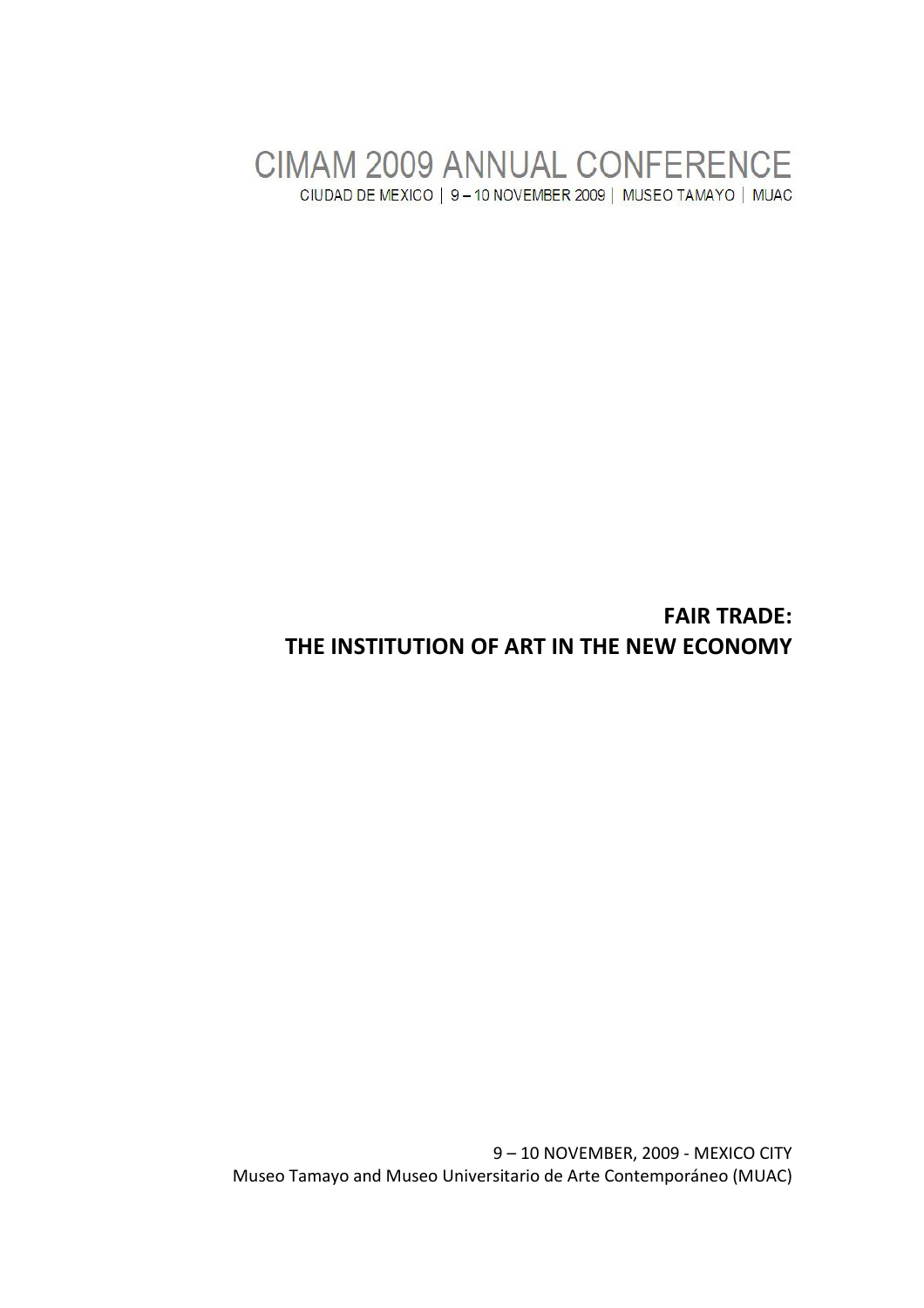CIMAM 2009 Annual Conference 'FAIR TRADE: THE INSTITUTION OF ART IN THE NEW ECONOMY' 9 – 10 November, 2009 - Museo Tamayo and Museo Universitario de Arte Contemporáneo (MUAC), Mexico City. A two-day conference examining the role of the 'museum' in the contemporary world [published on the occasion of the 2009 CIMAM Annual Meeting, 9 – 10 November, 2009 - Museo Tamayo and Museo Universitario de Arte Contemporáneo (MUAC), Mexico City]; edited by Cathy Douglas and Josephine Watson in collaboration with Pilar Cortada; sessions transcribed by Mireia Bartels and Inés Jover.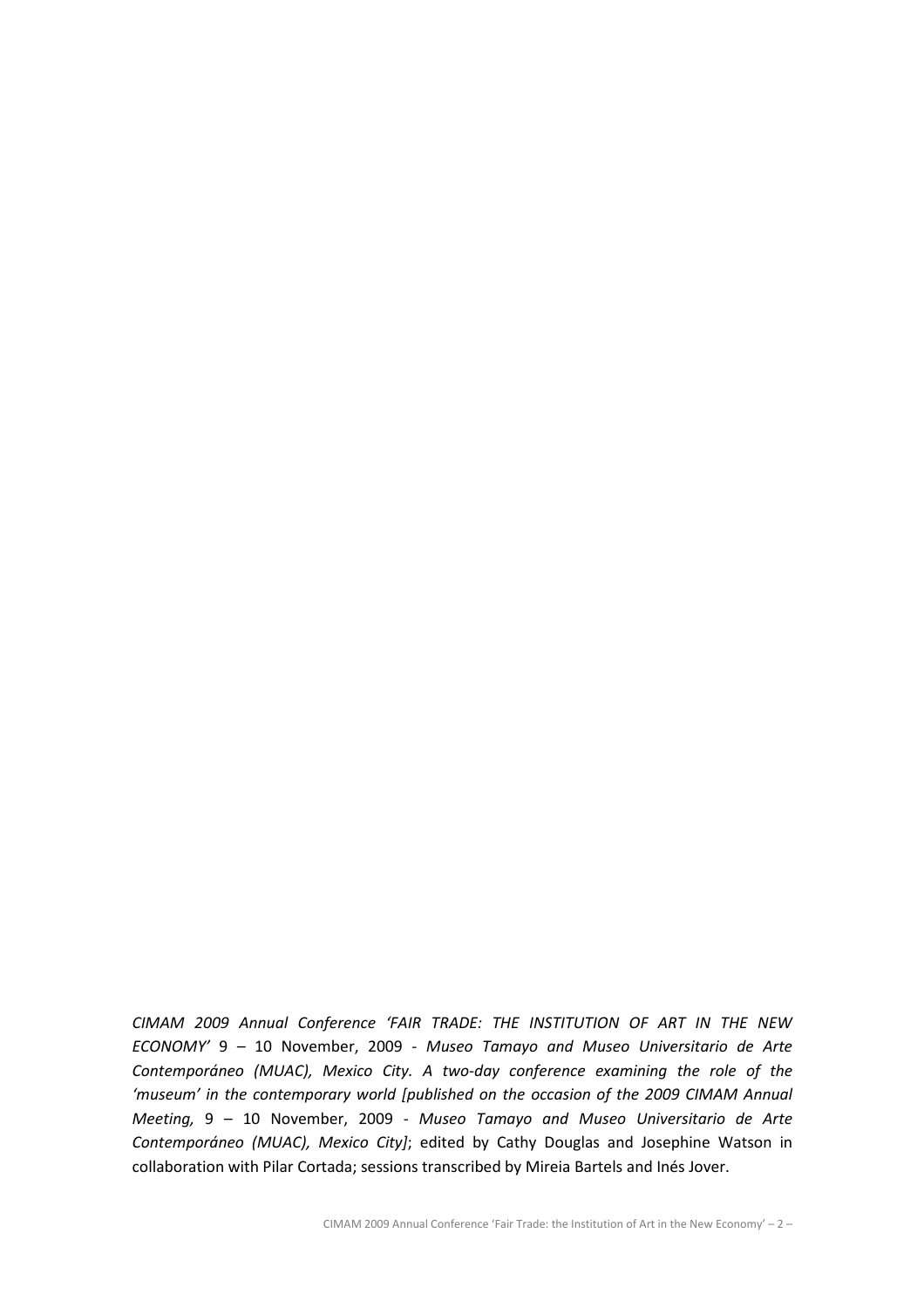# INDEX

| <b>Welcoming remarks</b>                                                                 |    |
|------------------------------------------------------------------------------------------|----|
| Teresa Vicencio, director of the National Institute of the Fine Arts (INBA), Mexico City | 4  |
| Sealtiel Alatriste, head of the Co-ordination of Cultural Diffusion at the National      |    |
| Autonomous University of Mexico (UNAM), Mexico City                                      | 5  |
| Manuel J. Borja-Villel, president of the International Committee for Museums and         |    |
| Collections of Modern Art (CIMAM) and director of the Museo Nacional Centro de Arte      |    |
| Reina Sofía (MNCARS), Madrid                                                             | 6  |
| Introduction                                                                             |    |
| Sofía Hernández Chong Cuy, director of the Museo Tamayo, Mexico City                     | 8  |
| Graciela de la Torre, director of the Museo Universitario de Arte Contemporáneo (MUAC),  |    |
| <b>Mexico City</b>                                                                       | 8  |
| <b>DAY 1: LEARNING FROM CRISES</b>                                                       |    |
| <b>SESSION 1</b>                                                                         |    |
| Respondent to speaker Michael Govan, director of the Los Angeles County Museum of Art    |    |
| (LACMA)                                                                                  |    |
| François Piron, co-founder of castillo/corrales, Paris                                   | 11 |
| <b>SESSION 2</b>                                                                         |    |
| <b>Speaker</b>                                                                           |    |
| <b>Museums in Mexico: Agents for Change?</b>                                             |    |
| Osvaldo Sánchez, director of the Museo de Arte Moderno (MAM), Mexico City                | 16 |
| Respondent                                                                               |    |
| Dmitry Vilensky, artist and co-ordinator of Chto delat/What is to be done?,              |    |
| St Petersburg                                                                            | 26 |
| <b>DAY 2: OFF-CENTRE CENTRES</b>                                                         |    |
| <b>SESSION 3</b>                                                                         |    |
| <b>Speaker</b>                                                                           |    |
| Museums Will Be Convulsive  Or They Won't Be Southern                                    |    |
| Cuauhtémoc Medina, freelance critic and independent curator, Mexico City                 | 34 |
| <b>SESSION 3</b>                                                                         |    |
| <b>Speaker</b>                                                                           |    |
| Where to Look: when there is no modern museum in sight                                   |    |
| Geeta Kapur, freelance critic and independent curator, New Delhi                         | 44 |
| Respondent                                                                               |    |
| Natalia Majluf, director of the Museo de Arte de Lima (MALI), Lima                       | 57 |
| <b>CONCLUSIONS AND CLOSING REMARKS</b>                                                   |    |
| Bartomeu Marí, director of the Museu d'Art Contemporani de Barcelona (MACBA)             | 63 |
| Robert Fleck, director of the Bundekunsthalle, Bonn                                      | 63 |
| Kwok Kian Chow, director of the National Art Gallery, Singapore                          | 64 |
| Gabriel Pérez-Barreiro, director of the Cisneros Foundation/Patricia Phelps de Cisneros  |    |
| Collection                                                                               | 66 |
| Patricia Sloane, curator at the Museo Uuniversitario de Arte Contemporáneo (MUAC),       |    |
| Mexico City                                                                              | 66 |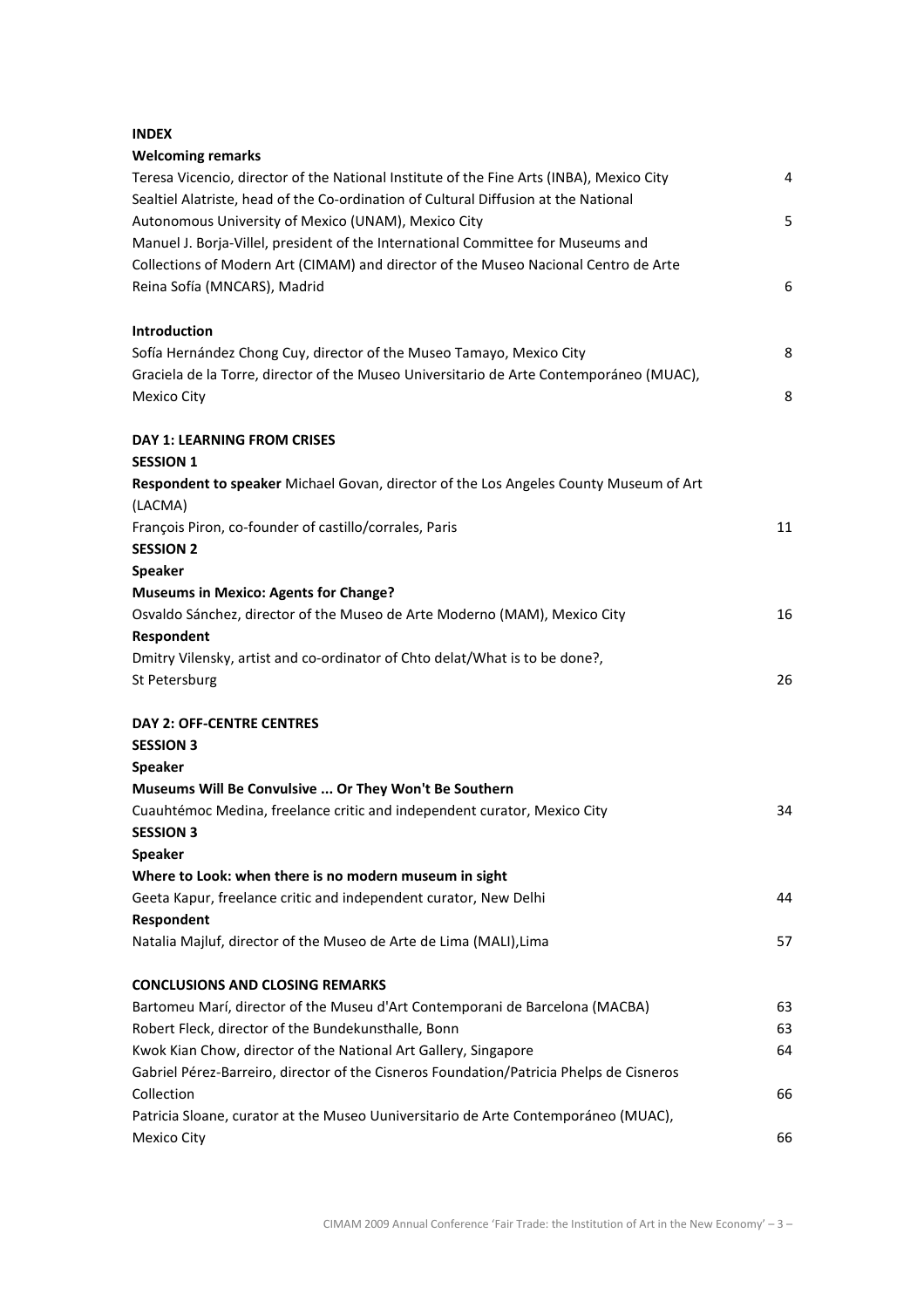#### WELCOMING REMARKS

#### Teresa Vicencio

Saltiel Alatriste, Manuel Borja-Villel, Graciela de la Torre, ladies and gentlemen, The cultural institutions and museums of Mexico are proud to attend the Annual Meeting of the International Committee of ICOM for Museums for and Collections of Modern Art. We are therefore especially pleased to welcome the representatives of ICOM, the members of the Board of CIMAM, their members, directors and curators of modern and contemporary art museums, and the distinguished speakers and participants in this year's meeting.

The Mexican museums and institutions that have had the pleasure in supporting and taking part in the organisation of this conference hope it will succeed in meeting its specific objectives. The work carried out by the International Committee of ICOM for Museums and Collections of Modern Art, and in particular its annual meetings, have become the referent par excellence for the studies and discussions on the present and the future of contemporary art and the role played by museums in its development. As a result we now have diagnoses, prospects, ideas and proposals that enhance in various ways our work promoting, stimulating and disseminating contemporary art.

On this occasion, the subject of the CIMAM annual meeting is highly promising. Contemporary art is an area particularly sensitive to the effects of the present worldwide economic crisis. Both in the public and the private spheres, and of course in that of artistic creation and production, there is great concern about the number of factors affecting the conditions of institutional support, the funding of artists' projects, the extension of museums, and the display, promotion and markets of art. This meeting to analyse the situation, attended by those who face these problems on a daily basis, could not be more appropriate.

The idea is to identify the problems and difficulties arising, as well as the risks they entail for the cultural phenomenon. More importantly, however, the idea is to assume the challenges posed by the economic crisis and transform them into opportunities to build new models of artistic management, more efficient forms of exchange and collaboration between public and private organisations, and to stimulate innovation in the conception and development of artistic productions. For all these reasons, the National Institute for the Fine Arts will pay special attention to the studies, debates, conclusions and recommendations of the meeting. All these ideas, which we regard as extremely valuable material, shall be our guide as we face up to the present economic situation and fulfil institutional responsibility in the contemporary art committee in Mexico and internationally.

I'm convinced that similar institutions in other countries will find this meeting equally interesting and that, as in previous years, it will be especially significant in positively rethinking the role of museums and the best ways of projecting contemporary art in today's societies. I welcome you on behalf of Teresa Vicencio, General Director of the National Institute for the Fine Arts, and thank you very much for being here.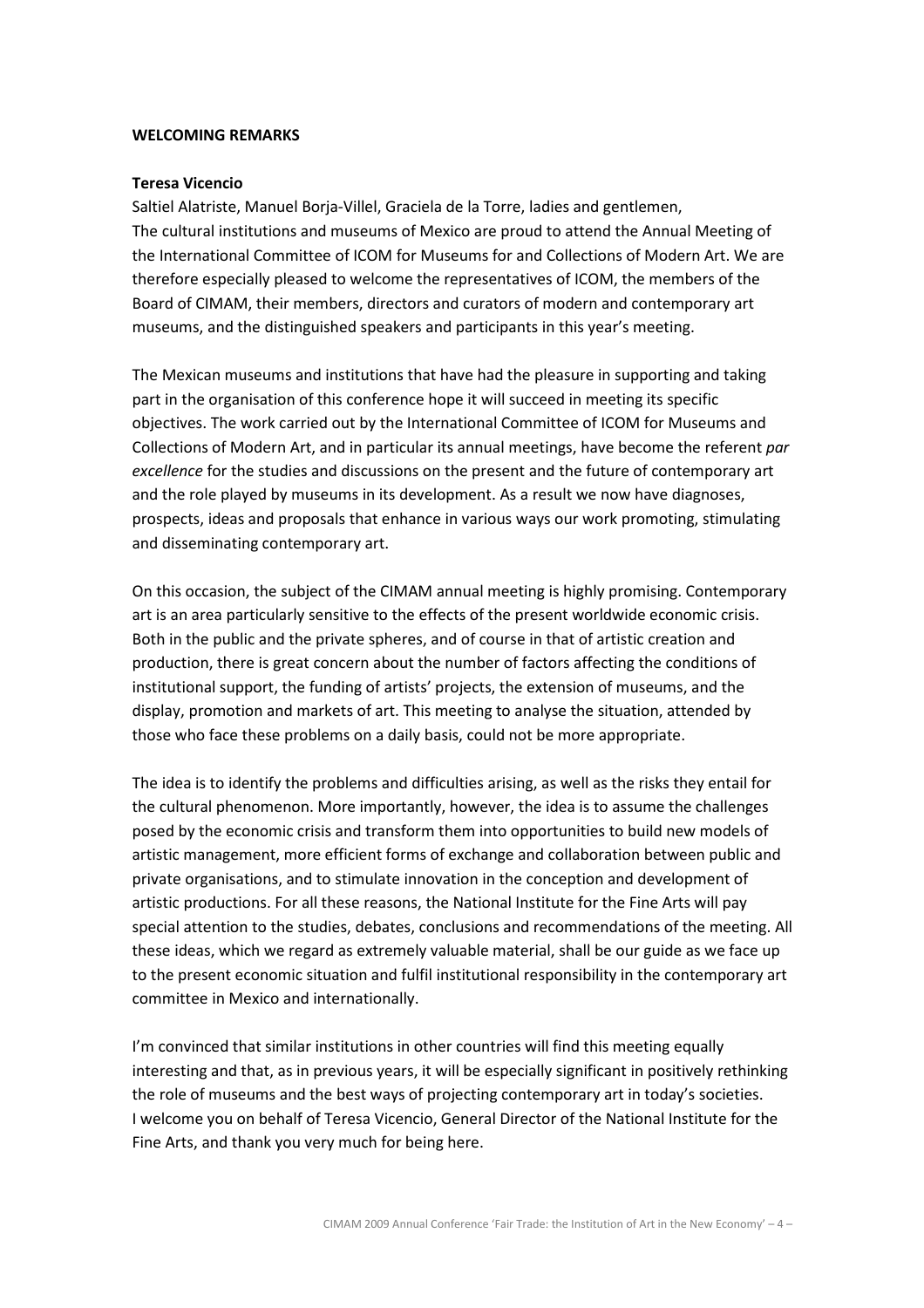### Sealtiel Alatriste

Good morning Sofía. Thank you Manuel and Graciela.

Welcome to you all, thank you very much for attending this CIMAM conference here in Mexico. I shall only take half an hour of your time to present a brief introduction.

I find the name of the meeting, 'Fair Trade', very attractive, in fact I would have liked to extend it slightly, and made it 'Fair Market.' In my opinion, the problems faced by art and culture lie in the market and its interrelations. When we speak of crisis and say that it has extended to the sphere of the arts, I ask myself whether this is essentially a cultural crisis or whether it has emerged because we failed to examine the role of culture in good time. As you all know, I am a writer and so I must speak from a literary point of view. In his book on poetry, the last book he wrote, Octavio Paz said that the most serious problem that art would face in the twentieth and early twenty-first centuries would be its relations with the market, and that if we left it up to the market to establish the rules of the game we would end up as we have. Octavio Paz was a visionary, so it is no wonder that we should now find ourselves in this situation. I am delighted that this meeting has raised the matter, because if we fail to find a new place for culture as a generator of order in our civilisation, in our markets, we may pick up in economic terms but we shall certainly fall into another crisis.

In this sense, museums occupy a key position in culture, a position that could be said to unite and condense the parameters of culture. Orhan Pamuk, the great Turkish writer who was awarded the Nobel Prize in Literature two years ago, has just published a new and brilliant novel, which I highly recommend, entitled The Museum of Innocence. This vast novel (six hundred-odd pages) already in circulation is a profound reflection, grounded in love and in literature, on the reasons why museums are founded, why the world is full of museums. His vision, which is no doubt romantic, derives from Proust and indisputably from Ruskin, but to a certain extent it brings the romantic notion of the museum face to face with the notion of the contemporary museum, which I think is crucial. Nineteenth-century society matured and was enlightened, i.e., it got better at what it did, and I believe that now that we are in the midst of this crisis, the time has come to restore museums to that position. And when I say museums I am speaking of culture.

Finally, I would like to say that the organisation of this meeting, in collaboration with CONACULTA (Mexican National Council for Culture and Art) and the university (institutions at the forefront of the Mexican situation), and together with the Museo Tamayo, exemplifies how institutions can work side by side to come up with solutions. So, the fact that CONACULTA and CONAM (Multidisciplinary National Conference) should work towards unity is a landmark which I think will steer our professional activity over the next few years.

Without further ado, I declare the conference open. Good luck, I hope everything goes well. Thank you all very much and have a good conference! Thank you.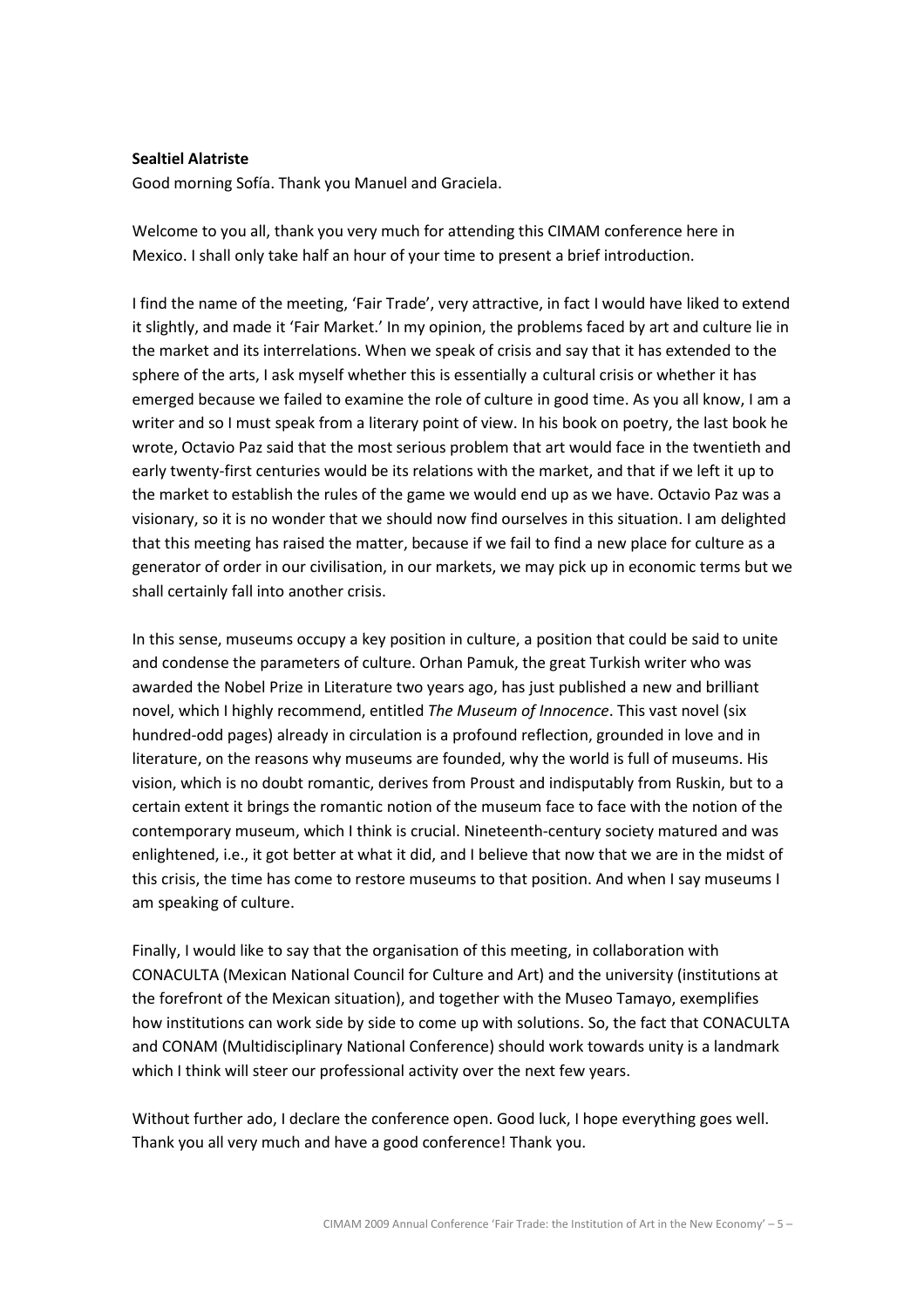#### Manuel J. Borja-Villel

Last year the CIMAM conference was devoted to the crisis, a crisis that is systemic, global, that affects technology, the economy and our social relations. Obviously, museums, art and culture are not external to, but rather inherent in this crisis. In an age in which cognitive work is central to economic relations, art, culture and museums could not remain apart. Crises are not always negative—they can mean a moment of change, a moment of opening in the arts that is always welcome. We know that institutions tend towards entropy, a certain sclerosis, and it is important that there be openings and fissures, that we be receptive to others.

In this sense, this year's conference is in keeping with the idea we put forth in New York—the idea of crisis—as reflected by the range of lecturers from different fields, from large institutions, such as the Los Angeles County Museum, to much smaller organisations, such as castillo/corrales, and from places like India, where there is no institutional life as such although there is a very high degree of creativity. I believe that at this point in time their contributions can be fundamental, for two reasons that are extremely relevant in this context (Mexico and Latin America), insofar as Latin America relates to the rest of the world and insofar as the conference or meeting is held in a museum, to be precise, in a university museum.

For a start, there is a basic question of exteriority, of otherness. We cannot evolve without the Other; we cannot evolve without knowing and interrelating with the Other, creating a common ground between the I and the Other. If there is one place where otherness makes sense that place is Latin America, and it makes sense because of Latin American thinking. I hope professor Enrique Dussel will enlighten us on this, just as I'm sure Cuauhtémoc Medina will enlighten us with his perspective on the South as a place of interpellation. In order to grow and in order to strike up a dialogue there must be a rhetoric of interpellation.

Interpellation transcends dialogue between equals. When it appears, interpellation is the dialogue between inside and outside. Now that I see you all here together, when I see that we meet each year to share ideas, that each year we come together to form a sort of unavowable community, to use Blanchot's term, this sort of flexible community that gradually takes shape, like the community between lovers that is woven by ties and is always alive, I realise that CIMAM can really play a key role at such a time of crisis, prompting the creation of new models, new forms of institutionalism which I believe are more important than ever.

As a result, this conference is important in our day and age. Furthermore, precisely because we are institutions dedicated to art, its significance extends beyond this time and place and takes on a worldwide dimension. Art is, above all, that object of desire we never quite grasp, that radical Other, that which brings us to life, time and again. Therefore the mission of CIMAM, indeed the mission of museums in times of crisis is, on the one hand, to help find this communal element, this relational element, and on the other, to help create these models and contribute to the understanding of the complex phenomenon, the phenomenon that brings us together and, literally, contains an element of love, that is art.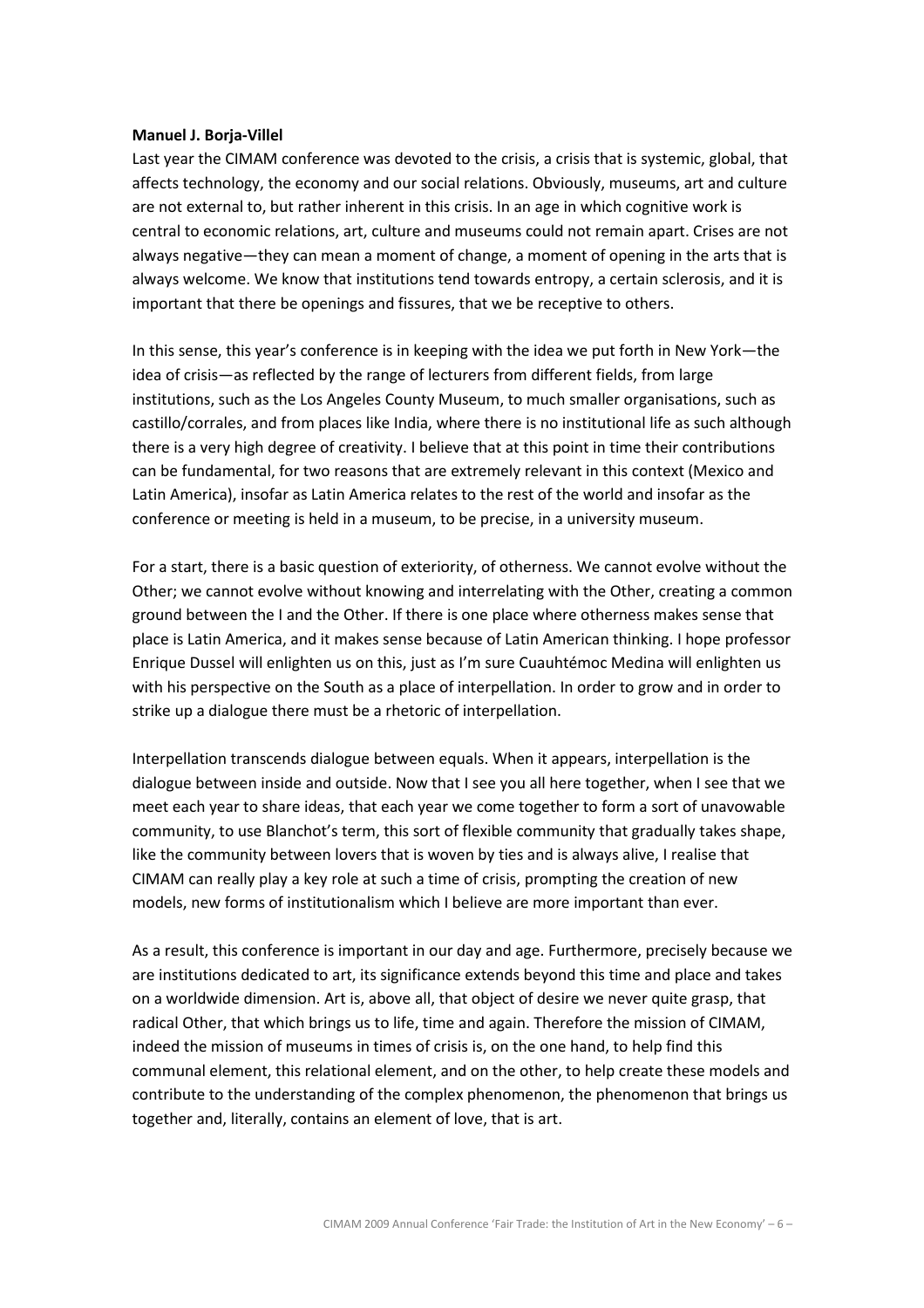I shall add nothing further, because what is truly important is for us to hear the speakers. In point of fact, I am here to thank all those who have made this event possible. In the first place, as we are here in the Museo Tamayo I would like to thank the museum director Sofía Hernández for hosting the conference and welcoming us today, and especially (she told me not to say this but I shall) Graciela de la Torre for her invaluable help throughout the preparation of the conference.

Both as regards its assistance and because it is a university, I would like to thank the National Autonomous University of Mexico and its representative here among us, our admired friend and master Sealtiel Alatriste, Co-ordinator of Cultural Diffusion. I would like to extend my gratitude to CONACULTA, who has contributed a great deal to this meeting, as well as to the United States Embassy, the Mexican Federation of the Museum Association, BBVA Bancomer, the Jumex Foundation/Collection, the Olga and Rufino Tamayo Foundation, the Habitat Group and the National Institute for Fine Arts (INBA).

As they do each year, the Cisneros Foundation/Patricia Phelps de Cisneros Collection and the Open Society Institute - Arts and Culture Network Program have helped many professionals attend the meeting, both from Latin America and from Central Asia thanks to travel grants.

Finally, I would also like to thank collectors such as Gabriela Garza and Ramiro Garza, Soumaya Slim de Romero and Fernando Romero, and Marcos and Vicky Micha , alongside the Luis Barragán House and Studio, the Tlatelolco University Cultural Centre, the Museo Dolores Olmedo, the Museo Nacional de Arte (MUNAL) and the patrons of CIMAM who are with us here now—La Caixa Foundation in Barcelona, the Fondation Louis Vuitton pour la Création in Paris, Marc and Joseé Gensollen and Erika Hoffmann—and each year do their best to ensure that the CIMAM conference, this sort of miracle, can take place. Last but not least, the CIMAM Board and Pilar Cortada, executive director who, as you all know, is the life and soul of CIMAM. Thank you very much.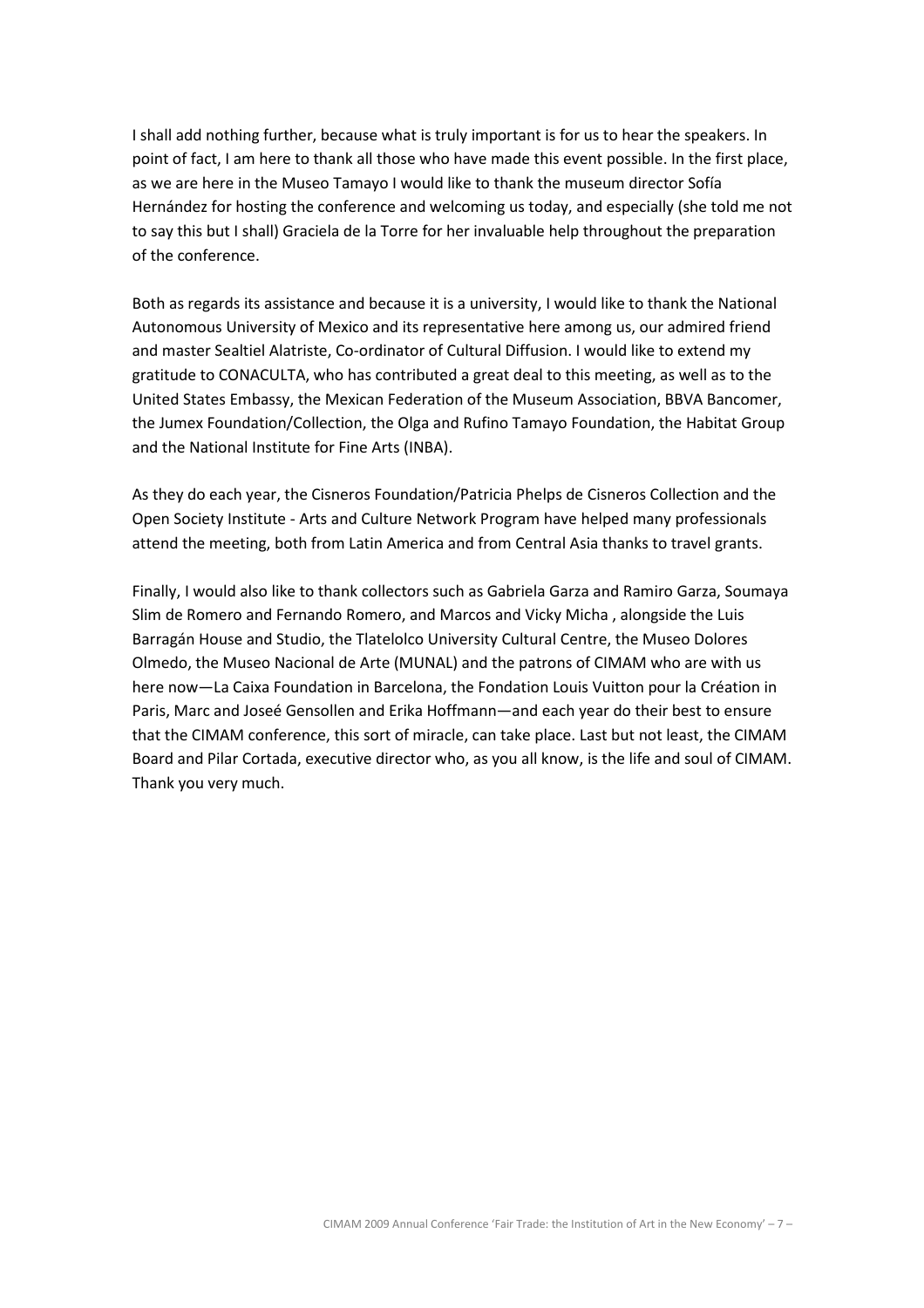### INTRODUCTION

#### Sofía Hernández Chong Cuy

Good morning and welcome to the Museo Tamayo.

It is an honour for us to co-host CIMAM and to greet you at our museum today. I see a great number of colleagues and friends here, many whose work has been exemplary and inspirational. I also see participants I have yet to meet and who will hopefully become members of the Museo Tamayo community. For those who have come to the Museo Tamayo for the first time, I would just like to say a couple of words. The museum was inaugurated in 1981 by Mexican artist Rufino Tamayo with a collection of more than two hundred works of twentieth-century art that he himself had acquired over the years. The Museo Tamayo was designed by architects Teodoro González de León and Abraham Zabludovsky. If you visit the city over the next couple of days you will come across other examples of their architecture, including the Museo Universitario de Arte Contemporáneo or MUAC, which will be represented here tomorrow. Their signature buildings stand out for their monumentality and concrete façades, known in Mexico as 'concreto martelinado'.

In 1986 the Museo Tamayo joined the network of art institutions under the umbrella of the public organisation INBA, the National Institute for the Fine Arts. The museum is also generally supported by a private foundation, set up in 1989 by Olga and Rufino Tamayo in order to secure the quality of the museological programme during the economic crisis of the period, and face up to future challenges such as those of today. As an artist, a collector, a cultural entrepreneur and a dedicated citizen, Tamayo was a visionary. I hope that his figure will continue to be present throughout the conference and may perhaps inspire us to create a better world for cultural institutions today.

Thank you very much.

#### Graciela de la Torre

Good morning friends, colleagues and CIMAM members.

The subject CIMAM will address is relevant when it comes to considering the future of our organisations from a different point of view to the one hegemonically imposed on the museum as a modernist institution in America and Europe. The round tables will probably tackle the discourses, ideas and theories that have validated contemporary production, and the market will be studied in order to determine the value of objects in comparison with the huge range of current artistic practices. We shall no doubt have to consider whether the patterns of art consumption have varied or not, especially as a result of the present economic crisis. We should mention that the collecting of contemporary art does not seem to have been drastically reduced in spite of its apparent undercapitalisation, and that the ocean of art collecting is travelled by an amphibian—the speculative collector. The economic value of temporary exhibitions and their connection with the market laws of supply and demand may also be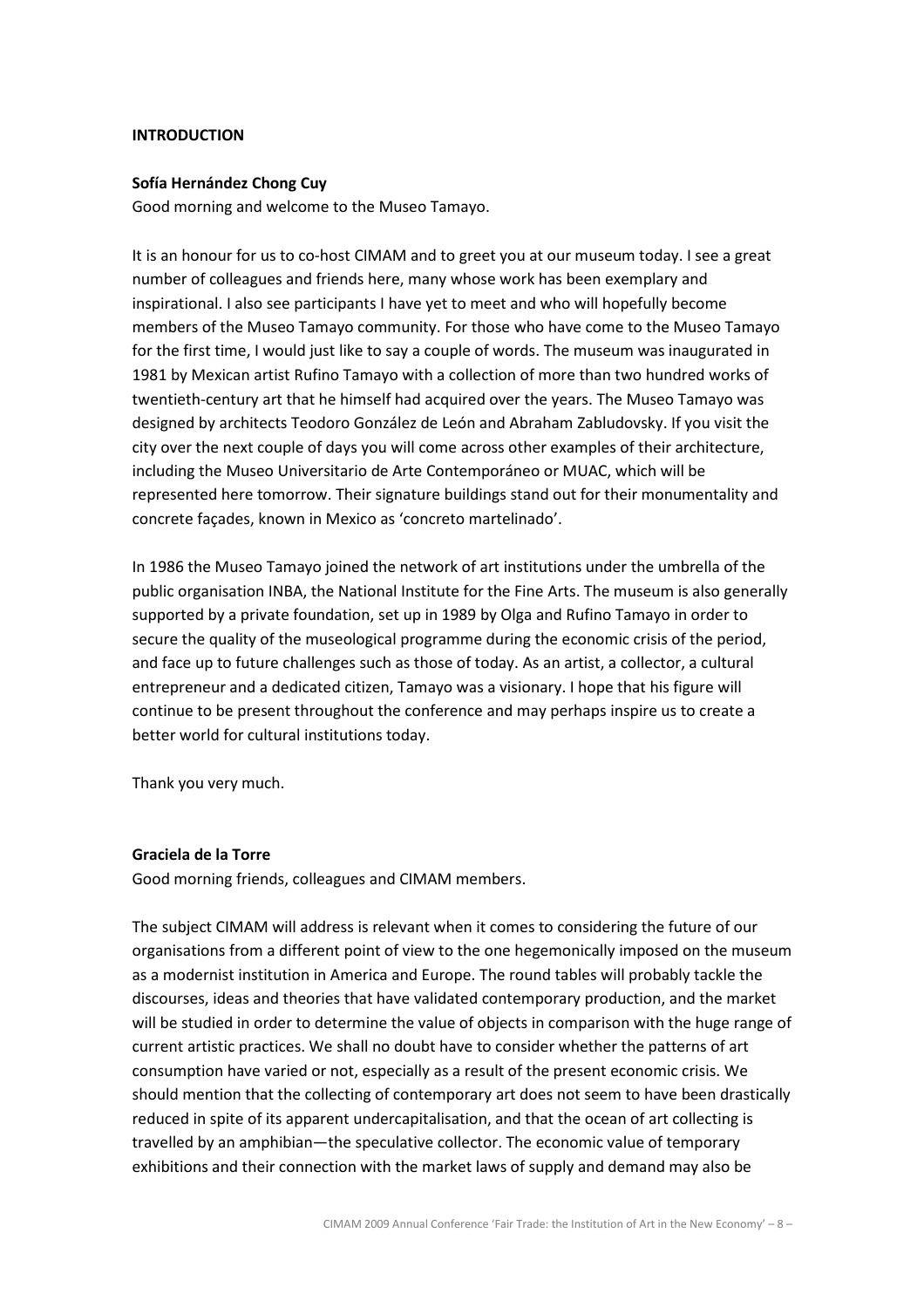discussed. Such elite forces seem to be increasingly shaping media perception to the detriment of the transcendence that formerly derived from the timely criticism and connoisseurship of the works on display, the artists and their practice.

Finally, museums are indeed the most visible organisations on the map of current and contemporary art, those that arouse greater expectations on the part of audiences and progressively plural societies. We should, however, ask ourselves whether our museums have been transformed in keeping with the momentous changes produced in the world of art over the last thirty years.

For a long time now, since the advent of modernism in fact, hegemonic museums have exerted leadership in the field. Today, when the competition between museums is fierce worldwide, they seem to be constantly driven by the idea of creating mechanisms designed to cut expenses and generate income through network marketing. As a result, from our point of view these museums seem to have been avoiding strategic issues that are essential to redefining their meaning, purpose and values as institutions and would provide a new model of management for the third millennium.

Should museums focus on orthodoxy, based on their displays and the documentation and interpretation of their collections? Or should the construction of experiences with museum visitors take prominence over the study of objects? What is the social mission of contemporary museums? Can they reach a synthesis between their traditional conservational responsibilities and their new role as communication laboratories? Is curatorial discourse the beacon of strategic action? What abilities do they require in order to exert leadership? Should their scope be local or global? What tools do museums need and what measures must they take before accepting the challenges and pressures to which they are now subject? What signs enable us to measure their success as organisations? How profitable should museum initiatives be? What role do museums play in the society of knowledge?

The scope of these and similar issues is probably more that of museology than economics, but helping museums to implement or simply to imagine another paradigm in which they are considered centres of production, experience and knowledge for building communities, and reintroducing aesthetics in training in situations of constant experimentation, discussion, criticism and equitable exchange of knowledge and responsibilities are certainly our challenges. For the time being, I should like to congratulate the organisers, Manuel, Pilar and their team, and extend my acknowledgement to the individuals, patrons and institutions who supported this initiative, and to all those taking part in it. Thank you all very much and good luck.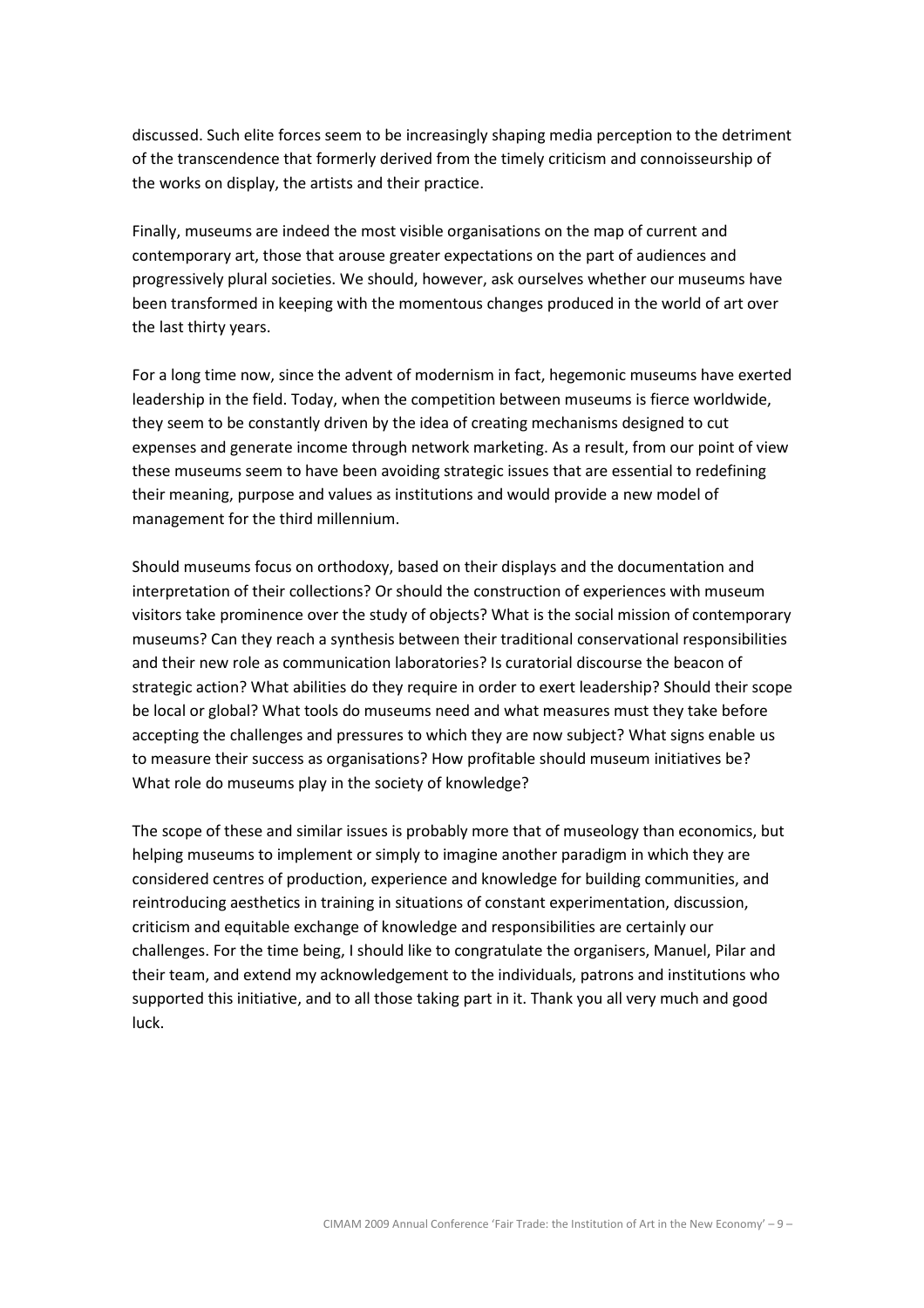DAY 1: LEARNING FROM CRISES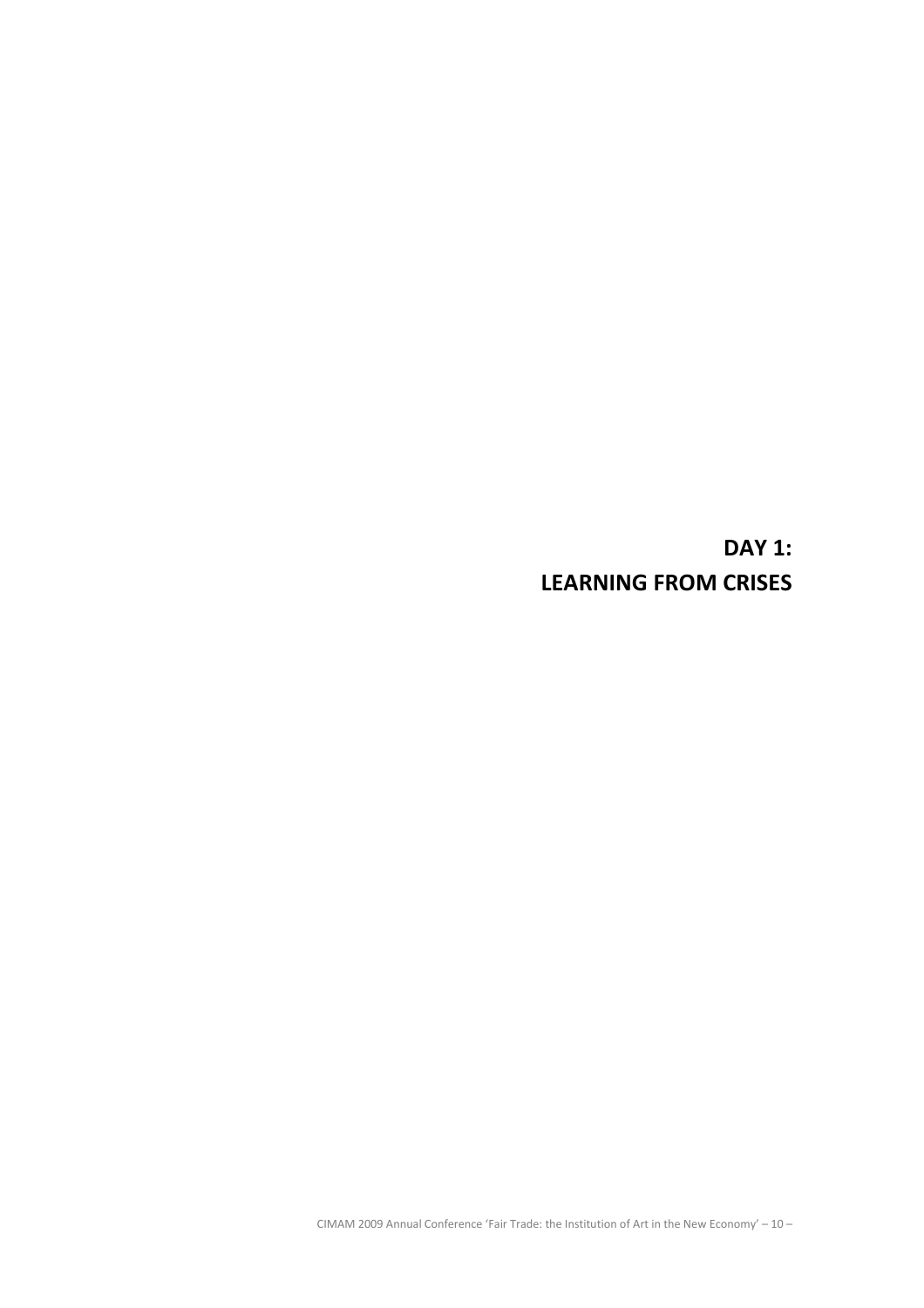## SESSION 1

SPEAKER Michael Govan<sup>1</sup>

### RESPONDENT

l.

François Piron, co-founder of castillo/corrales, Paris Good morning.

I'm very pleased to have the opportunity of being here, and would like to thank Manuel Borja-Villel and the Board of CIMAM for making this possible.

'Getting things done', was the definition of an institution given by Michael Govan. I also believe that, to quote William Carlos Williams, there are 'no ideas but in things,' which means that the relevance of what one does lies precisely in the ways in which it is done, in what might be termed or considered 'good manners' in a given context.

So I hope that it's fair to respond to Michael Govan through my own experience of the past three years running an independent art space called castillo/corrales in Paris. I consider this space an experimental institution, or at least an experience in attempting to establish a selforganised institution. castillo/corrales is a platform from where a group of people can work and think, a place from where to reflect on the circulation and transmission of knowledge and the creation of an audience, established in real time and on a one-to-one scale.

Michael Govan has talked about large, powerful, dominant institutions and I do hope we can unfold—or stretch—the idea of institution to cover more than a number of square metres, zeros in a budget or projects carried out in a year and embrace a spirit that fuels the way projects are carried out, a spirit we can describe as a public service or public responsibility.

It is pretty difficult for me, though, to clearly define what castillo/corrales is, as it is not a structure that has either rigorously planned activity or a fixed programme. The understanding of different ways of doing, the use of certain words or an obsession with certain notions, come only in retrospect; this lack of a fixed definition is, I guess, a condition of the ongoing invention of models which has been and still is a necessity for castillo/corrales.

castillo/corrales is a collective initiative, born of the common desire of five artists, writers and curators to transform a shared private office into a public space and to dedicate a part of their time to setting up a programme of exhibitions, talks and public events intended to identify and create a community of like-minded practitioners. This is something we felt was missing in a city which has a very important artistic offer but where most spaces, be they institutional, commercial or artist-run (of which only a few exist), tend to be places for the consumption of

 $<sup>1</sup>$  CIMAM has not been authorised to publish the transcription of Michael Govan's oral presentation.</sup>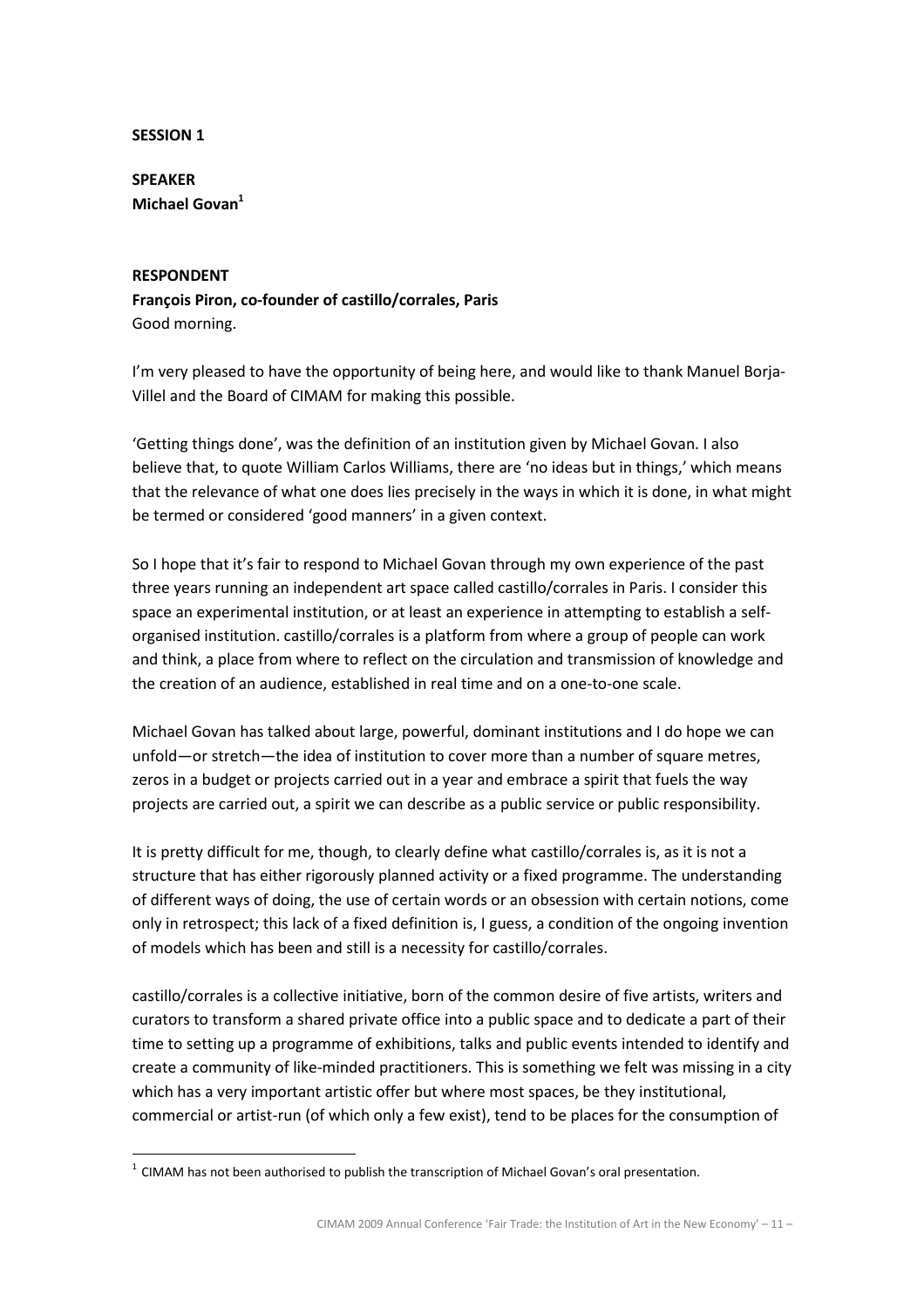art rather than platforms for discussion, places where programmers, artists and audiences are strictly separate entities that don't really merge or interact. We decided it would be worth trying to remedy this situation: each event we organise, whether it be a two-month exhibition or a one-hour talk, is of equal importance to us, in the sense that as an ongoing conversation with our audience it makes an equal contribution to the programme of the space.

One of the intentions behind castillo/corrales has been to provide Paris with a space that does not fit the standard categories of art spaces, and especially contradicts the usual expectations of an independent space. We have tried to avoid being both a generational place and a platform for local artists, favouring instead the introduction or reintroduction of notions, theories, practices that are underrated or unrecognised in our local context, exhibiting artists whose importance has been forgotten or not yet rewarded. This brings us to the idea of being a 'scene' place, in the sense that we think about the conditions required to create a scene. Although we believe we work for a scene—our audience—this does not necessarily mean that we work with it. So, we have exhibited works by Nancy Spero, Peter Friedl, Isidoro Valcarcel Medina and John Latham, and have emphasised the importance of collective action through collaborations with the 16Beaver Group, with Dmitry Vilensky from the Chto Delat group in St Petersburg, who is here today. We have organised debates with American painters Amy Sillman and Rebecca Quaytman, and performances and lectures by writers Mark von Schlegell and Eileen Myles. None of these people belong to the same circle or even the same generation, but they do interrelate and their sphere of activity does connect with others. Mark von Schlegell is a science-fiction writer who sometimes writes art criticism, Eileen Myles is a poet and occasionally also an art critic, and although they don't know one another, their books are published by Semiotext, a firm that began publishing French theory, which, strangely enough, is rarely distributed in France and yet is represented and distributed by the bookshop we run alongside our exhibition space. We are interested in these sometimes random connections which reflect an organic flow of information, from circle to circle, a flow in which we also aim to play an active role.

Another impulse behind the creation of castillo/corrales was to mount a critique of the communication rhetoric of most art spaces today, whatever their nature; a critique of the incredible shortage of their vocabulary, what I would call the 'e-fluxisation' of the art discourse that keeps repeating the same 100 words to define projects and practices, and to normalise the way an audience can relate to a space. We enjoy exercising our freedom to use different tones in our public communications, sometimes rather self-depreciating, at others excessively congratulatory, again in an attempt to escape clear definitions and thwart habits and expectations. This also explains why during the first year of our existence we would come up with a new definition of castillo/corrales for every project.

The name itself is a sort of camouflage, a red herring. It is taken from a very famous boxing match between Jose Luis Castillo and Diego Corrales held in 2002. We adopted it because it sounded exactly like a commercial gallery with the two surnames, and we liked the idea that people could think it was just that—a new commercial gallery opening in Paris, perhaps by two mercenary art dealers from Miami, at a time (early in 2007) when the city was opening a new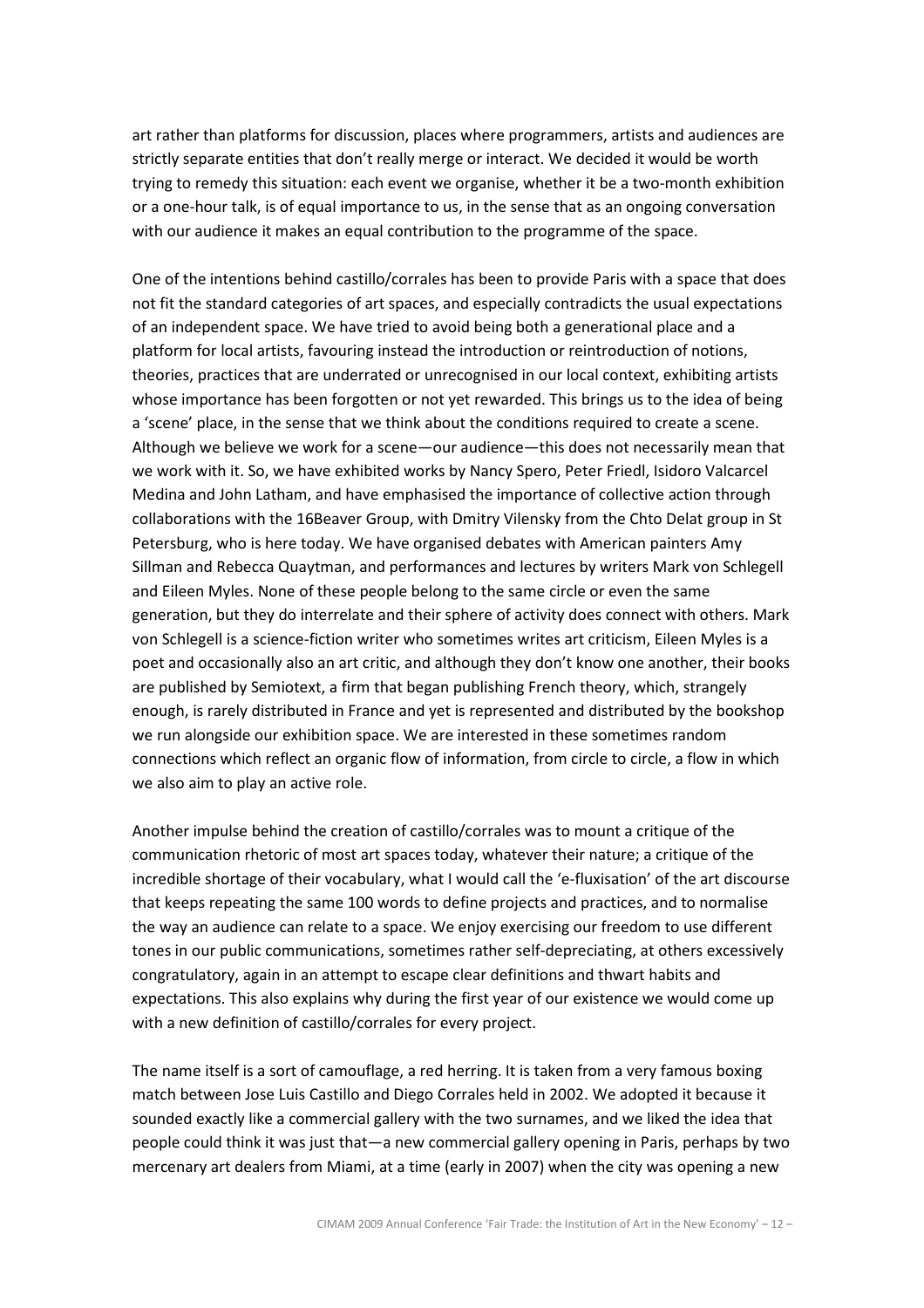gallery almost every month. We were also interested in the way the rumour would be spread and how surprised people would feel to be drowned into thousands of boxing videos when 'googling' the name of the space. It turned out that the two Spanish names (castillo means castle and corrales means hutches) also formed a very nice word association, and matched the mix of ambition/reality of our project very well.

We could speak of many influences, but will name just a few. B books, the collectively-run Berlin bookshop is one, because it has demonstrated the long-term viability and growth of a self-organised collective project, creating a community of interest around its space, leading to the development of series of public discussions, a publishing department and even to film production work. The people running this bookshop have also managed to pursue their own individual work parallel to their involvement in B\_books, which is something that is crucial for us—that we don't get too consumed in castillo/corrales, that we can still develop our own individual practices, not least because that's how we make (and should be making) a living instead of from what we do at castillo/corrales. Another reference was the experience of the Orchard Gallery in New York, a three-year gallery project run by artists, including Andrea Fraser, Moyra Davey, Gareth Jones and Jason Simon. We looked carefully at the history of their projects and, perhaps more importantly, at their decision to try and grapple with the commerce of art and counter the non-profit model.

This is a critical issue since we also had decided, as a guiding principle, not to apply for any public subsidy. Right now France is experiencing a critical situation in terms of funding, as public money for the art has been decreasing since the mid-nineties and bureaucracy is quite discouraging. Having previously run more classical institutions, we were aware how timeconsuming it is to raise funds and we knew what to expect for such a project in terms of public resources, so we decided that one of the characteristics of the space would be commerciality. Although we never wanted to turn it into a commercial gallery proper, we did think that part of the impropriety of the space would be for it to become a small business venture, sufficient to cover rental costs and other expenses and allowing us to sustain the programme and preserve its autonomy.

In any case, being autonomous means inventing or using business models and adjusting them to your realities, and diversifying and trying out different things to match your needs, to ensure the management is effective and also productive in terms of work and intellectual conditions.

Believing that books are ideal vectors of conversations, we welcomed a bookshop in the space. What began as a shelf hosting few publications from small independent international publishers working outside mainstream distribution networks is now a permanent activity, with a thousand titles available, including our own publications.

Running a bookshop is still something we consider as a project. We don't intend to become booksellers by profession, and again our interest lies in the invention of models bookselling generates. Since we started this activity, we've been asked several times to curate libraries for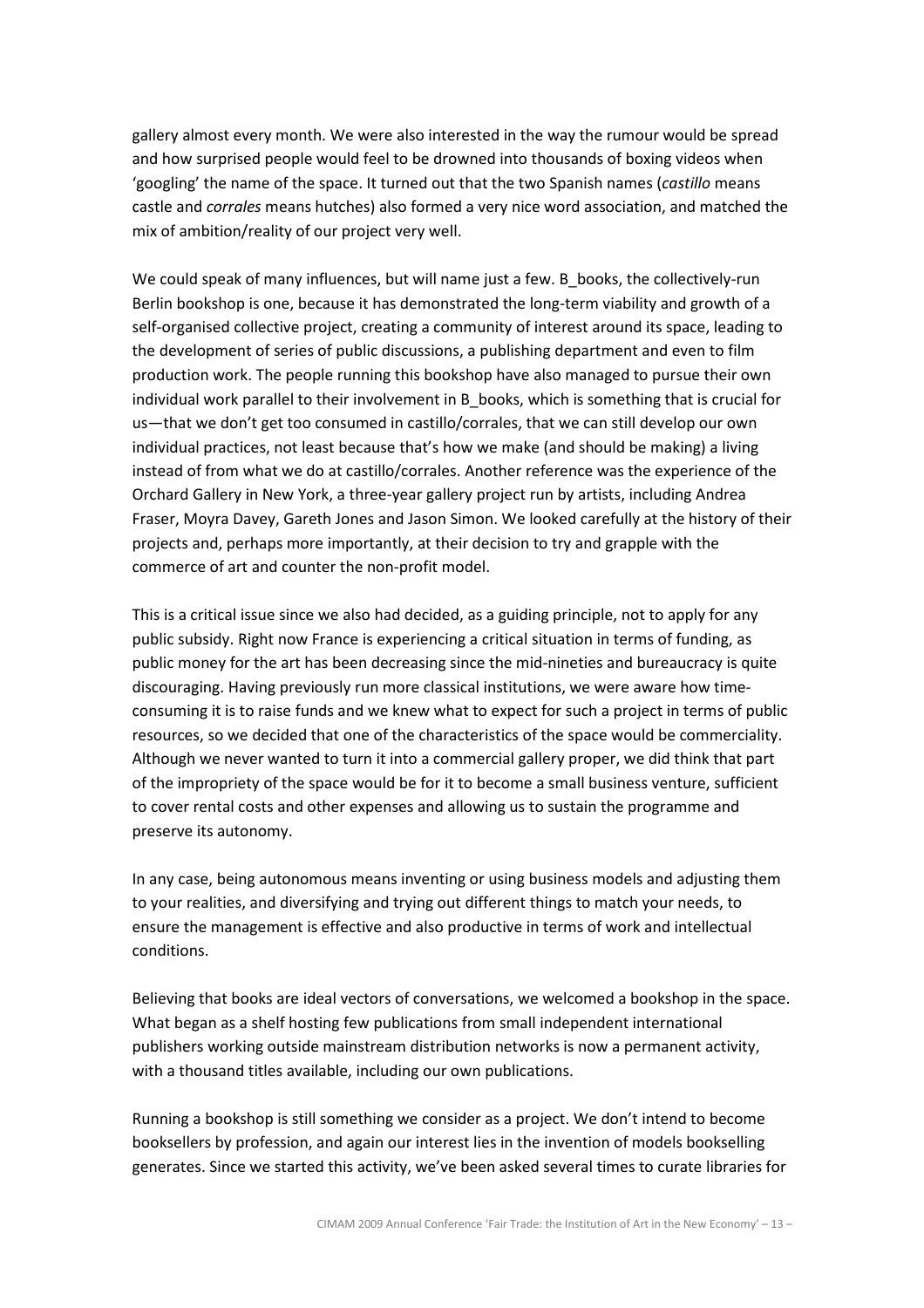different institutions or exhibitions, and this activity has also provided us with our main institutional partnership—the research library at the Centre Pompidou.

The budget we invest in our programme, in the production of exhibitions, art works and publications, is of course limited; however, we try to turn this factual limit into something positive. Having a low budget means having to be careful in our expenses and setting up a dialogue based on mutual, although obviously not economic, profit with the artists we invite. It is important that the relationship we establish with artists is based on shared responsibility, mutual involvement and even at times on common financial investment. It is important for us to make it clear that a space like this must rely on artists for its survival, it must be supported by the artistic community and not the other way around; we cannot have an 'artist versus institution' situation. It is also important to shed the classical notion of the self-focused geniusartist versus the problem-solving institution that gets things done in a snap of fingers. This, I believe, is infantilising both artists and audience.

Our thriftiness is also revealed by a form of exhibition making that as well as art works often includes books, printed matter and documents downloaded from the Internet and presented in a non-hierarchical way. Without appearing amateurish or disregarding of art works, this reflects the importance we attach to notions such as the availability of knowledge, access to information and its circulation rather than excessive concern with original objects and their status. The circulation of art works today is an issue that every art institution deals with, and it's obvious that the shrinking circulation of art works, due to many reasons, primarily financial, increases inequalities and creates a situation where only a few institutions in the First World can work together on an equal level.

A large part of the selection of books and magazines we have at the bookshop is not easy to find elsewhere in Paris, which is the main reason why we decided to branch out. There are many explanations as to why these publications can't be found in Paris, but one of them is that bookshops don't make much money with small press publications. To be a profitable bookshop today you either have to sell a few titles in high numbers, which is the way museum bookshops see things, or else sell fewer but expensive books, which is how specialised bookshops survive, finding and selling rare out-of-print titles to book collectors. Before they became rare, old and therefore expensive, there seemed to be no place for these publications unless they were given away or swapped. So, once again, we thought it was important to set up a space where they could be promoted and sold, and consequently find the audience they deserved.

Many of the publishers and magazines we admire are the initiatives of artists and writers. This is certainly a reaction to art publishing in recent years, where too many books and catalogues have become communication tools for galleries, institutions, artists and even critics. Many publications are in fact entirely financed by galleries, legitimating artists and facilitating their promotion, and because they can't be too complex or distinctive, this produces a striking homogeneity. Since no art publication really pays off, there are fewer and fewer publications whose only reason to exist is to be consistent and interesting—they always seem to have a different agenda behind them. This is why many artists have decided to take the matter into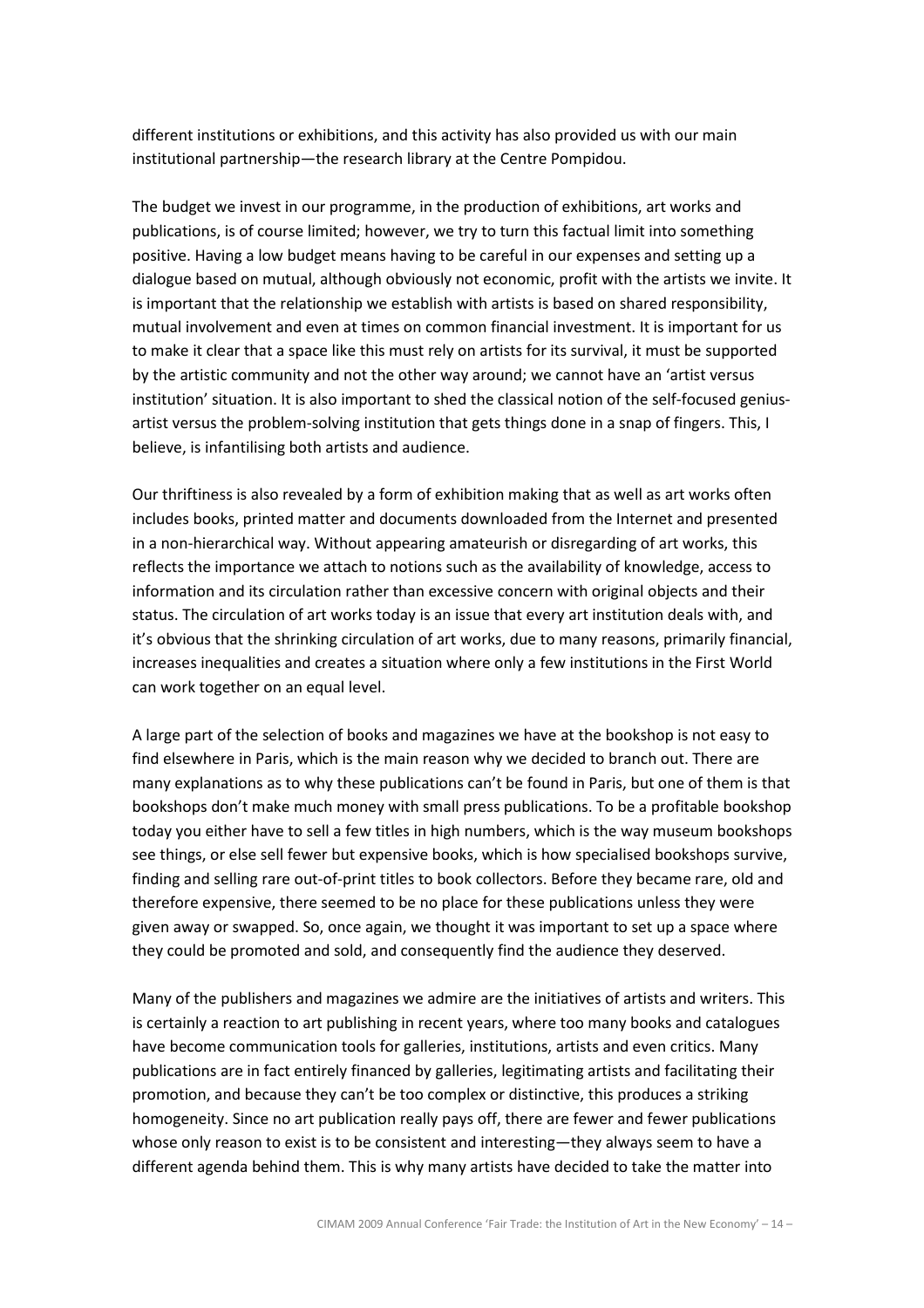their own hands and start their own publishing houses to release their own books and those by the artists and writers they like, or basically just the books they themselves would like to read. I would mention only Dutch artist Mark Manders and Roma Publications, American artist Joe Scanlan's Commerce Books, and New York-based artist Alejandro Cesarco who runs A.R.T. Press, all of them perfect examples among many more.

Running a bookshop means being able to play an active role in this ecology of small press publishing. We know from experience, as most of us have been involved to some extent in publishing before, that it is always a hassle to deal with bookshops. Most of the time you send them books and you never hear from them again, you have to write to them constantly to know if the books have been sold, and you often give up. So we really make an effort to be very serious with our accounts and keep up communication with publishers. It takes a lot of our time but it is crucial, even if the sums are small. It is important to get feedback; it means that the books circulate, that there are interested readers out there. That's all an independent publisher wants to know. We also devote a lot of time to talking to visitors, telling them about this or that publishing project. No doubt the greatest advantage of having a space slightly remote from the central art circulation in Paris is that although we don't have that many visitors per day, we can actually be available for each of them.

This is certainly the most performative aspect of our involvement with our audience. What is most important for us is to put the right book in the right hands, and we hope that this book will influence the way in which the readers will later think or write about art, in the case of writers, or how they will conceive a publication, in the case of designers or editors. Sometimes this requires a lot of talking, going into the details of a publication and having a conversation about many other things. But the same goes for the shows we present in our space—not having too much traffic in the space is a blessing because it allows us to really approach the problematics of an exhibition with the people who come see it.

At the end of the day, this relationship with the audience is the most important issue. Stimulating an audience, inspiring others is clearly an achievement for us, not in terms of introducing our own ideas but of showing other practitioners that they can build up their own space, their own activity; that it is possible to gain self-sustainability and keep a space running with a certain degree of freedom, a space that is not totally commercially-driven or indebted to local politics. The main thing is probably making sure that our involvement, resources and needs coincide, and guaranteeing pleasure and excitement in a shared practice.

For this short presentation, I have taken some excerpts from an interview castillo/corrales gave the Vilnius-based magazine *Interviu*, published in Lithuanian and Russian. It has not only allowed me to speak in my own name and in my own words, but also on behalf of the whole group. Thank you.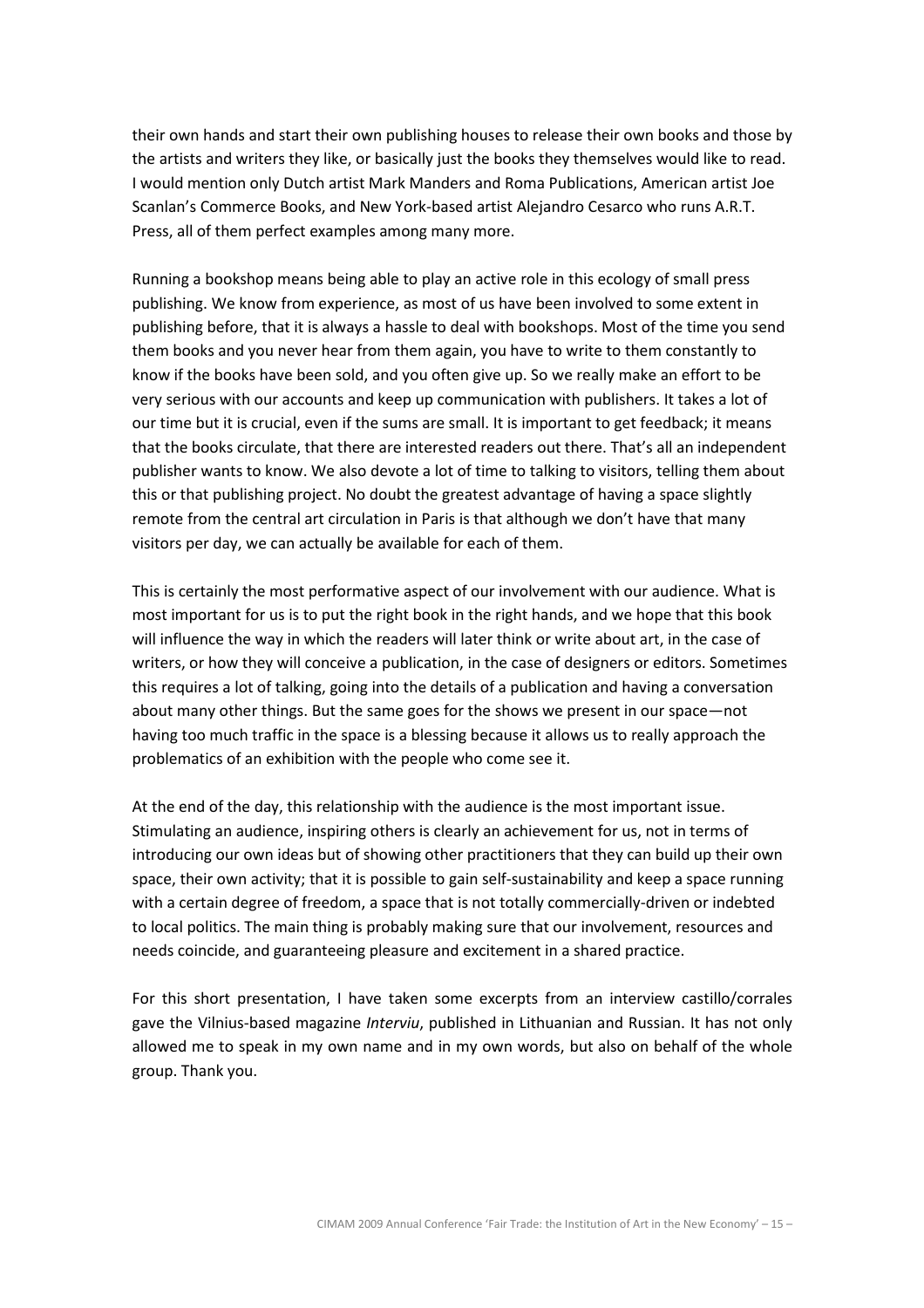## SESSION 2

#### SPEAKER

#### Osvaldo Sánchez

### Museums in Mexico: Agents for Change?

I would like to thank the CIMAM team, Manuel Borja-Villel, the staff at MUAC and Graciela de la Torre for this invitation.

All great social crises are the expression of paradigmatic crises. However, the remains of crises are not just the carrion of news programmes but have now become our arguments for life, and always end up masking this breaking of the compass, concealing this pressing need for new agreements.

Barely a few months ago it seemed as if we were all set to believe that the crisis fracturing Mexico was the spin-off of a global, external schism with which we were supposedly evilly synchronised. And yet is obvious, at least for those working from within, that the sclerosis (and not only the financial sclerosis) of our public institutions relates to the amounting irrationality of an inefficient, simulating and politically stagnant state structure. To recover the vitality of the country's institutions today, and this includes museums, implies rejecting the old centralist mechanisms and political self-regulation of the Mexican state.

According to local tradition it is unusual for us, the directors of Mexican museums, to discuss this reference to the political framework in which the mission of all public institutions is confirmed and regulated. But how are we supposed to assess what we are doing and what we cannot do; how are we supposed to gauge the country's museums today and establish connections with their audiences if we pretend we are not where we really are? I shall now refer to Mexico's public museums, taking as a starting point the criticisms, frustrations and shortcomings of my own practice within the team at the Museo de Arte Moderno (MAM). So I'm afraid that my lecture will be somewhat run-of-the-mill. However, the directors of public museums in Mexico live run-of-the-mill lives and are exasperated by the regressive administrative, legal and labour framework that restricts and minimises our management. For some years now the management of public museums in Mexico has had little to do with their professional contents. Every day we seem to have to wrestle with the absurdities of an administrative bureaucracy that is satisfied with the fiction of efficiency that derives from its multiple trades, formats, controls, regulations, reports, handbooks and authorisations.

# 1. Public museums in Mexico today: a mirror of the country's structural crisis

Forty years ago Fernando Gamboa—for some a heroic promoter and for others an enlightened dictator of Mexican museology—saw the museum as the most important mechanism for the country's intellectual and educational transformation, and considered both the cultural density of Mexico's past and the tumultuous vitality of a present still to be defined the only feasible grounds for peace and social progress. From this certainty he managed, for better and for worse, to place Mexican museums at the core of official discourse.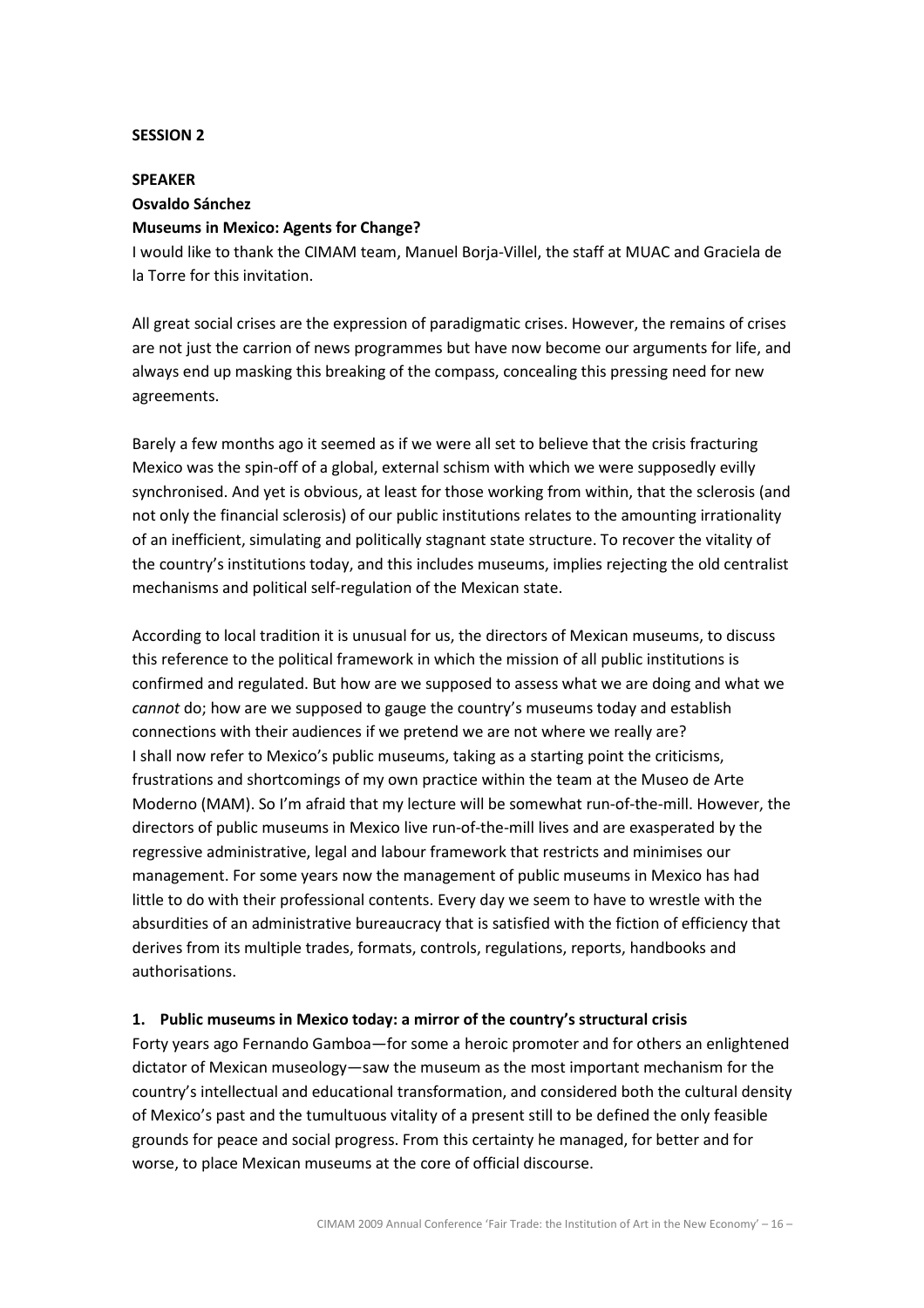But this didn't last long and a lot of water has passed under the bridge since. Many artists emeritus have been awarded grants and Fine Arts decorations, many blockbuster exhibitions have been officially staged in distant countries and many magnificent catalogues have been published to be given away as Christmas presents. The museum's potential as a democratising mechanism, the strategic mission of the public museum, have yet to be asserted and embodied. Why do I say this? A short time ago in a straightforward tribute speech someone said that the problem was that we needed 'many Gamboas.' But I'm afraid that today Mr Gamboa wouldn't have remained as head of any of the numerous museums he had directed for even a month.

Barely a few decades ago several Mexican museums were publishing their own specialised journals, maintaining continuous exchanges with Latin America, commissioning complex works, collecting and setting up middle-term and long-term joint strategies with intellectually prestigious international spaces. I am not referring to the kind of exhibition that enlivens the country's diplomatic agenda, or to the eagerness to buy expensive exhibitions in order to make a mark on the global stage, but to establishing a systematic professional relationship with other models of experiences and with a certain degree of honest dialogue. Today, seeing how other museums and spaces in Barcelona, Frankfurt, Karlsruhe, São Paulo, Istanbul or Malmö have consolidated their commitment to promoting public debate on available development models through their curatorial programmes and their openness to communication and experimentation, we ask ourselves why such objectives are missing in our country. Why is this not the case of Mexican museums, public or private?

In recent years insistent claims have been made for the implementation of cultural policies. With the best intentions, I should like to point out that the problem could originally lie in the fact that the public management structure for culture is obsolete and unproductive. If we understand cultural politics as the collective visualisation of a paradigm of development instead of the old symbolic investiture of a generous power in commemorations and monuments, it is unable to achieve agreements, unable to challenge and to be challenged by artistic practice, unable to offer open models of belonging, unable to materialise a change in the modes of entertainment and the lifestyles of audiences.

I shall now proceed to describe the sclerotic framework in which we find ourselves, not in order to trigger a fairer appraisal of our work, but in order to call for the immediate conception of a strategy for change and emphasise the pressing need for a cultural structure able to generate politics and a political structure able to generate culture within the institutions.

# Public, state-run museums in Mexico 'operate' according to the following regulations in different areas:

#### Administration

• Expenses cannot be programmed or resources assigned outside of the yearly financial exercise.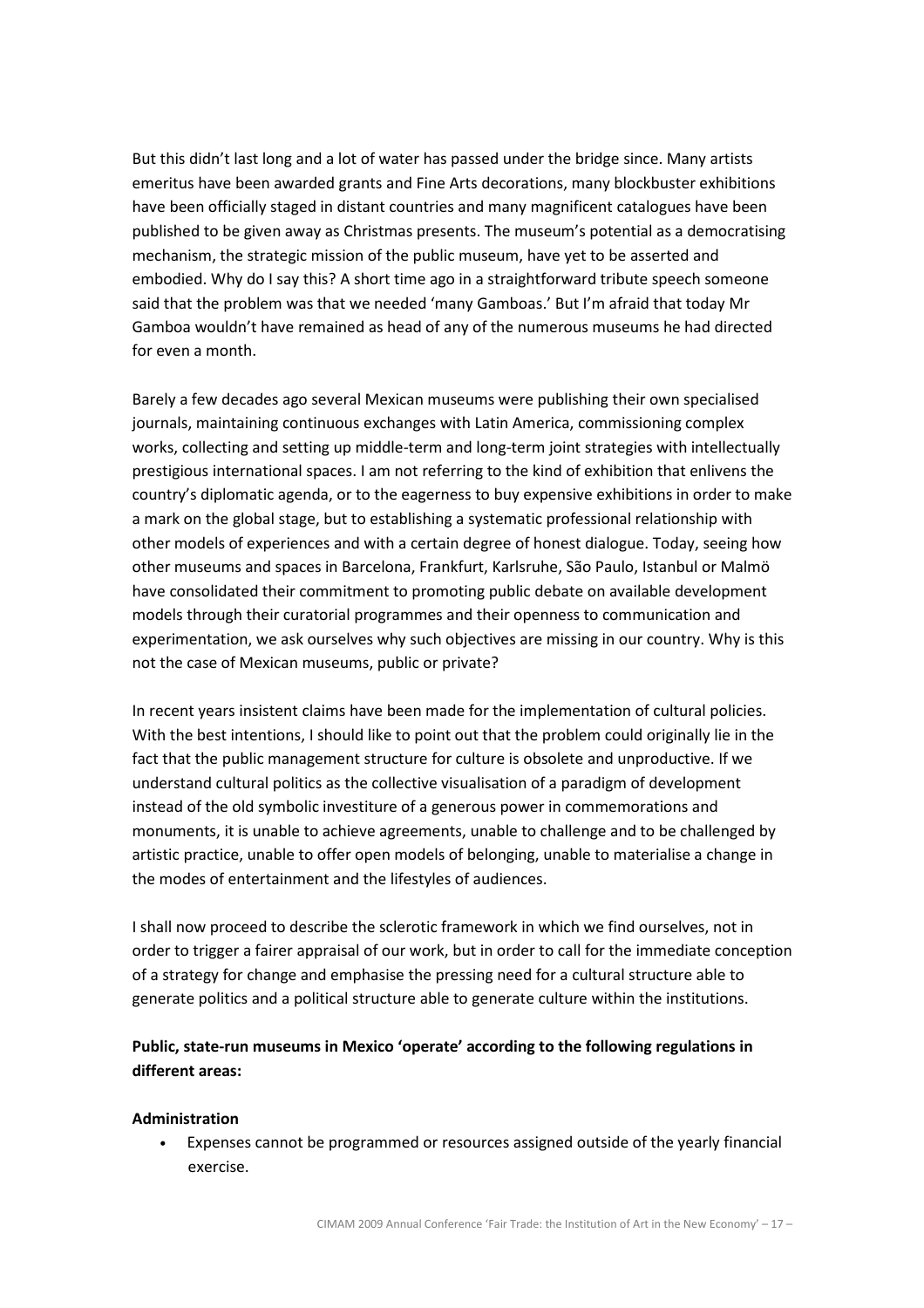- The amounts and areas to which budgetary items are destined cannot be changed once they have been assigned.
- No resources or expenditures are available between late November and mid-April.
- The payment system of public museums requires advance invoices for services yet to be carried out, based on advance estimates and valuations and almost immediately restricted in time to each monthly financial period.
- Museums are forbidden to generate or manage their own resources, which are directly absorbed by the Treasury and never return to the museum in their original form or amount.
- Delays in approving restricted expenses hinder the programming and organisation of events that require centralised authorisations.
- Closing budgets months in advance of events prevents cumulatively capitalising resources within yearly programmes. Amounts assigned to specific projects, areas and periods that are not used up cannot be accumulated but are transferred to the Treasury.
- The legal administrative ban on purchases of technological devices includes computers, projectors, screens, telephones, sound equipment and DVS systems, chargers for iPods and audio guides, Wi-Fi connection cables, Internet services and digital portals, etc.
- The resources for the maintenance of buildings and installations are centralised and therefore not contingent on the museum's own plans or resources.
- The resources for acquiring works, updating records and cataloguing permanent collections are centralised and therefore not assigned to individual museums.

# Employment

- The organisation and salary scale of museum personnel, determined by the Ministry of Public Credit and Finance, have become obsolete.
- Rank-and-file workers (trade-union members) in technical positions, assigned according to length of service, are unqualified to occupy such positions.
- The contracting of personnel is restrictive and centralised.
- Rank-and-file museum positions are passed down from generation to generation as a right of the trade-union members.
- Automatic promotion: positions are filled according to length of service instead of public selection processes based on qualifications.
- The collective productivity rate is low and across-the-board incentives like historical trade-union privileges are still maintained.
- Ineffective working hours and expensive overtime continue to be predetermined by historical agreements.
- Expensive collective contracts are defrayed by public funds.

# Programming

• The lack of information concerning budgets prior to each new tax year makes it impossible to set up collaborations based on cost sharing, even one year in advance.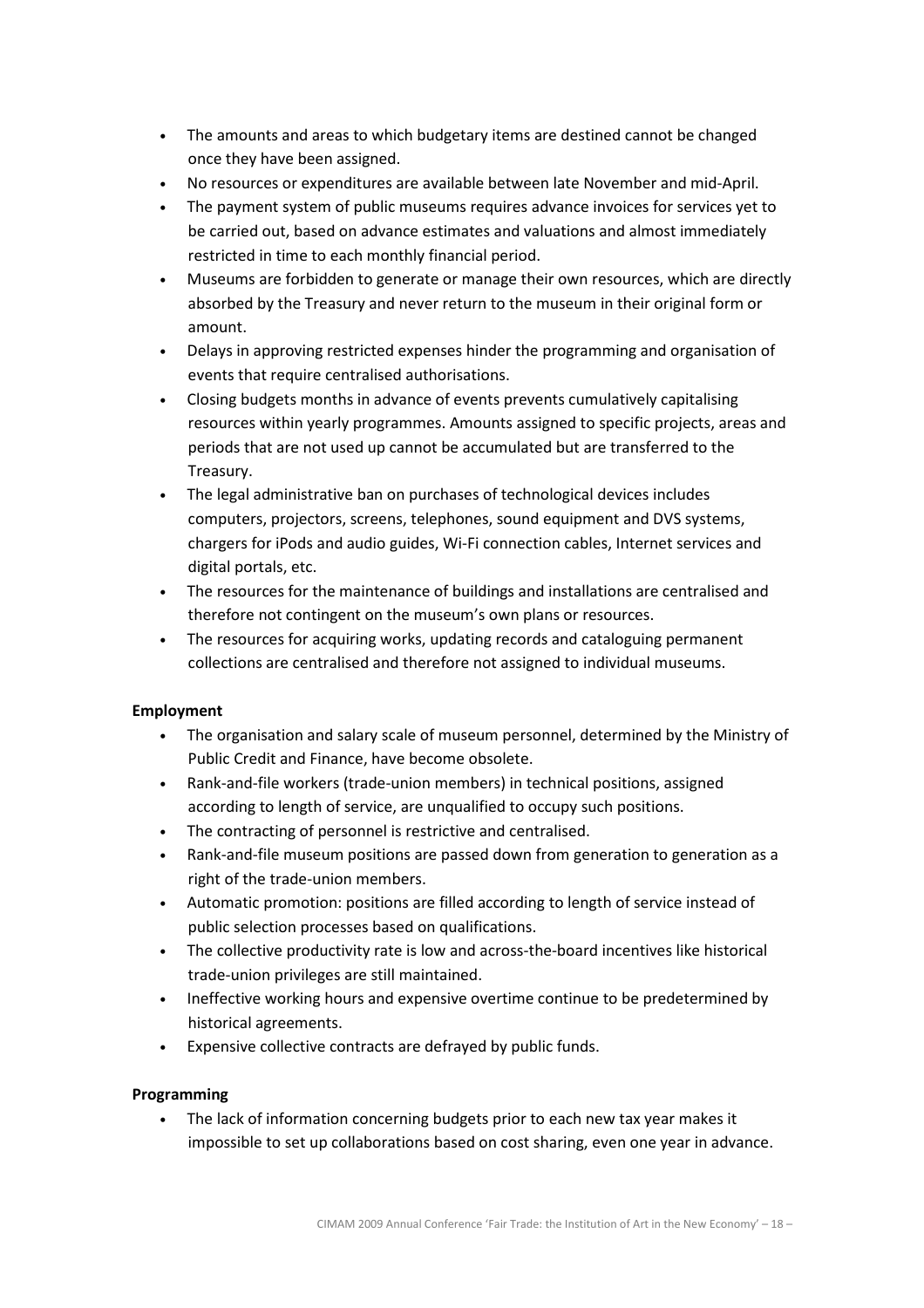- The lack of budgetary items affects public services such as diffusion, the purchase of book collections, material and equipment for educational activities and the hiring of sporadic professional services not contingent on exhibition programming.
- Professional staff deficiencies and the inability to outsource mean that a minimum sixmonth period is required to produce an exhibition and that travelling shows are unworkable.
- Administrative regulations of expenditure make co-producing independent projects and even producing art works complicated exercises.
- The purchase of works and archives by museums is expressly forbidden.
- Opening cafés, shops and bookshops is either forbidden or is subject to hypothetical red tape. (Several public museums have been attempting to open cafés for over two years. Nobody knows how to achieve this, or why it doesn't seem possible, but it doesn't.)
- In legal and administrative terms, museum directors are vulnerable before a huge and abstruse legal system and institutional regulations that oblige them to assume responsibilities in areas that operate by rules and standards decided by third parties.

# Civil associations

- No legal rule or document formalises or regulates the relations between state-run museums and philanthropic organisations, stating the mutual rights and responsibilities established by law.
- No rule or document defines the attributions and premises of directors' committees or associations of patrons in the running of public museums in order to curb coercive philanthropy.
- The advantages for tax deduction enjoyed by Mexican museums and their heritage are minimal, almost symbolic.
- Activities and plans for alliances with civil society in public museums are subject to unregulated restrictions bound by interpretative criteria.
- The lack of economic models and administrative permits makes it impossible to combine the museums' strategies for attracting audiences and funds with the initiatives stemming from organisations in civil society.
- Extraordinary opening hours for museums are unviable, as are mutually beneficial joint activities and programmes with non-governmental organisations or other public and private institutions.

In short, this is the framework in which we 'operate' and that a legendary art dealer and friend of mine called Motel Hell!

These are but a few of the many restrictions imposed by the Mexican state on public museums as institutions. I should like to point out that many of these regulations do not apply exclusively to museums but to all areas of public management and reveal a deplorable lack of professional counsel and a huge gulf between management policies and the specific practice where this 'institutionalisation' of our functions should be verified.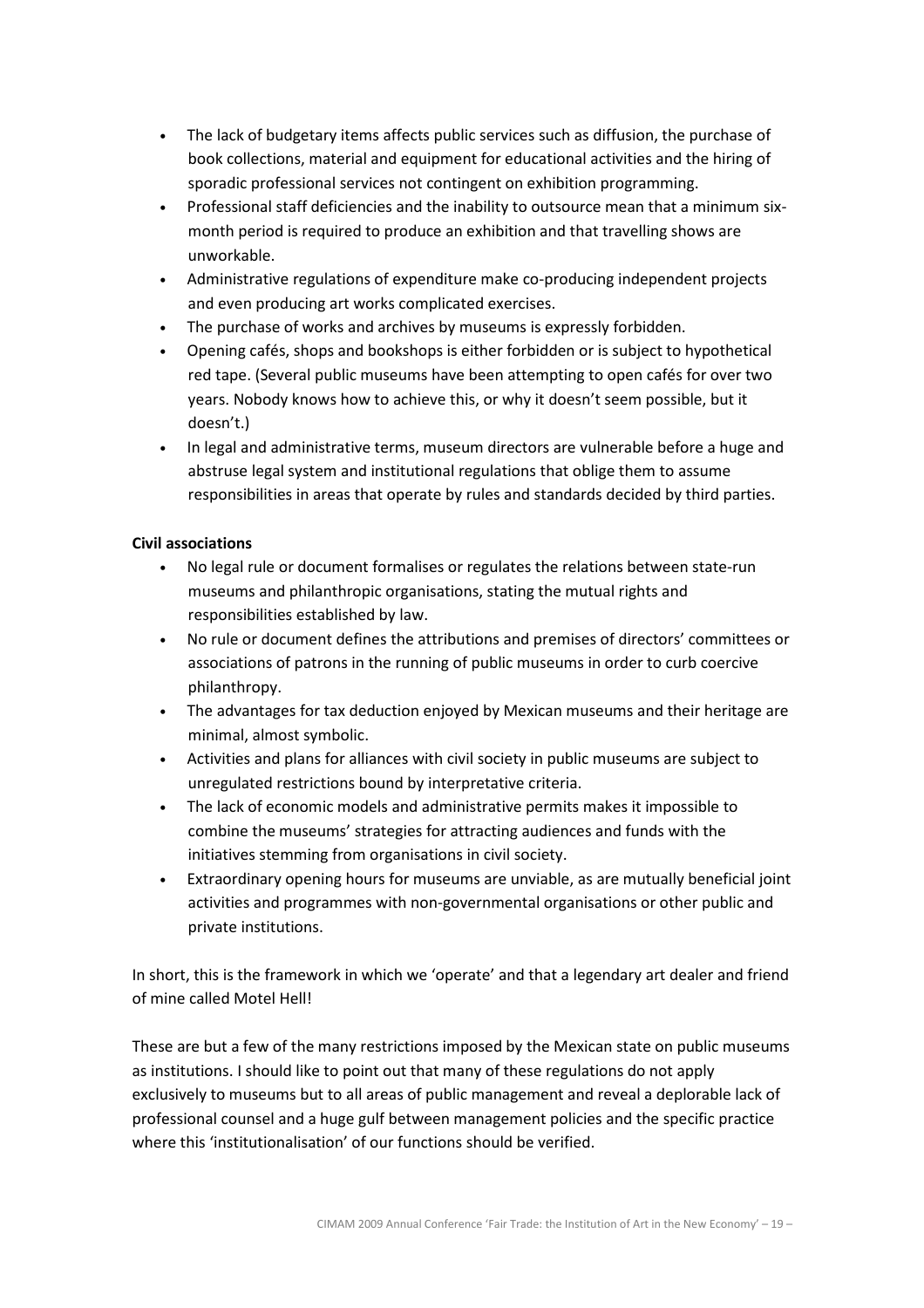Our museums need to change, shed some red tape, gain in self-management, alliances and independence if we are to exert a serious influence, despite the general context in which only a few newspapers still have arts pages and television has won the battle to turn a poorly educated population into resentful consumers, helped along by the state and civil society.

If we want Mexican culture to help the country move towards an economy based on knowledge and create over 4% of its gross domestic product, if we want to be able to create productive jobs in the field of the arts we should put our faith in culture's ability to achieve greater social cohesion and influence other fields, such as information technologies, innovation, sustainability and tourism.

In order to place our museums at the heart of the country's educational management and begin to promote a new spirituality that will favour the creation of large-scale intellectual resources, we need to bring about an urgent organisational transformation with administrative regulations aimed at guaranteeing efficiency and changes in budgetary expenditures based on the requirements for cultural production and new communication formats.

We need to reconsider the workforces and employment policies in museum institutions, according to specific goals and standards designed to measure performance that cannot be established as a bureaucratic generalisation by the Treasury offices or the (happily extinct?) Ministry of Public Management. We need to be realistic, visionary, and responsible as regards the critical situation of the country in terms of education and culture.

Many of you, our visitors, must have had first-hand experience of what it means to embark on an exhibition project with Mexico, the slow enduring complications it entails. By drawing up more complicated procedures than those of any other country or institution that make it difficult to establish exchange networks and share our programmes and experiences in a professional manner, we have disqualified ourselves. From time to time we are regarded as 'good collaborators', although more often than not instead of being asked to act as partners in the conceptualisation and co-production of specific projects we are invited to participate in blockbuster shows that represent 'the greatness of the nation' held in museums in London, New York, Paris, Tokyo or Seoul on special occasions! Expensive exhibitions for Mexican taxpayers, cooked up by curators with standard procedures rushed through on the same day on account of some official emergency or festive calendar. We are good at producing hegemony and at collaborating on an international scale to co-produce it—maestro Fernando Gamboa's expertise in this field was impressive. This is not, however, the sort of exchange that professionalises an institution, ensuring that its programmes are respected and affording public benefit.

#### 2. Mexican museums and the production of hegemony

I should now like to refer to another factor limiting our work. Ideological rather than structural, this limitation represents an old bureaucratic demand and is an example of professional inertia: the Mexican museum as a producer of hegemony. Traditionally, public museums in Mexico (and I'm sure that in other countries too) have assumed the production of hegemony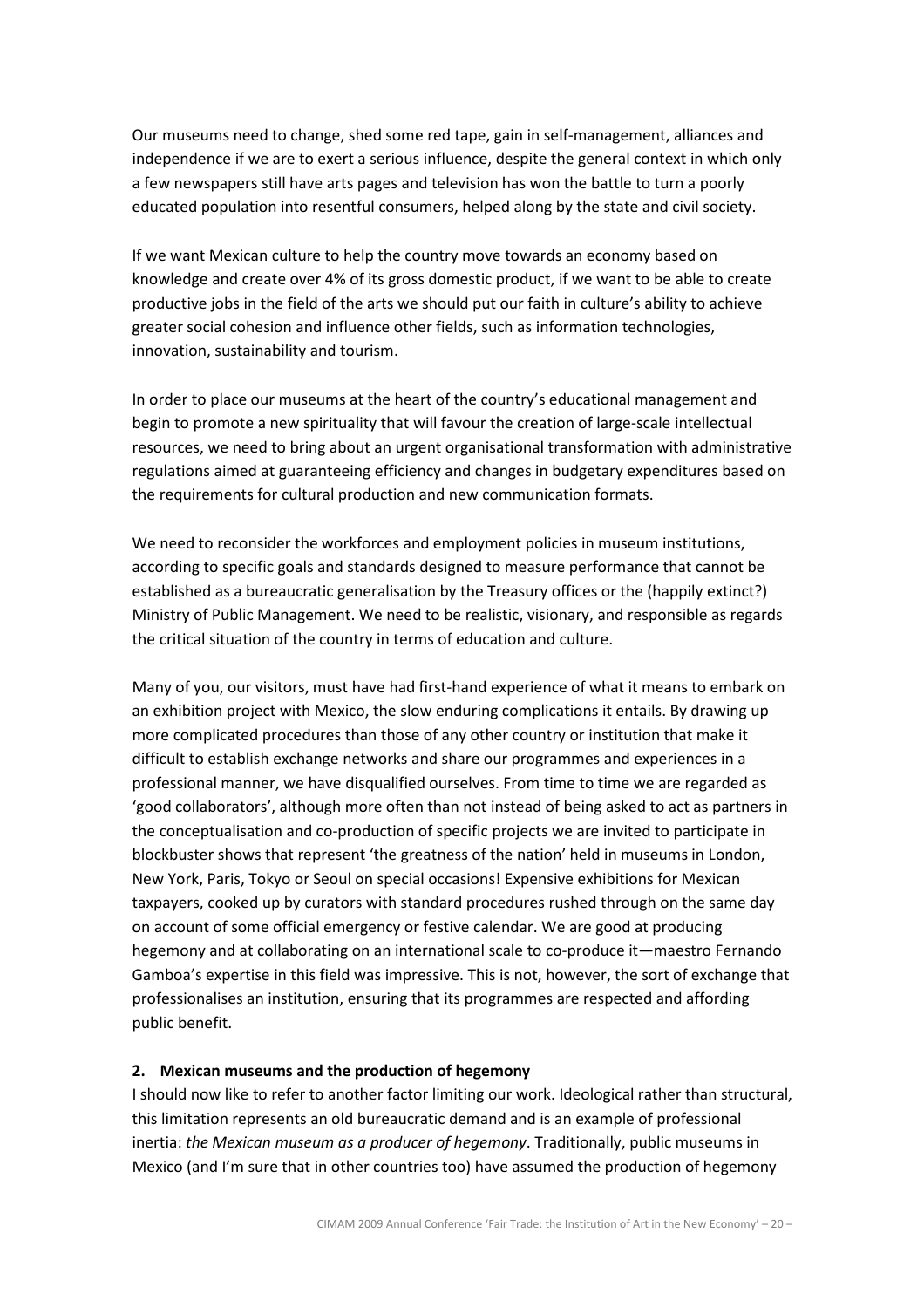as their greatest commitment to the nation-state, understanding the state equivocally as a substitute for, or sole guarantor of, a disarticulated civil society unable to achieve the transparency a mandate of its own would require. Both the qualification of museums' management and the decision as to which museums are favoured by centralised budgets and discretional increases are contingent on this capacity for the production of hegemony.

At a lunch held few years ago a wealthy lady boasted that she was not a patron of any public museum. I asked her the reason for such stubbornness and she replied that she wasn't going to give her money to the Mexican state. I tried to defend the idea that giving money to a public museum was not giving it to the Mexican state, but obviously, like many others, she disapproved of the way in which the public, public interest, is usually misrepresented as a national spectacle in keeping with the cohesive discourse of officialdom in mega-exhibitions the public shaped by the institution itself as a mass effect of hegemonic positioning that confirms the symbolic self-referentiality of a centralised structure of power.

This role played by the museum in the production of hegemony has not, of course, been shaped only by or from the state but derives from a long tradition of collaboration. The symbolic service that our post-revolutionary painters have paid the state and their own personal demands for social exclusiveness have established guidelines and expectations that are not only still in force but continue to be the blackmail resources employed by artists with a certain experience, or of a certain age (which are sometimes synonymous). To this we should add the convenient bureaucratic officiousness that is vulnerable to all the requests made by our celebrities. Mexican museums have formed the core of this desire to co-opt and be coopted. The obsession with congratulating individuals who stand for social success (whatever the nature of the service for which they obtain this state recognition) has devastated the agenda of our museums, distorting their legitimising role. But as I said, the state is not the only instigator of the production of hegemony, nor are many distinguished figures its only clients. For years the Mexican media (press and television) have been adapting this vulgar taste for the spectacle of individuals, making it their best model for universal recognition. Institutions began to focus on this type of exhibitions-cum-tributes, which threatened to turn our museums into unimaginative pedestals. In connection with what we continue to call historical heritage, with very few exceptions the production of hegemony in such exhibitions is an academic source of nostalgia and classicism. The same can be said for current programmes: contemporary artistic practice is usually displayed as a springboard to and from global stardom, and praised as a local promise of synchrony. How this contemporary concern with fame and novelty works in the production of hegemony is seldom questioned. There is a pressing need in Mexico to strengthen the visionary social mission of our cultural institutions and readjust the priorities of a public service that cannot continue to be directed towards the mystification and vainglory of individual careers or rhetorical tributes, spectacularly manipulated into the public aim of museological practice.

For a number of years now the professional discussion regarding who the museum serves in essence has become increasingly visible. I suspect that in Mexico today this subject would provoke heated, yet perhaps productive, debate. Do Mexican museums serve first and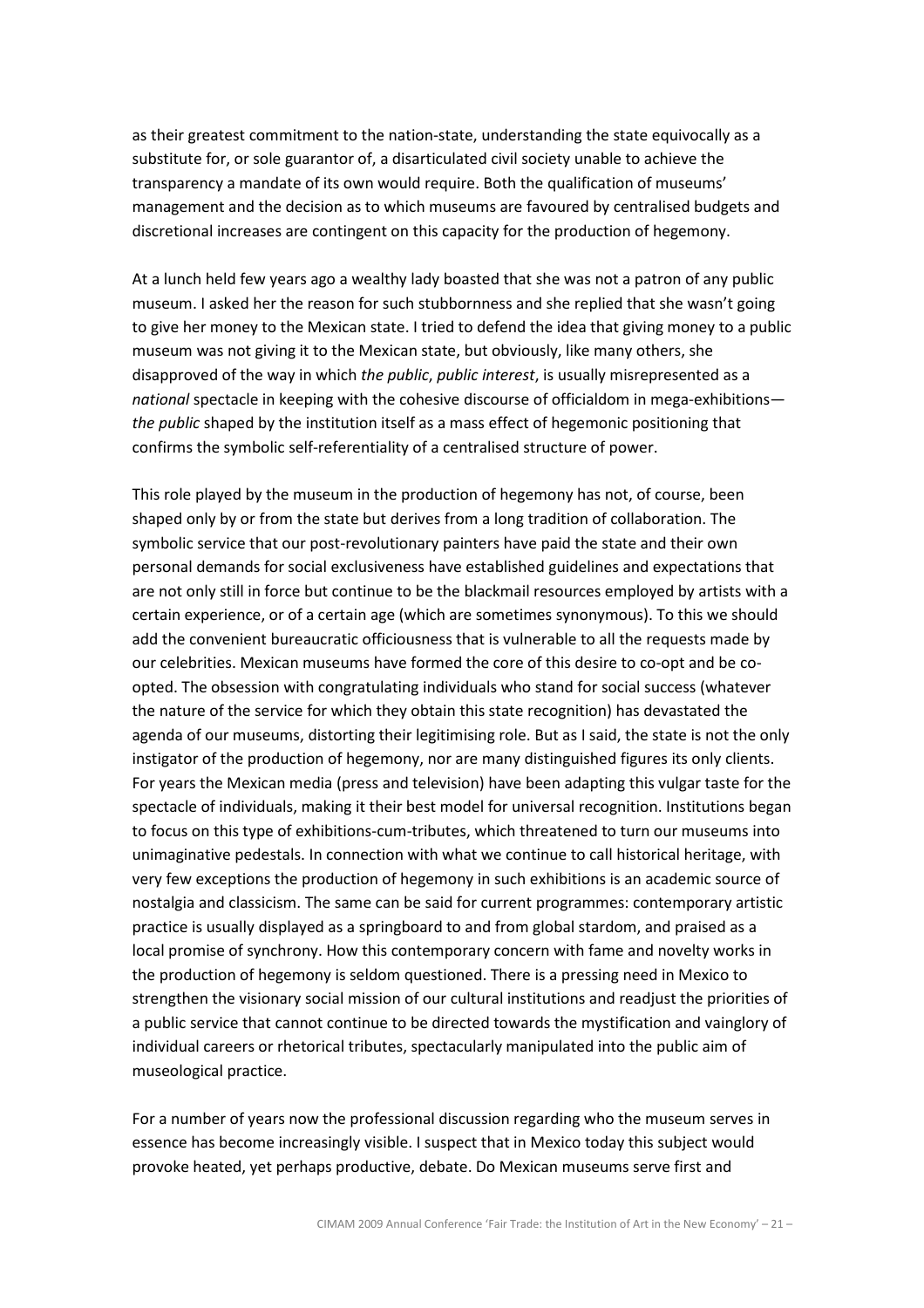foremost their artists? And if so, should they also be in the service of their careers? Or should they serve art? Perhaps they should serve and emphasise the transgressive, liberating and transformative power of art? Or else serve primarily the state and its symbolic machinery? Or maybe History, with a capital H—perhaps the role of museums should be to sublimate that hegemonic fiction, maximising the genealogy of the canon worshipped by some curators. Or are museums perchance under an obligation to their public, the social network, in which case should they create experiences capable of counteracting the multiple entropies of an awkwardly over-articulated society? Who do public Mexican museums serve predominantly today? Could it be that the public character of our task consists in the lobbying of these interests? Can the majority of visitors to our museums automatically be considered the beneficiaries of the productivity of their discourses?

Where do we start to transform the institutional structure in order to ensure that public museums operate as social spaces and centres for heterogeneous activities? From where are they supposed to emerge as vivid experiences, the fabric of the public domain? How can we involve the political class in these challenges? The calls to ennoble the role of the museum in the national educational network oblige us to regard the museum as a situational cultureproducing institution, a centre for proto-political experiences in the realm of culture, understanding proto-politics as the flows of individual categorisation articulated by the available models of belonging. This would mean conceiving the museum as a territory capable of encouraging non-normative exchange formats and exposing visitors to non-directional experiences of cultural erosion. In this sense we would assume the museum's duty to art, to the experience of art—sometimes as an aesthetic experience, sometimes not, but always as a chance to take part in the heuristic production of sociability. This would imply providing a platform beyond the sacralisation of artistic careers, or styles, or monuments, or moments of synchrony starting from the consumption of status or identity adhesion to the nation-state.

Of course, this view will have difficulty complying with Mexico's traditionally symbolic avidity. A more democratic re-categorisation would oblige us to reduce the prominence of this role, making it more discreet, especially if we would like our public programmes to cease to endorse the polarised symbol denounced by Jesusa Rodríguez as the eagle that devours the maid—a parody of the Mexican national symbol, an eagle devouring a snake.

Paradoxically, in Mexico we are lucky to have these state institutions—at least they are not as temperamental as private spaces, which are vulnerable in their political commitments, running the risk of being dismantled and dispossessed by a stepmother or closed overnight in the blink of an eye as a result of divorce proceedings, a sudden preference for football or the Tecate racing car. Our philanthropy also entails political and civil responsibilities in the museum field, and faces the task of making its cultural engagement with the country more structured.

### 3. Public museums in Mexico: towards a sustainable social paradigm

This broad and not too exciting context is the real framework of the steps to be taken in our professional attempts to change the status quo, not only by the staff at MAM. I believe that our museum's strategic vision (in fact I would even suggest that this applies to all public museums in the country) must be reoriented according to the pressing implementation of a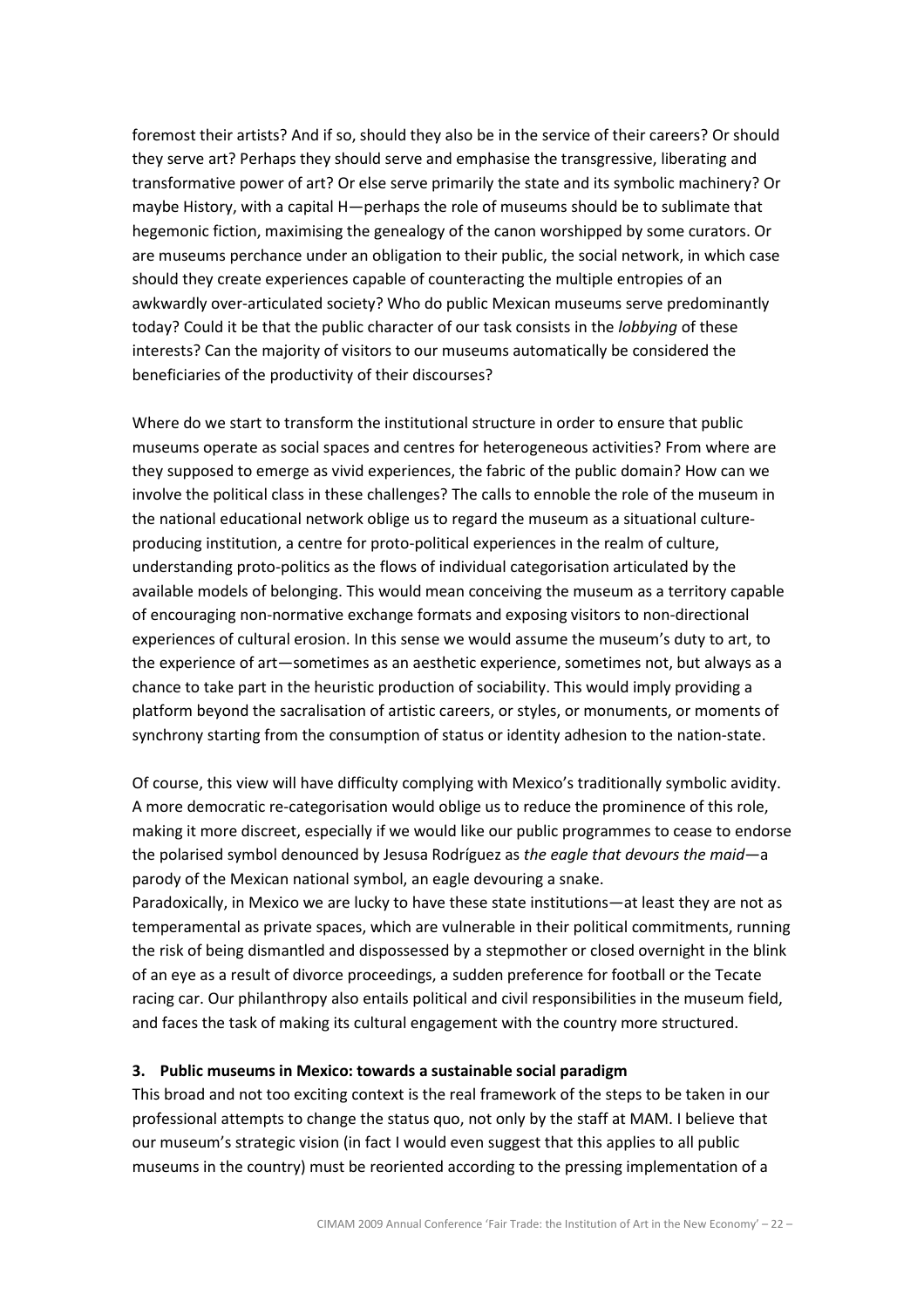sustainable social paradigm in Mexico. Not only should the museum as an exhibition space make the progressive expression of this paradigm explicit, but it should also play an active role in defining this paradigm of social sustainability. I think we need to continue to defend the museum's intellectual platform as a political stage, a civic structure, and deploy it as a malleable network that reflects broader social concerns, presents more mindful cultural offers and promotes greater social cohesion.

I must admit that my work as head of MAM has yielded no clear results that allow me to endorse this initiative, but I honestly believe in the convenience of sharing certain fields of specific action that will make the museum permeable to visitors and to its own challenges, enabling it to trigger these changes.

I shall now list a few guidelines for action, many of them uncertain and lacking pre-established practices although allowing for their implementation as strategies for institutional reintegration in a broader social base.

i. The gradual de-objectualistion of the museum experience. The debate around this issue is not new, and yet artistic objects continue to lie at the heart of our practice. Regardless of Mexico's backwardness in the field of art collecting and of the collective interest of museum directors in restoring the public artistic heritage, museums must encourage approaches that focus less on the veneration of objects as patrimonial treasures and call into question the mystique surrounding the memory of collective identity in connection with accumulations of trophies. This entails prioritising other referential ties to curatorial discourse and working with new display models, thanks to which artistic practice will manage to convey levels of articulation beyond its metaphysical presence and reveal the process of its production (I am not referring here to its technical making but to its potential impact as a public value). How can we bring about this change of focus? That's the challenge we are facing. Serious commitment to the de-objectualisation of the museum experience meets with a number of obstacles and maladjustments to the present situation. Not only do most of our contemporary artists continue to focus on producing objects, consumer objects, which nowadays usually also appear as self-mystifying devices, but in their turn many of our curators are still attentive to the legitimising volatility of the market for luxury objects that also allows them to capitalise on the programmatic potential of their intermediation. To operate from the communicative and heuristic contents of the work of art, to call upon the museum to transcend the idea of the 'art work' in terms of heritage or luxury accessory implies conscientiously erasing traditional hierarchies in the museological use of other cultural products which, when they are included, usually only serve to establish heritage and help exhibit it as a historical index of status or, in the case of contemporary art, as the plunder of some programmatic war. I think it is important that we stress the underlying rebelliousness of art as regards the established canon in which it was historically categorised. It lies in our interest to reconsider curatorship as an activity that stands outside of the order of history, and to establish it in the sphere of the construction of the public, like a fabric that must needs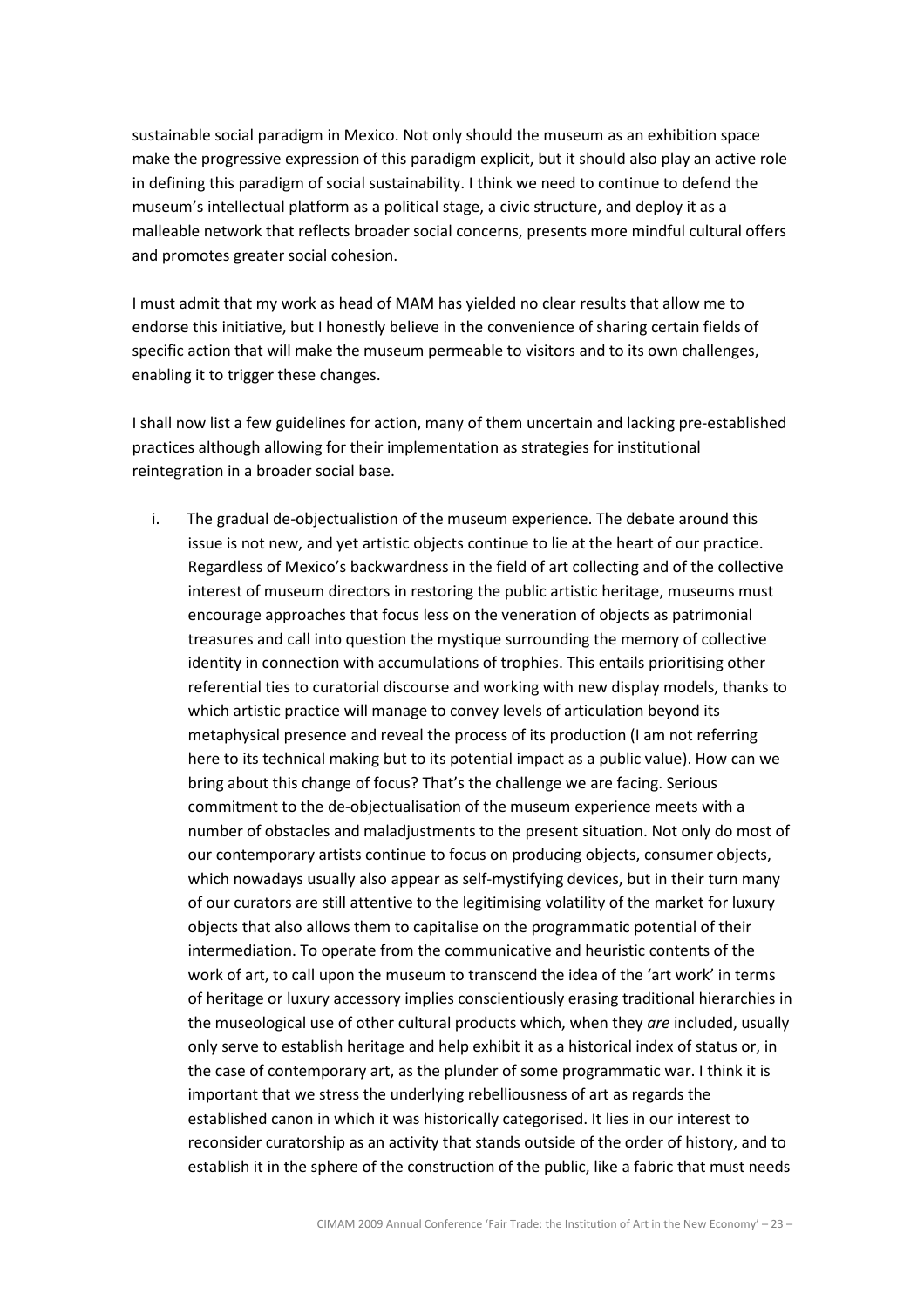be evoked and or mediated in the present, like an uncontrolled process involving friction, erosion, connection and alliance that is triggered by art and which, as the new cognitive situation unfolds as a museum experience, reveals the emergence of a social network that symbolises its own ongoing construction.

- ii. The gradual expansion of what has traditionally been accepted as our specialised subject matter to include curatorial and museological experiences based on multidisciplinarity, interaction theories and a more composite idea of public culture. This implies understanding the exhibition as a form of cultural production exposed to the most varied exchange practices. The exhibition as a process in itself wouldn't be concealed behind the work or emblematised by it, but would open up as a node of relational practices, discourses and accesses that do not necessarily address art. Multidisciplinarity would become an opportunity to transform the *beaux-arts* and 'high culture' inspiration that is still claimed by our museums. Perhaps this attempt would afford us more honest communicative resources that would be more efficient as regards the level of education and intellectual curiosity of the majority of Mexican audiences.
- iii. An interest in de-objectualising the museum experience and in opening up to multidisciplinarity will enable a better understanding and acceptance of its situational quality. I believe we need to improve our professional training in what are known as flow experiences, in interaction theories and in the heuristics of social articulations, and perform curatorial work to draw such flow experiences. Perhaps the idea of the museum as a laboratory or as a workshop does not refer to cognitive or productive formats that specifically consume the process quality of the art work, but to the construction of alliances, communication strategies, accesses and all sorts of cultural networks. Perhaps this vision of the museum as a laboratory will catalyse a critical space for the refunding of circumstantial belongings against the entropic inertia of all formalised models of cultural integration.
- iv. A matter often overlooked by all criticism of the public management of museums is that of publications. Publications bear witness to the real communication priorities of our public institutions. On the one hand we have humble gallery leaflets, and on the other extensive catalogues (that is our lot). The vast majority of museum publications in Mexico are catalogues produced at a cost of approximately \$40 or more. Who are they destined for? Who do they pay tribute to? What sort of erudition do they make available, and for whom? What sort of knowledge do they seek to share? If the publication formats only cater to preferential audiences, who are the preferential audiences of our editorial and publishing policies? Who are the interlocutors of curatorial language? Is the academic world the prime objective of our practice? All these issues arise in a context in which very few periodical publications in the arts have a large circulation, there is no serious arts press or spaces for debate or cultural reflection on prime-time television, no art-inspired editorial programmes accessible to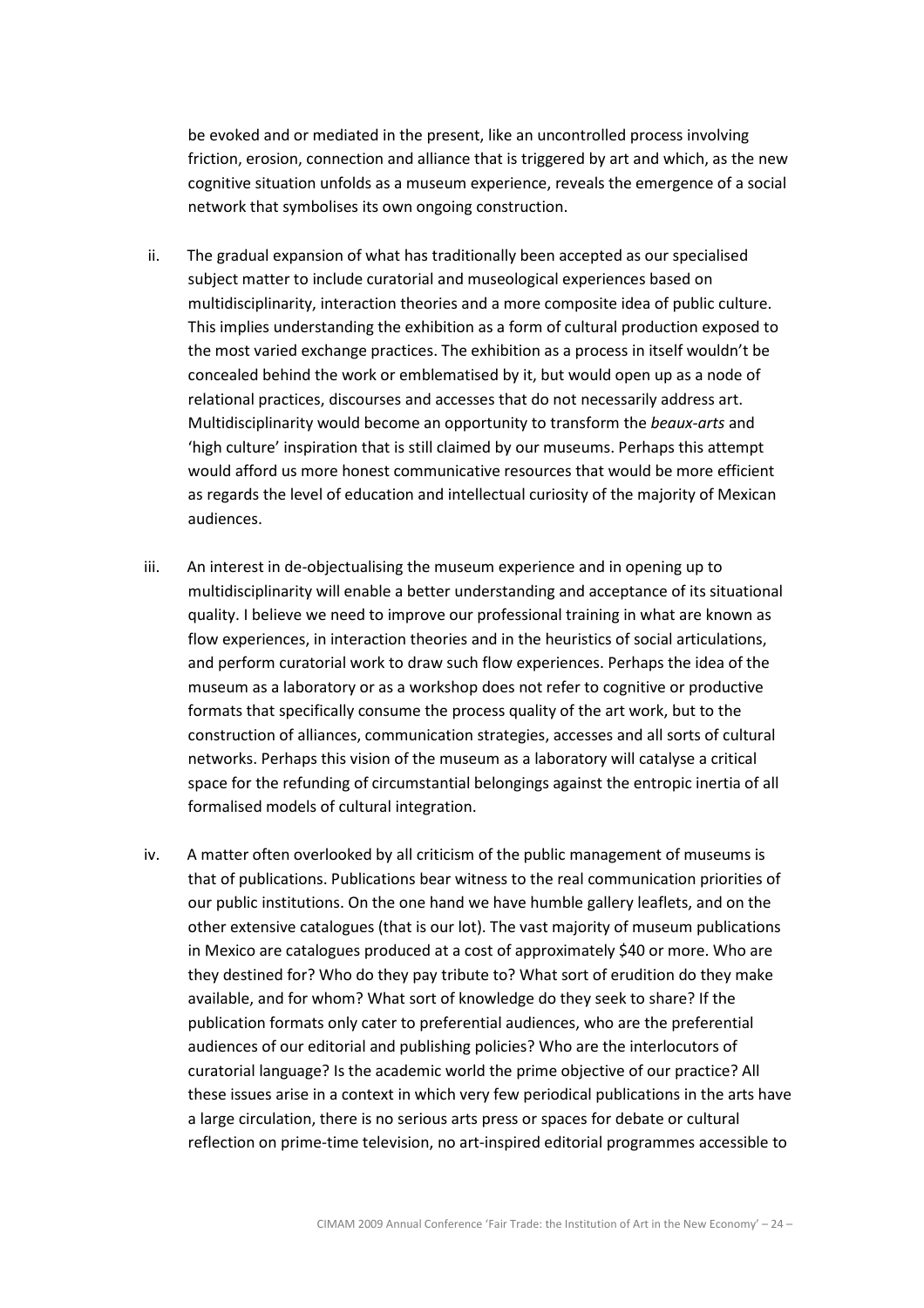the masses. The field of publications should serve to support the public-funded undertakings that form the basis of our museological institutions.

- v. We believe in the need for better ethical and intellectual expectations to meet the sort of philanthropy required by the country in the present crisis. Public institutions must strengthen reflexive exchange and critical debate with potential philanthropic sectors in Mexican culture, and praise the civic value of informed and responsible philanthropy. We feel it is important to pay increasing attention to the way in which the development plans of public institutions set up intelligent dynamics for the redistribution of resources and accesses. It is also vital to articulate programmes that will channel existing philanthropy into new opportunities, far from ostentatious and class-conscious models, and discredit the manipulation of coercive philanthropy.
- vi. Another pressing issue in Mexico is overcoming the huge patrimonial gaps that have characterised museums since the second half of the twentieth century. The significant works produced in the country over the past fifty years are not kept in public collections. As a result, we are unable to produce a minimally informed account of developments in artistic practice since the systematic acquisitions made in the late sixties. However, I shall not refer to the vast amount of key works that must needs be rescued from the market and brought into our public museums. Paradoxically, the disadvantage of a museum that has made no purchases for a number of decades is a source for concern, for we are obliged to act as a network that is continuously renegotiating, at each exhibition, the construction of heritage between individuals (collectors), private and public institutions. This constant loaning of works, on longterm deposits or otherwise, entails a certain mobility of available works and groups of works, not always totally controlled. Consequently, rather than becoming treasure troves or theme parks of endless accumulation, we are forced to come up with an idea of heritage, agreed upon by consensus. In order to be able to shape a discourse of Mexican art after 1964, the year MAM opened, we must enter into a public call for loans that somehow equates the idea of patrimony. But I would like to stress another kind of heritage and refer to the pressing need for our public museums to work perhaps more urgently on finding and rescuing private archives, oral memories, records of events, peripheral rituals, experiences lacking material structure, collective or individual experiments never before recorded as art or public gestures, etc. Every day such forms of heritage are either forgotten or abandoned in lofts and cellars, making it impossible for us to compile, index and advertise them. I believe we should heighten esteem for the role played by so-called intangible heritage and its possible archives in public museums and emphasise the need to provide spaces for such intangible practices.

To conclude, I should like to insist once more on the pressing need for these changes. The fact that public museums in Mexico and their directors operate within a limited and even regressive framework wouldn't be so dramatic if it didn't go hand in hand with the fact that the economic, ecological, political and social model they are based on is unsustainable and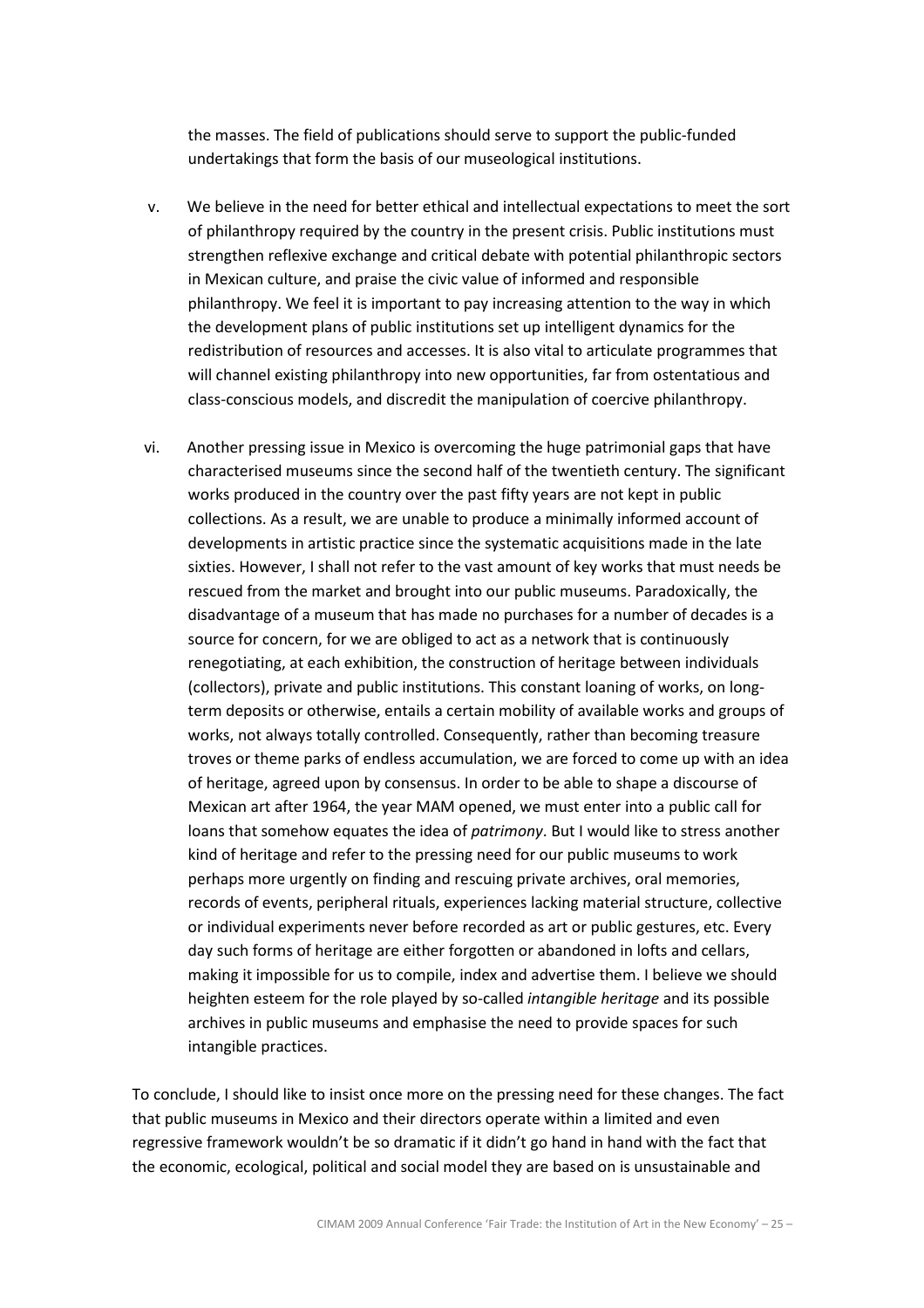that as public institutions we can no longer afford to endorse it. Ours is a paradigm in ruins, a much broader crisis that must be reverted. Museums should make the effort to do so now. Thank you very much.

### RESPONDENT

# Dmitry Vilensky

To speak here, and in particular to respond to Osvaldo's talk, is a hard task. I think that in my place there should be some local person—an activist who has no involvement with local museums but who might share general concerns about what kind of Mexican museum we should have for the people, and what's wrong with the current ones.

But I am a stranger who appears here for the first time, is not at all involved in local politics but is very curious about what's going on and why. Furthermore, I am the only artist invited to speak here, and what makes the situation even more confusing is that I am an artist from a very particularly peripheral context—not just an artist, but a representative of a grass-roots collective which builds its politics on radical dissent from local Russian governmental structures. So, what can I say here?

At the same time, however, I think that my presence is not simply a matter of chance, and our artistic and discourse politics are really related to the framework offered by this meeting, so maybe I'll try to concentrate on that rather than reflect on Osvaldo's talk.

The question is, what can museums learn from the crisis?

#### What museum? What crisis?

There are obvious differences between museums. About a year ago, I was chatting to someone who was amazingly inspired by the beginning of the crisis, which in his opinion definitely gave relatively small institutions many more opportunities to rival the larger ones that operate with a hundred times their budgets. [He felt that] in the current political situation one might get by with a secure budget of just a few million in hand, small change to a few ambitious people.

And then I spoke to another guy (I won't hide his name, Charles Esche) who confirmed that many museums in Europe with long-term budget plans are not affected by the financial crisis at all, because they enjoy long-term governmental support.

So, once again, what museum and what crisis are we talking about?

Before answering these questions, we should pose another more essential one: how can a museum keep its promise to be an emancipatory force in society? How can it regain its role of opening up new horizons, not just to understand a society, but to transform it to something closer to a more human and just world? Since Marx's profound analysis of capital we have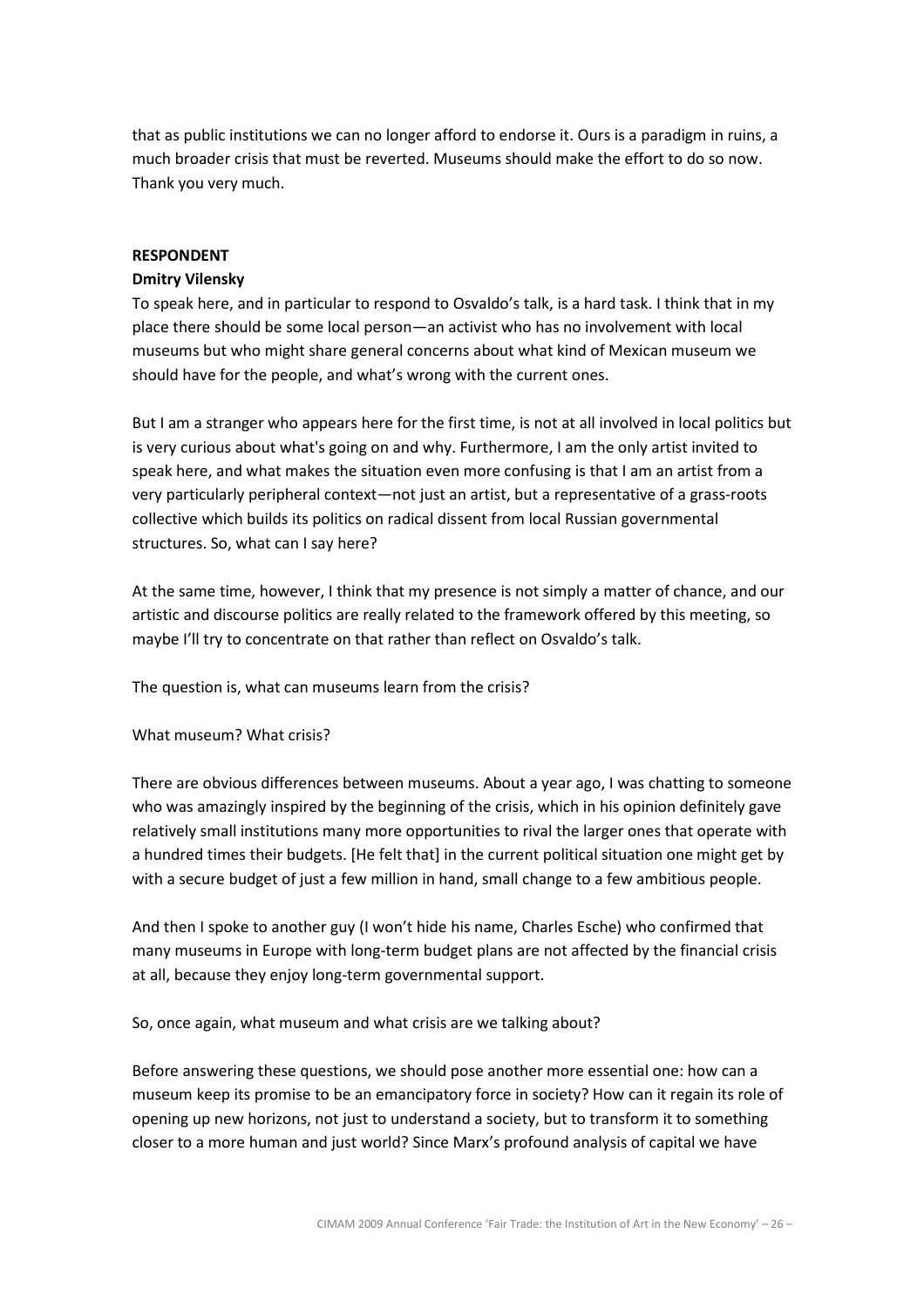known that systemic crises are inevitable—that is the nature of capitalism. This is not the first one and it won't be the last.

Can this crisis be healthy?

I hope so, yes, as long as we manage to use the moment to implement a new vision and a new way of transforming museums into something else.

### The economisation of museums. Getting rid of populistic politics

I would suggest that the core issue of the transformation of the museum is that of class, and class directly relates to the issue of who is the public. Which interests do museums serve? Or to put it better, in the old cruel rhetoric, to what part of society does the museum belong?

We cannot deny that great art works were produced in the past, despite the subjugation of their creators to the ruling class, sponsors and those who formulate a 'demand' for new works. Because all great artists have a goal of their own, and different more complicated and urgent forms of responsibility.

As we recognise this fact today, we should emphasise the vital proviso, 'despite'. We thus constantly remind ourselves what art could and should be if the subjugation to the dominant classes and tastes were to disappear.

I think that there is no sense in repeating the myth about a classless society being in Mexico for a week and seeing the enormous poverty, racial tensions, segregation, it is clear that class structures do not disappear. Confrontations between oppressors and oppressed have shaped most of our societies in a brutal form, and the current crisis brings these tensions to another level.

But the issue of class composition and class theory is currently experiencing its own crisis. Class, a sense of personal belonging to a class, and class sensibility, is never a given. It is in a permanent process of formation and becoming, and I would suggest that the responsibility of museums today might be an attempt to trigger the formation of a new emancipatory subject, and provide the tools for its political subjectivation through a wider concept of aesthetic experiences based on education of class-consciousness.

As we know from history, the museum is a product of the revolutionary ideas of the bourgeoisie. But if museums simply continued to serve the dominant classes, that would be the end of museum politics. Yet, how do we address a class sensibility that is different to the bourgeois sensibility? I think this is a key issue.

On the one hand, it is easy to speculate on the proliferation of a worldwide petite bourgeoisie, which to a certain extent is true, although this is not the case.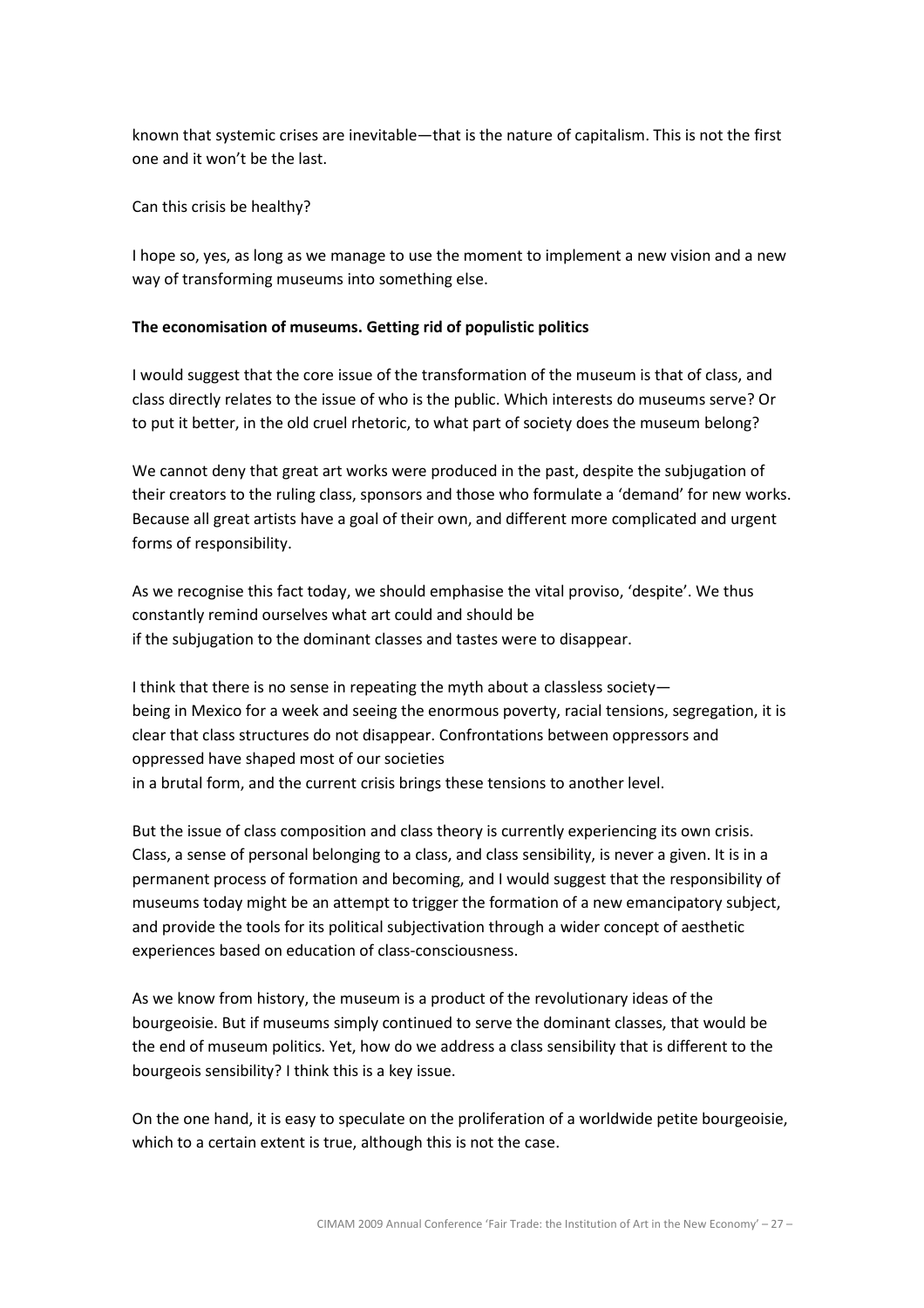I would like to point out in my talk a few issues that may hopefully help us to rethink certain elements of museum politics today and conceive new hybrid museum structures based on participation, the formation of emancipatory subjectivity and ideas about education in emancipatory class-consciousness.

I think that despite our differences, we may share a common ground; that the most urgent task for all cultural workers is to seek forms and places where art can gain its emancipatory role in society.

This is also directly related to the question of what is the use and/or value of art, and the museums which are supposed to be depositories of its true historical value.

Recently, there has been much interest in and speculation about surplus value, which correctly reflects the current status of art in society, where art became a pure commodity and the whole activity of most cultural institutions can be correctly described as sheer propaganda for commodity fetishism. So, I would like to start with what could be considered a 'crude' question [addressed at those working in] the arts and critical theory: What is the use of what you do?

This question can, of course, provoke a quite negative reaction—it may be regarded as completely out of bounds, naïve or just meaningless. If we take a closer look, however, we'll find that it is both legitimate and essential.

It is clear that when we analyse it, we arrive at the age-old problem of the difference between the exchange and the use values of everything produced by human activity. Today, the idea that art's importance has to do with its anti-functionality, its attempts to escape instrumentalisation on the part of the culture industry or direct political action is difficult to take seriously.

The idea that art should dissolve into life, that it should be totally abolished in favour of daily life's most basic functions, is also hard to be taken seriously.

How can we find a way to continue not only the project of building the process of individual development via aesthetic education (despite all the obvious sympathy for it) but also find a new continuance for the project of art as a tool of the radical transformation of peopleconsciousness?

From Schiller's time on, the goal of art as aesthetic education was the harmonious development of the individual, the formation of a whole man capable of creativity. This concept, however, was oriented toward the individual bourgeois subject; in the final analysis, it leads to the formation of the egotistic individual obsessed with private accumulation of different commodities. It is clear that a return to this concept today would be reactionary, which is exactly what the last Documenta, unfortunately, proved.

At the same time, I think there is a general consensus about the statement that today's decisive battle is shaping up around the production of subjectivity.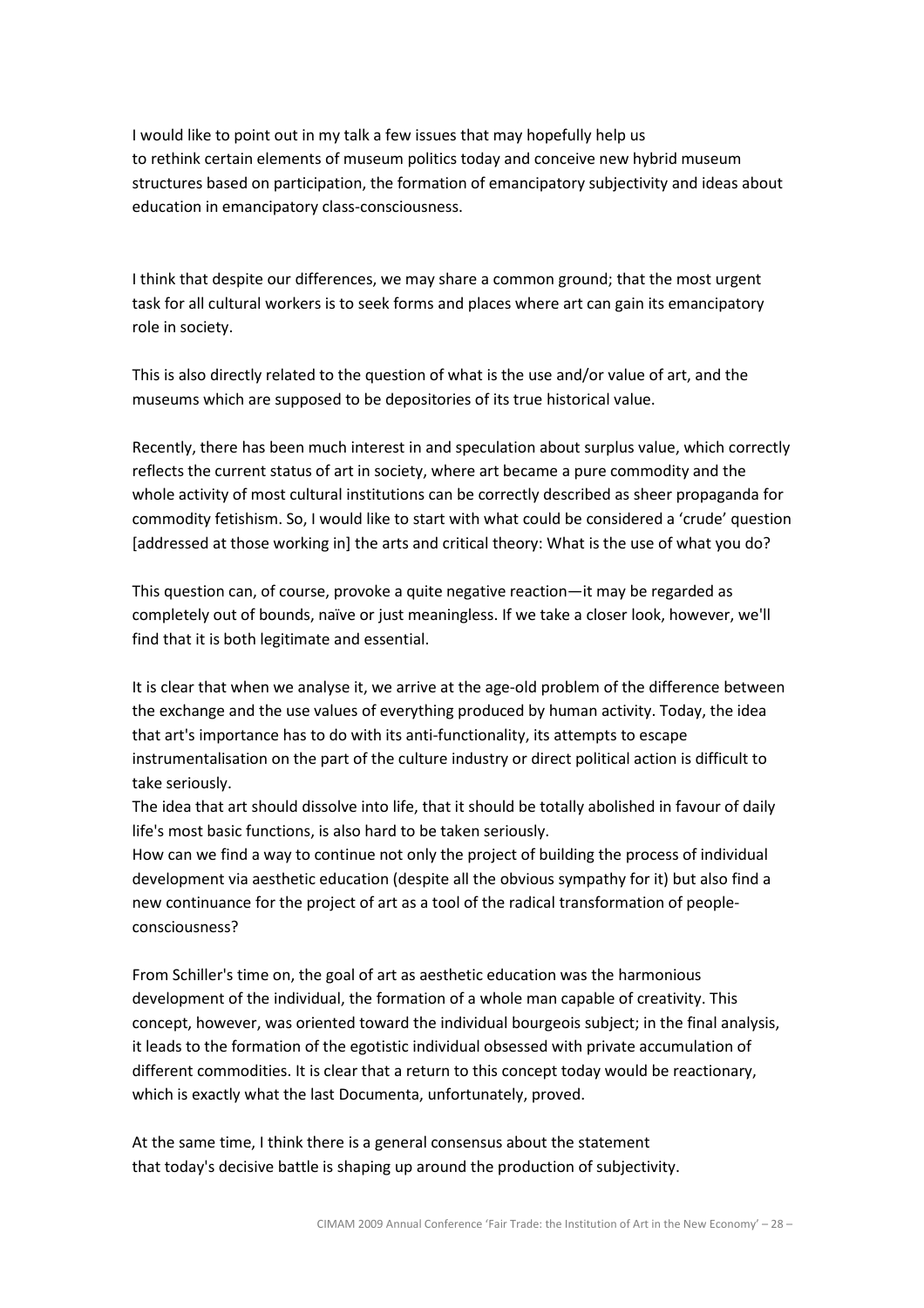This statement brings us to an important analysis of Soviet Productionism and avant-garde, which in their starkest forms posed the question of a programme of 'life-construction'. 'Art as an immediate and deliberately employed instrument of life-construction: such is the formula for the existence of proletarian art', as Boris Arvatov declared in his book Art and Production.

Can we share these feelings today? And if so, where can we find a way to continue the project of proletarian art? On the one hand, we are living through the prolonged transition to post-Fordism and knowledge capitalism.

The farewell to production frees our hands, but where is the factory that the Productionists dreamt of? What was once upon a time a source of hope for progress and emancipation has turned out to be a reactionary phenomenon that had to be overcome. The formation of 'new political subjects', whose analysis was undertaken by Italian Operaismo in the sixties, is the complete opposite of what the Productionists had hoped for. As the natural exodus of workers from the factory commenced, the 'assembly line/collectivist' model of subject formation and its forms of political organisation began to collapse.

Where can we find the factory or the means of production that would supply us with a maximally precise emancipatory impulse today?

Today such a factory is nowhere and everywhere. The development of capitalism reveals the production of false subjectivity in the totality of capital's practices, which are now realised everywhere: in the thick of daily life, in institutes of culture, in the very networks of social interaction.

This is the current situation in which new art practices combine aesthetics, theory and a recently emerged activism. Over the last few years, a number of artists, activists, collectives and writers have succeeded in both realising and finding the theoretical grounding for a variety of works which allow us to speak of a new situation in art. These projects have found points of connection between art, new technologies and the international movement against neo-liberal capitalism.

The lineage of this new interest in political art can be traced back to Documenta 10 (1997) and coincided with the emergence of the 'movement of movements' which appeared on the political horizon in the riots against the World Trade Organization in Seattle in 1999. This situation has subsequently been manifested through a variety of cultural projects with critical stances

against the process of capitalist globalisation and emphasis on the principles of selforganisation, self-publishing and political understanding of autonomy (as the realisation of political tasks outside the parliamentary system of power). All these factors have evoked the idea of a return to the 'political' in art.

But these practices have a very important genealogy in the history of socialist art internationally. I would like to draw your attention to one very important historical phenomenon that developed in ex-socialist countries, namely the concept of the 'workers' club' or 'workers' house of culture'.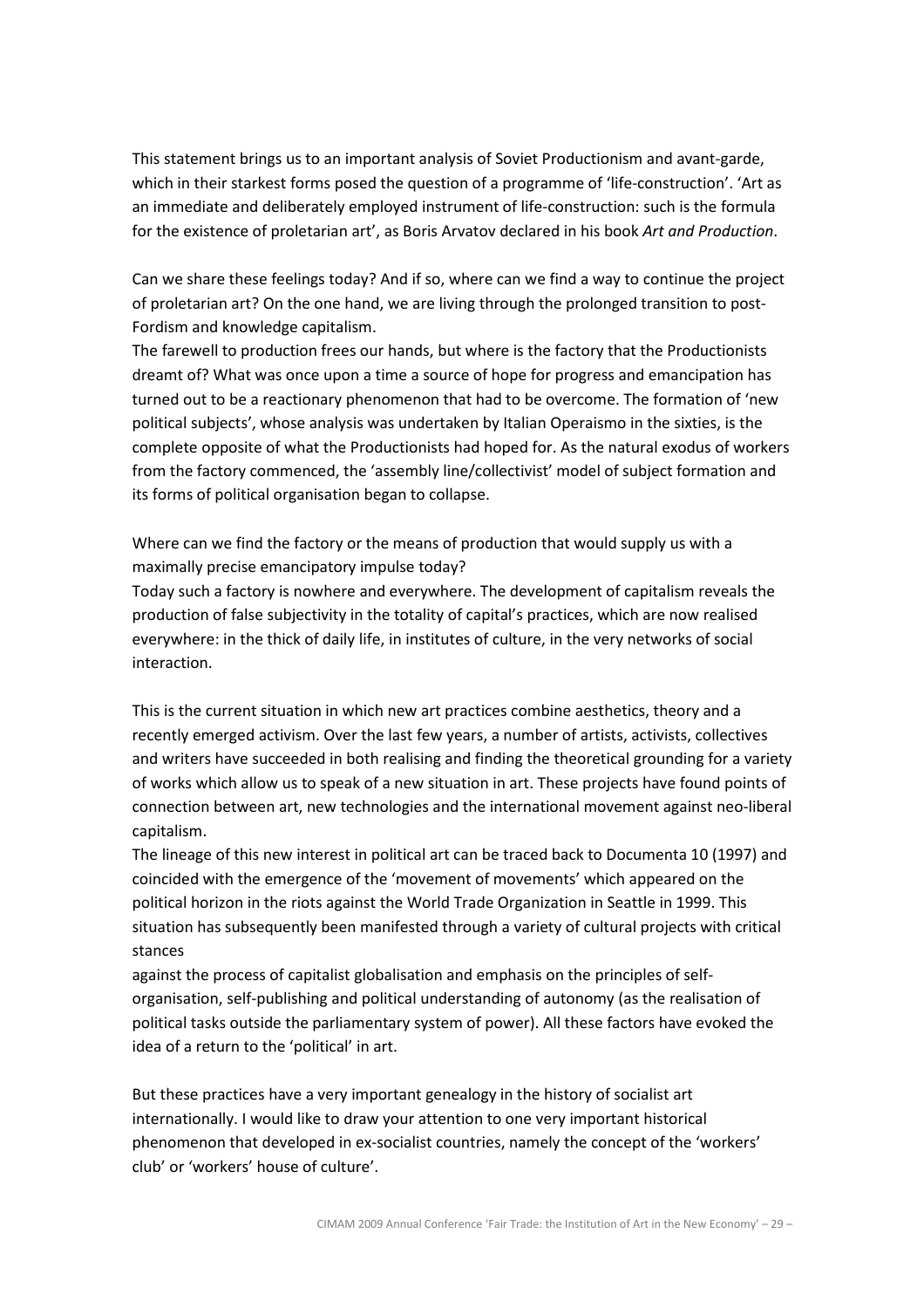The workers' club was introduced in the USSR in the mid-twenties, and is best known through the piece made famous by Alexander Rodchenko. Created in 1925 for the International Exhibition of Modern Decorative and Industrial Arts in Paris, it was never actually produced but was just a sort of a model of how such places should be organised. The piece introduced to a Western bourgeois audience the completely different method of staging workers' free-time activities in the USSR.

The task of the workers' club was to orient workers in issues of political struggle, and introduce them to a new type of aesthetic experience and to practical art by means of seminars, lectures and creative workshops.

It critically undermined the obsolete idea of an idle consumer who could derive pleasure and 'emancipate' himself from his shabby everyday existence through experiencing art objects in museums. It was about building a space based on educational methodology, creativity and participation.

But let's take a closer look at the concept of the workers' club and its late implementation in the everyday life of the Soviet Union in the form of workers' cultural centres or 'houses of culture'. How did they function?

Unfortunately, there is very little research into this topic, carried out in Soviet times and later, but we should take into account the dimension of these developments. In 1988 there were over 137,000 of these clubs established in the Soviet Union, and I think that all people of my generation had at least some direct and positive experience of such places.

The dom kultury (house or palace of culture) was an establishment for all kinds of recreational activities and hobbies: sports, collecting, arts, etc., and

was designed to accommodate them all. A typical palace contained one or several cinemas, concert halls, dance studios, various do-it-yourself hobby groups, an amateur radio station and a public library, all of which charged no admission until very recently.

They were usually built and run by the trade union of a particular factory, but were often set up by local authorities (the Soviets) and served the general public, focussing in particular on after-school education for children.

So, it was a structure that embraced all sorts of so-called harmonious personal development. The Rodchenko room, for instance, was a quite modest proposal for the design of a unit-space, but a few years after his Workers' Club took off, it became the biggest challenge for many famous architects to construct huge multi-purpose buildings.

Another important aspect of my observations of the possibilities of transforming art institutions is the current discussion of the concept and role of social centres. It is important to note that there is a move by progressive museums to rethink their public role. This was one of the topics of discussion at the recent conference at MACBA, 'The Molecular Museum. Towards a New Kind of Institutionality', which approached the relationship between museums and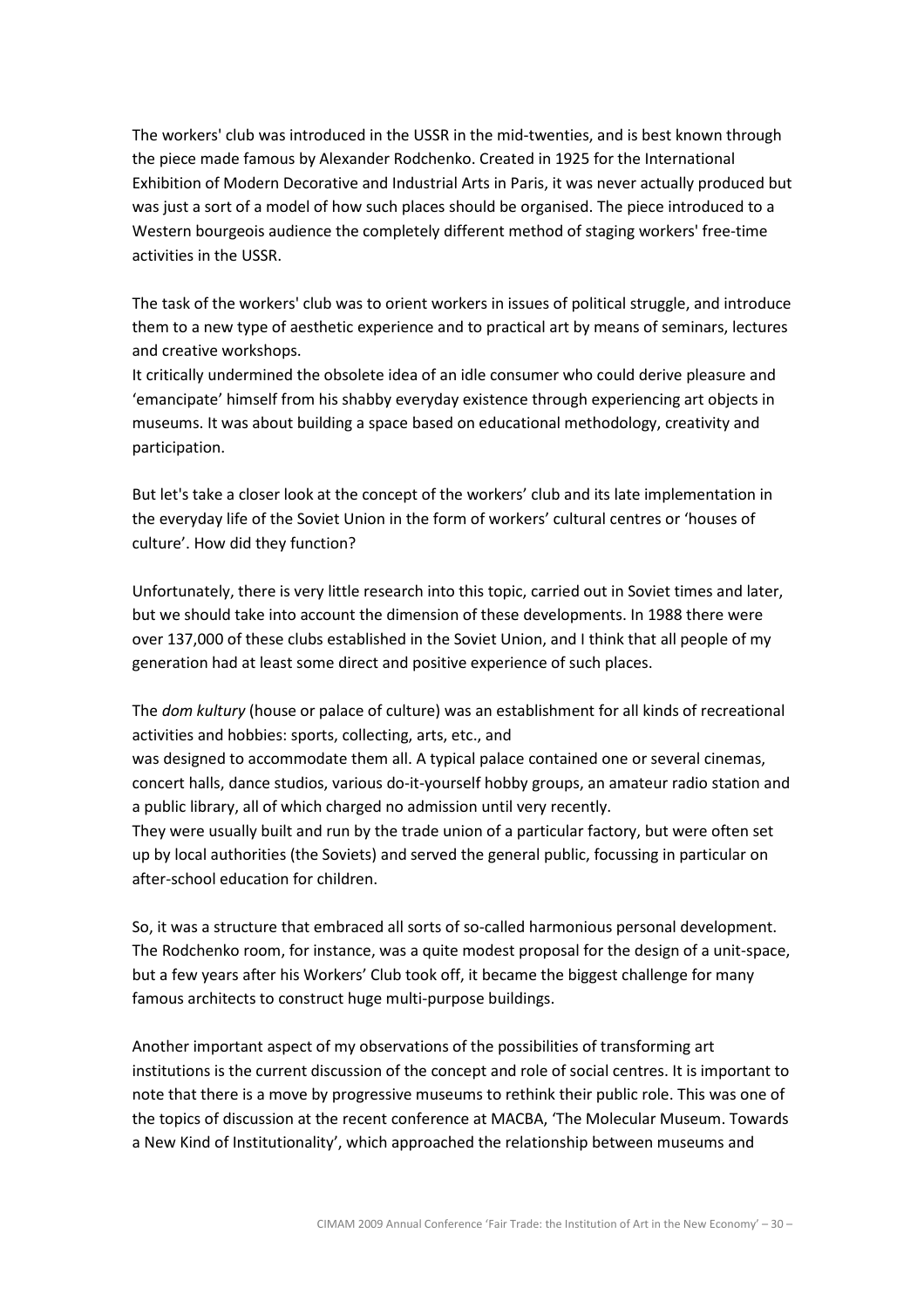social centres. I think that the concept of the social centre, as a place where art can reveal its pure use value is very important.

The new social centres strive to engage a broad spectrum of oppressed people, offering them an opportunity to come into contact with culture and thereby complement the defence of their right to recognition. The discussion about the future of social centres can be linked to the concept of the workers' club developed in the Soviet Union because they share an approach to the value of art and culture and the way people can participate in their production.

I believe that if we are ready to rethink the development of the culture of the oppressed, we should somehow return to the old question posed by Paulo Freire: 'If the implementation of a liberating education requires political power and the oppressed have none, how then is it possible to carry out the pedagogy of the oppressed prior to the revolution? This is a question of the greatest importance; one aspect of the reply is to be found in the distinction between systematic education, which can only be changed by political power, and educational projects, which should be carried out with the oppressed in the process of organising them.'

#### Why this quote?

The grammar of this quotation poses quite precisely the question of organisation processes. 'Them' obviously refers to all those people who, by virtue of their class, acutely experience the injustice of the world, but who at the same time do not possess sufficient knowledge to be aware of the strategic tasks of their own emancipation. In other words, according to the ageold, universally accepted model, there are certain privileged external agents who develop these practices of emancipation, and this is why the discussion about the figure of educator played such an important role in the Soviet Union and in Latin America. In many respects, if museums want to preserve their progressive role in society they should

find a way to maintain their position as popular educators, acknowledging the fact that the figure of the teacher/pedagogue is rightly regarded with serious suspicion.

It might make sense, however, to reconsider this figure dialectically, as someone prepared to mediate that knowledge: someone who knows something but is ready to engage in a process of learning and becoming, as our friends from the Nomad University once postulated.

For quite a while now, a certain portmanteau word has been circulating in the debates of the Nomad University. In an attempt to sum up what we believe should be one of the results of the critical work carried out by social movements and other post-socialist political actors, we discussed creating new mental prototypes for political action. (http://transform.eipcp.net/transversa1/0508/universidadnomada/en)

I would suggest that the same approach be developed in relation to museum practices.

So, what should be built as a result of museum exhibition and educational politics are spaces where viewers can encounter works of art in appropriate and educational settings. I do not think that this requires a universal 'concept' but we should try to develop a method, an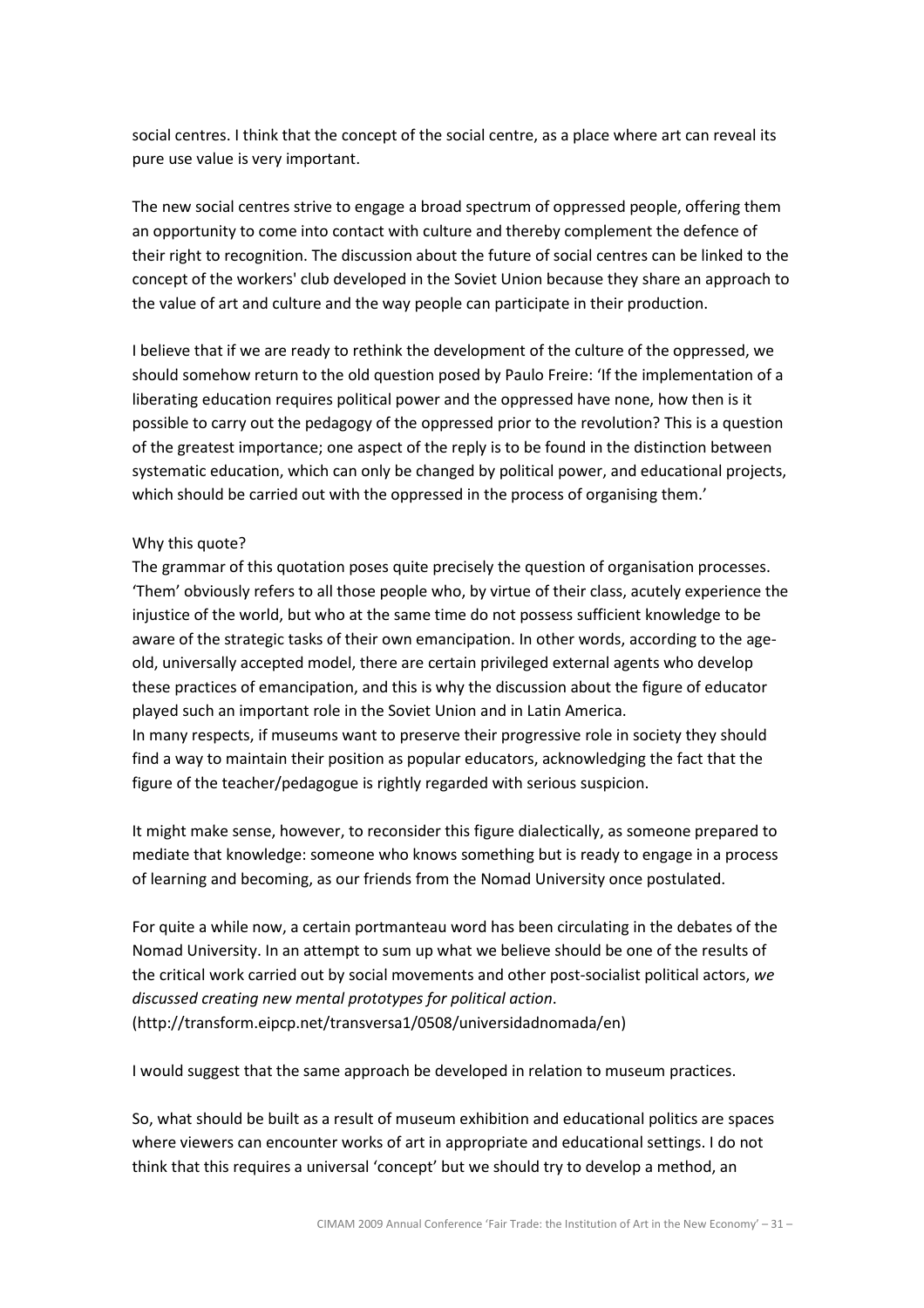approach to the production of the space that has a universal dimension. In my opinion, these claims for universality are sometimes misunderstood as totalitarian or exclusive of any difference. But you don't have to be a philosopher to recognise that this is not true. Real universality is built on singular, local and differentiated experiences, exactly as Marx noted in The Communist Manifesto: 'From the numerous national and local literatures, there arises a world literature.'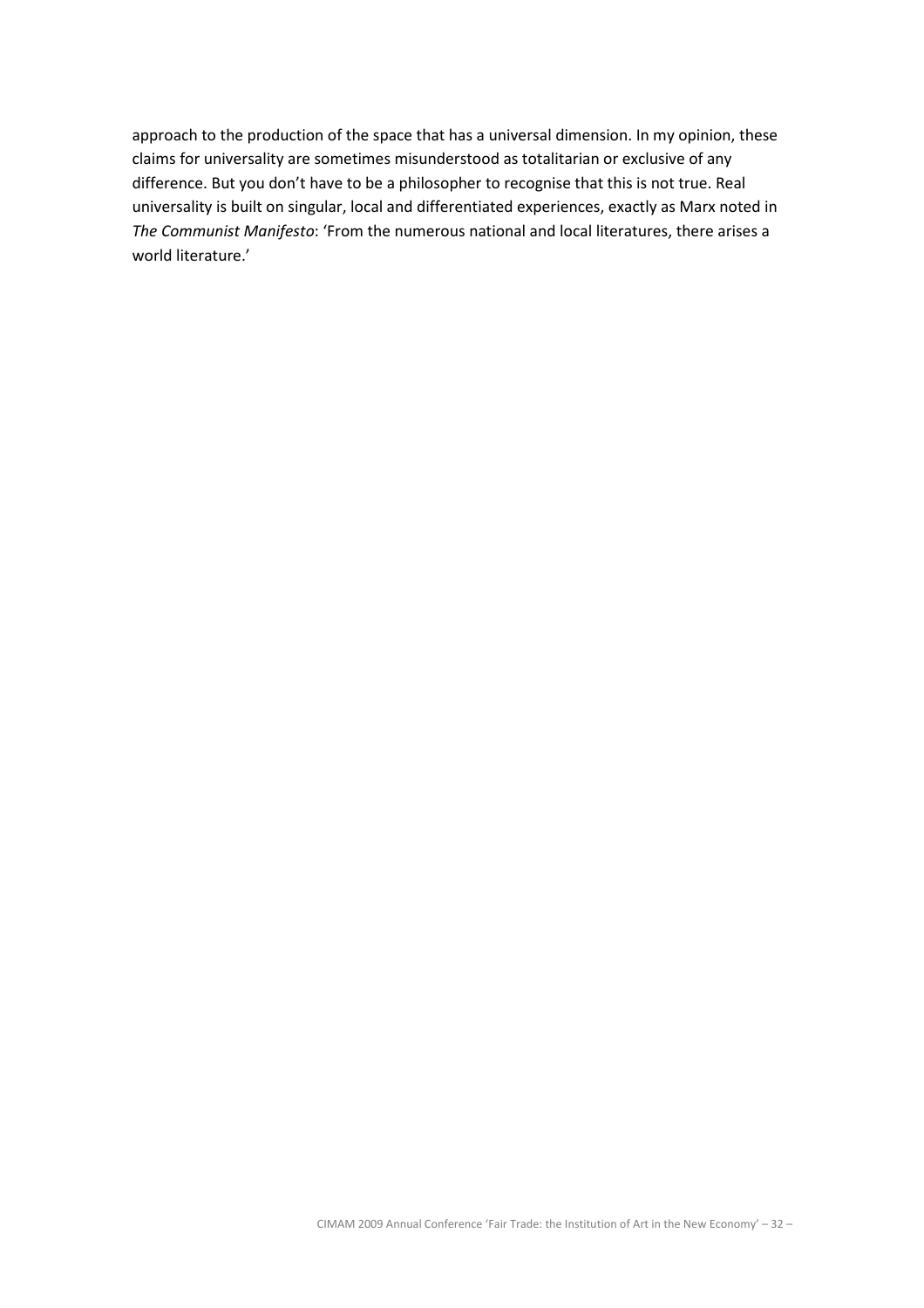DAY 2: OFF-CENTRE CENTRES

CIMAM 2009 Annual Conference 'Fair Trade: the Institution of Art in the New Economy' – 33 –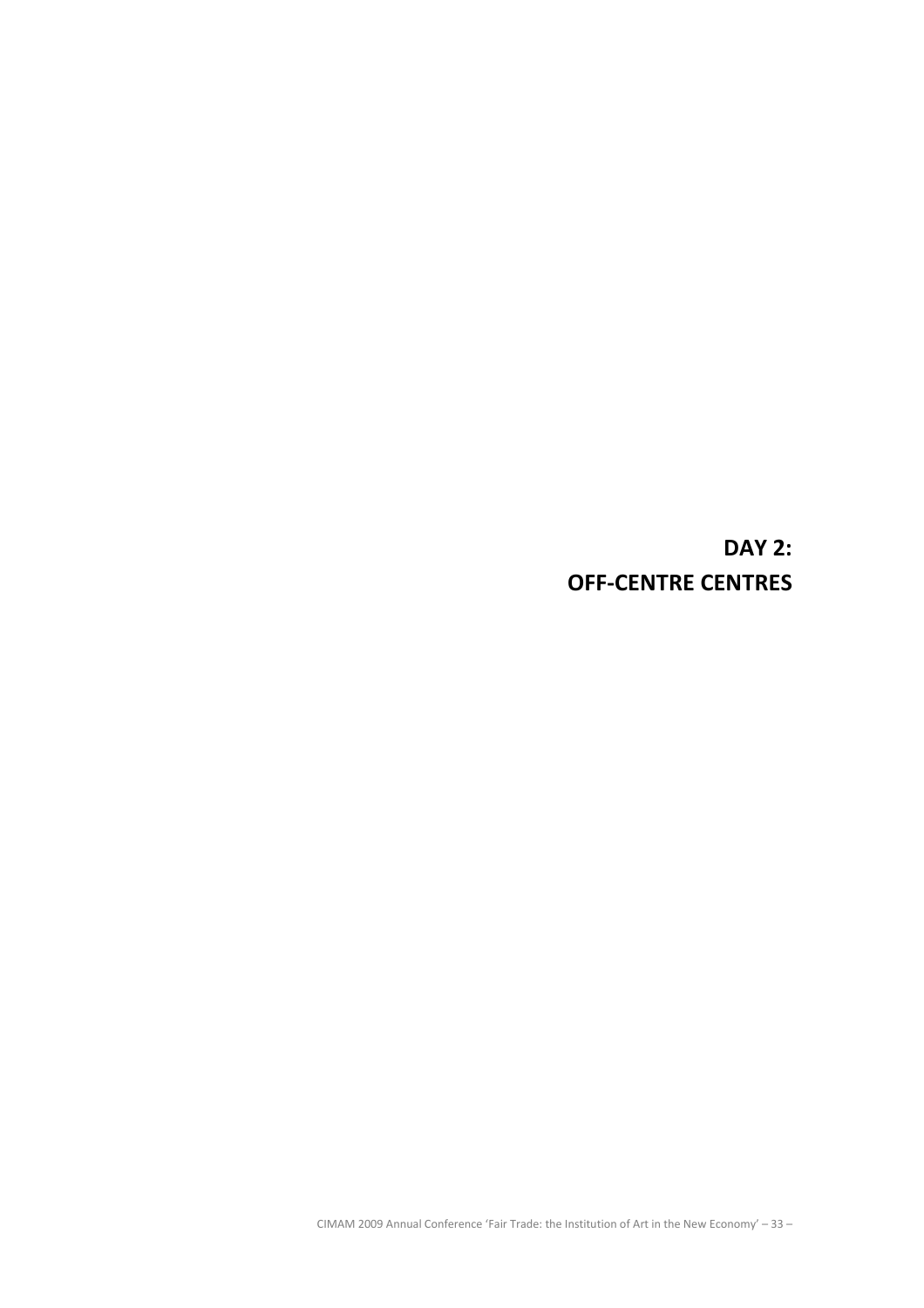#### SESSION 3

# SPEAKER Cuauhtémoc Medina Museums Will Be Convulsive ... Or They Won't Be Southern

### 1. The globalised rat

Late in November 2008, when the new Museo Universitario de Arte Contemporáneo [MUAC] opened its doors in Mexico, one particular artistic intervention had the dubious luck of provoking a variety of terrors and agitated defences. Following a much less ambitious and notorious presentation at the Espai d'Art Contemporani de Castelló [EACC] in Spain, artist Miguel Ventura of Puerto Rican and Mexican descent produced an installation entitled Cantos cívicos (Civic Chants), which in monumental proportions suggested a strange cross between a circus architecture, a futuristic airship and a rat. For months the artist and the museum immersed themselves in a hidden battle about the possible legal and political risks that a staging such as Ventura's could entail. Ventura's work, the most extreme creation in his fictional linguistic/neo-political/post-right-wing/meta-Freudian organisation, the New Interterritorial Language Council [N ILC] would be, as all members of the local circuit suspected, deliberately excessive, anal, coprophagic, pornographic, alarmist, apocalyptic and declamatory. But what made this piece particularly explosive was the fact that it invited the museum to celebrate its opening, shooting itself in the feet.

Ventura's installation was designed to question, in the least delicate way possible, the alliance of private interests, humanist prestige and aesthetic capital that had produced the main local organisation of recent decades. Cantos cívicos, that 'corrupt rat procreated between Carlos Slim and Miguel Alemán Jr. Alojada in the TELMEX hall at MUAC', as it is described by the website that documents the operation, harboured a true pandemonium of social monstrosities. Enveloped in a wave of parodies of 'neo-conceptual' art works peppered with pound and dollar signs and swastikas, viewers discovered a labyrinth full of reproductions of pro-Nazi propaganda by Mexican intellectuals and politicians, scatological and pornographic collages with society column photos of the relatives of patrons and collectors, and pictures that traced the relationship between global capitals, artistic institutions and mainstream artists. Taking off a post-modern wunderkammer, Ventura displayed hundreds of stuffed animals and dedicated a prominent wall to Nazi memorabilia of the most banal sort—portraits of SS soldiers and officials wearing complacent smiles, Teutonic landscapes characterised by a naive nationalism and all sorts of apologetic documents of Aryan normality. The sweetened grotesque culminated in a science laboratory where several dozens of rats dyed in different colours were subjected to certain preparatory routines that were repeated in the exhibition hall with choirs singing Francoist and fascist hymns as if they were Christmas carols.

Let's allow ourselves a first provocation: Cantos cívicos was indeed an infernal representation of the kind of art world in which you and I and the artist himself are immersed, considered from within the system that entailed forsaking the globalised minimal-conceptual orthodoxy and the outrage provoked by the complicity between the culture of global capitalism and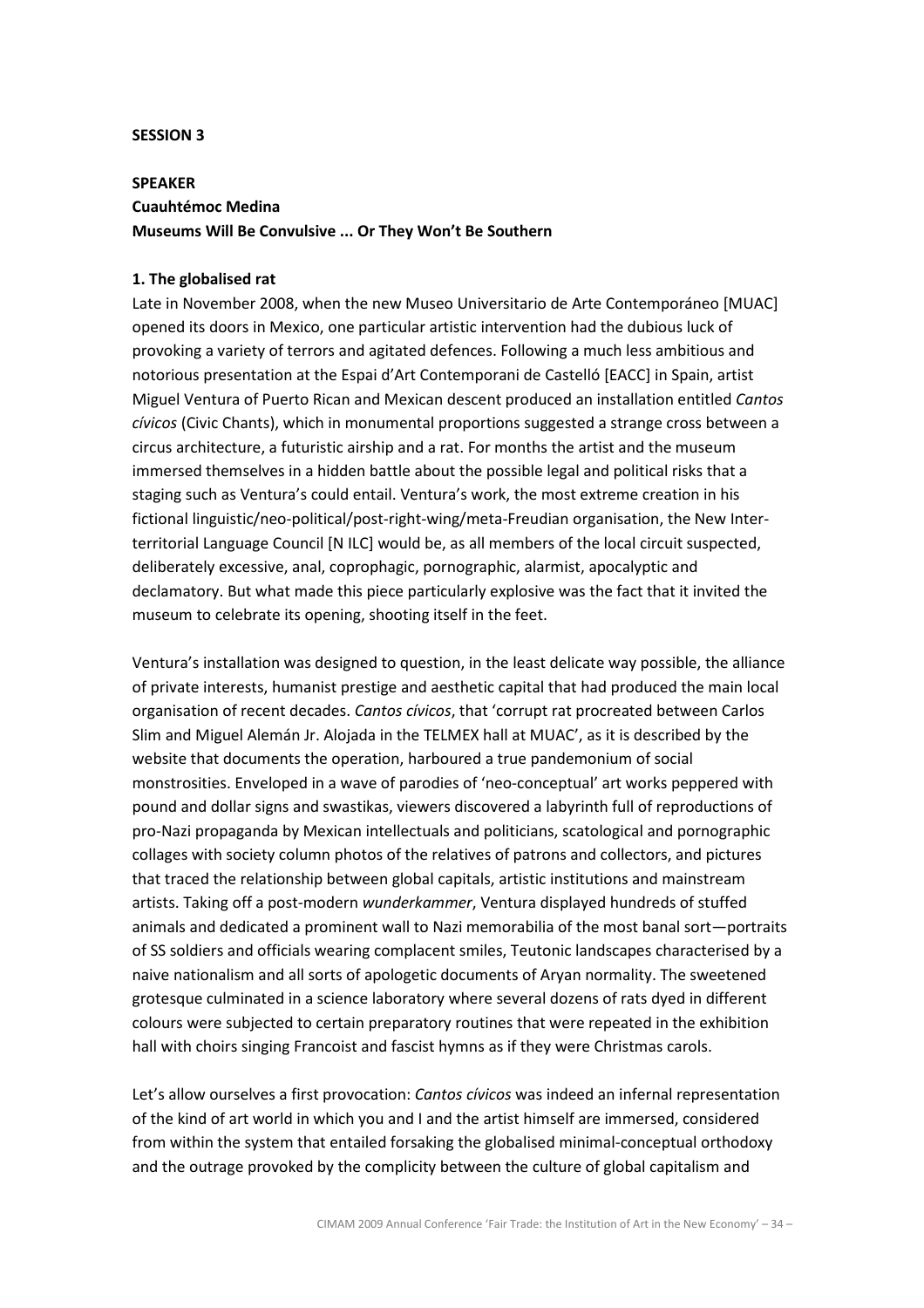domestic oligarchies. Regardless of how fair, hysterical or hilarious the imaginary of the piece were, it was a southern vision of the workings of the symbolic and material economy of the art world. Apart from the mistakes that the museum could have made in its relationship with the artist, the fact that such a work could be included in the exhibition programme of a new museum was extraordinary. But we could also argue that the decision bore unexpected fruits, as it contradicted the idea that the construction of prestige is obtained through agreement, consumer satisfaction or complacency with patrons.

Ventura's anti-museum was, of course, an agent provocateur. As usual, what matters is not what Ventura 'meant' but the surprise it caused. A few weeks later the debate surrounding the new UNAM [National Autonomous University of Mexico] museum had transcended the notes section in the arts pages and triggered responses of both condemnation and support by a wide range of political scientists, intellectuals and publicists whose hysterical views filled the leaders of newspapers and magazines. The chief allegation against Ventura was of a platonic nature: he was accused of perverting the young and uneducated with a potential defence of Nazism. On the one hand, liberal political scientists were shocked by the equation of capital and fascism that the work established with the game of prestige associated with the global art market. But above all they reproached him for a presumed omission: according to them, the fact of not repeating the Shoah in connection with any representation of Nazi Germany amounted to denying the so-called Holocaust. Yet what was ominous was not, of course, the existence of a critical process—rather than Ventura's work, the articles questioned the fact that the University, its museum and the late-Modernist architecture of the new edifice should have accommodated an ambiguous and shocking discourse. 'Cantos cívicos are "Nazi cantos",' wrote the chief ideologist of the pro-entrepreneurial liberal right wing Enrique Krauze, 'unworthy of the marvellous building that houses them, unworthy of the great institution that inexplicably welcomes them.'

What was at stake in such debates was the threat of an economic sanction: the museum was supposed to pay for having supported a type of contemporary art that did not entail respect for the shared truths and the extolment of patronage. The answer to these questions involved upholding the idea of the museum as a container of discourses that did not meet the agreements and forms of usual debates. It also involved the celebration of expense. It is not my intention to contribute to the complex network of curatorial clashes, critical debates and social symptoms that *Cantos cívicos* prompted in its day. What I would like to do is refer to the way in which public interference with the work suggests, in a highly illustrative manner, the tense economic, political and discursive negotiation that the contemporary art museum symbolises, and the painful complication posed, in the South, by the emergence of the public space of contemporary art as a gigantic institutionality. This is an otherwise eloquent case of a paradox. Of course, the possibility of a museum of the size of MUAC requires mobilising an economy of prestige that to a great extent depends on the visibility attained by local artistic practice both in Mexico and in global circuits. However, a significant part of the energy stems from local art's reputation as a pitiless, cynical, fierce and brutish practice. The Mexican cultural scene was not welcomed into global culture because it articulated the ethos and tastes of the upper and middle classes or the municipal intelligentsia,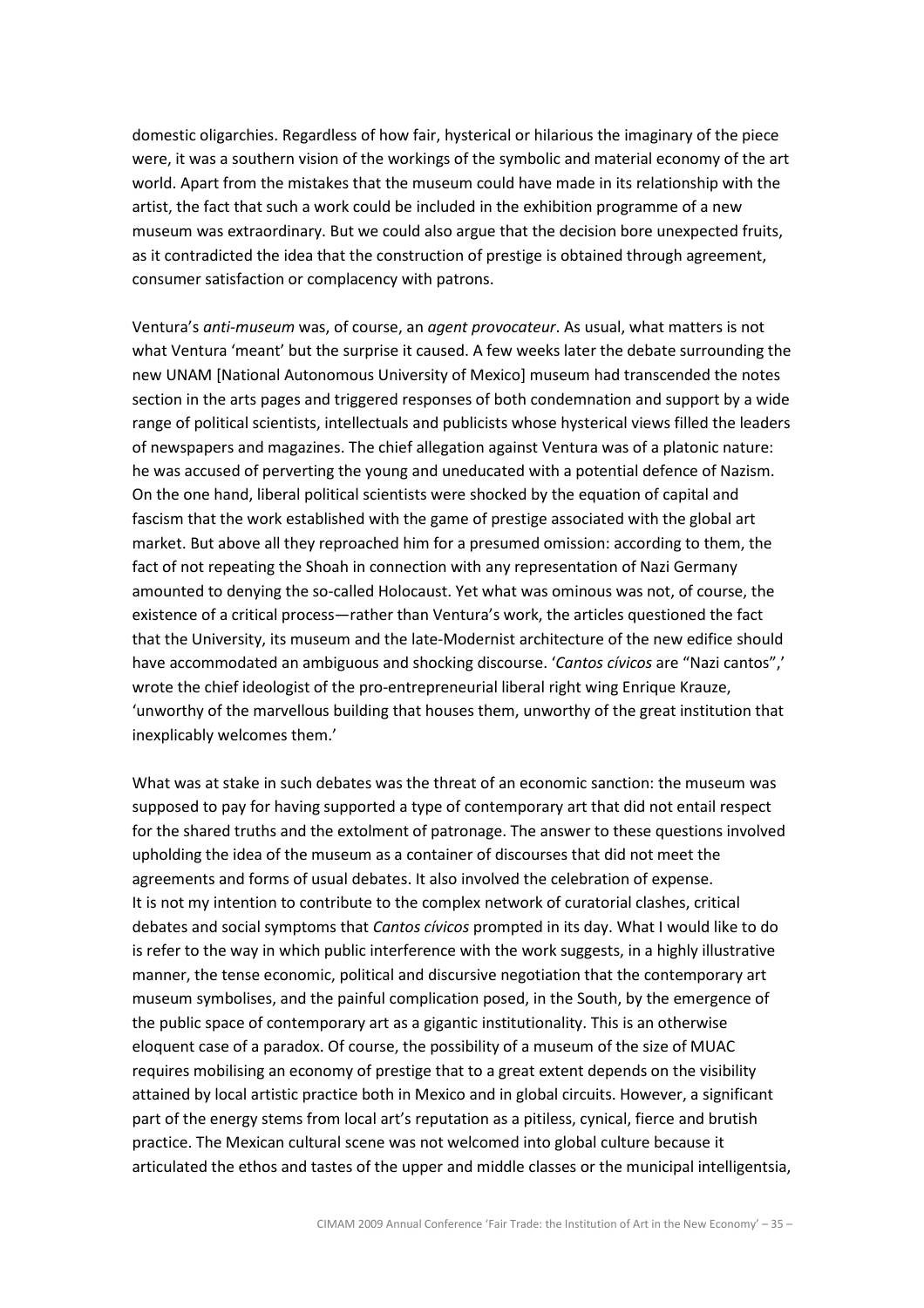and even less because it befitted the late Romantic dawns of local philosophers. On the contrary, the reference value of a work such as Ventura's derives from its condition of exasperated criticism, its cynical allusion to social flaw and its iconographic and auditory aggressiveness. And yet, this very distinction (the fact of it being as indocile as the society around it) implies that the increase in spaces and means of the local art scene can only lead to an increase in symbolic violence or perhaps even in hissing. In these parts art doesn't emerge as a romantic irony, a nostalgic reflection on the modernism of development policies or an exercise in décor and design. To open a museum such as MUAC would therefore seem to be the perfect recipe for a disaster, where radicalism and barbarism would bite their own tails driving away the investment in prestige required by the work in order to have a bearing on the public scene.

However, as Ventura's case suggests, this debate had the effect of boosting the museum's recognition albeit not in a linear way. Indeed, if MUAC today welcomes the Cildo Meireles show organised by the Tate Modern and displayed at MACBA [Museu d'Art Contemporani de Barcelona] this is not simply because as a result of the present economic crisis several northern museums cancelled their participation in the exhibition tour and enabled the unthinkable to happen, making it accessible to a southern museum. The Meireles exhibition in Mexico was also the result of the museum's need to negotiate the crisis of legitimacy derived from the controversy created by Miguel Ventura—a front for the mousetrap, if you like, but what a front!

Eventually, I'm sure, the accumulation of prestige and audiences can only be repeated if museums are able to awaken passions and even divisions in their milieux. So there is a synergy between traumatic success, the geographical disruption of cultural circuits caused by the global economic crisis, and the energy derived from the discordant forces of the art scene and public opinion. With a bit of luck, the combination of fury, administration, prestige, theorising and pleasures will not only be possible but also necessary.

# 2. In favour of the Casa de Salomona

 $\overline{a}$ 

Somehow or other we all know that museums are no longer mausoleums, as Theodor Adorno suggested in Prisms, where our chief activity is contemplating objects 'to which the observer no longer has a vital relationship and which are in the process of dying'. In other words, they are vestiges of the 'neutralisation of culture'.<sup>2</sup> In an otherwise eloquent manner, the dominant form of museum, once the cultural cemetery, is now an institution whose social role reveals a rapid increase in the connections between living art and public awareness; sanctuary, memory and reinvention of radical criticism. What I am trying to say is that today the museummausoleum is gradually being replaced in the civilised imaginary by the museum-marketairport-customs-public square-supermarket-theme park-kindergarten-library-parliament—the contemporary art centre. As we saw yesterday during Michael Govan's presentation, the museum-mausoleum hopes to 'vampirically' capture the sense of vitality of contemporary art and its actors, even if only as decoration for Mayan vessels. What dominates the new cultural

<sup>&</sup>lt;sup>2</sup> Theodor Adorno, "Valéry Proust Museum," in Prisms, translated from the German by Shierry Weber Nicholsen and Samuel Weber, Cambridge, Massachusetts, The MIT Press, 1983, pp. 173-186.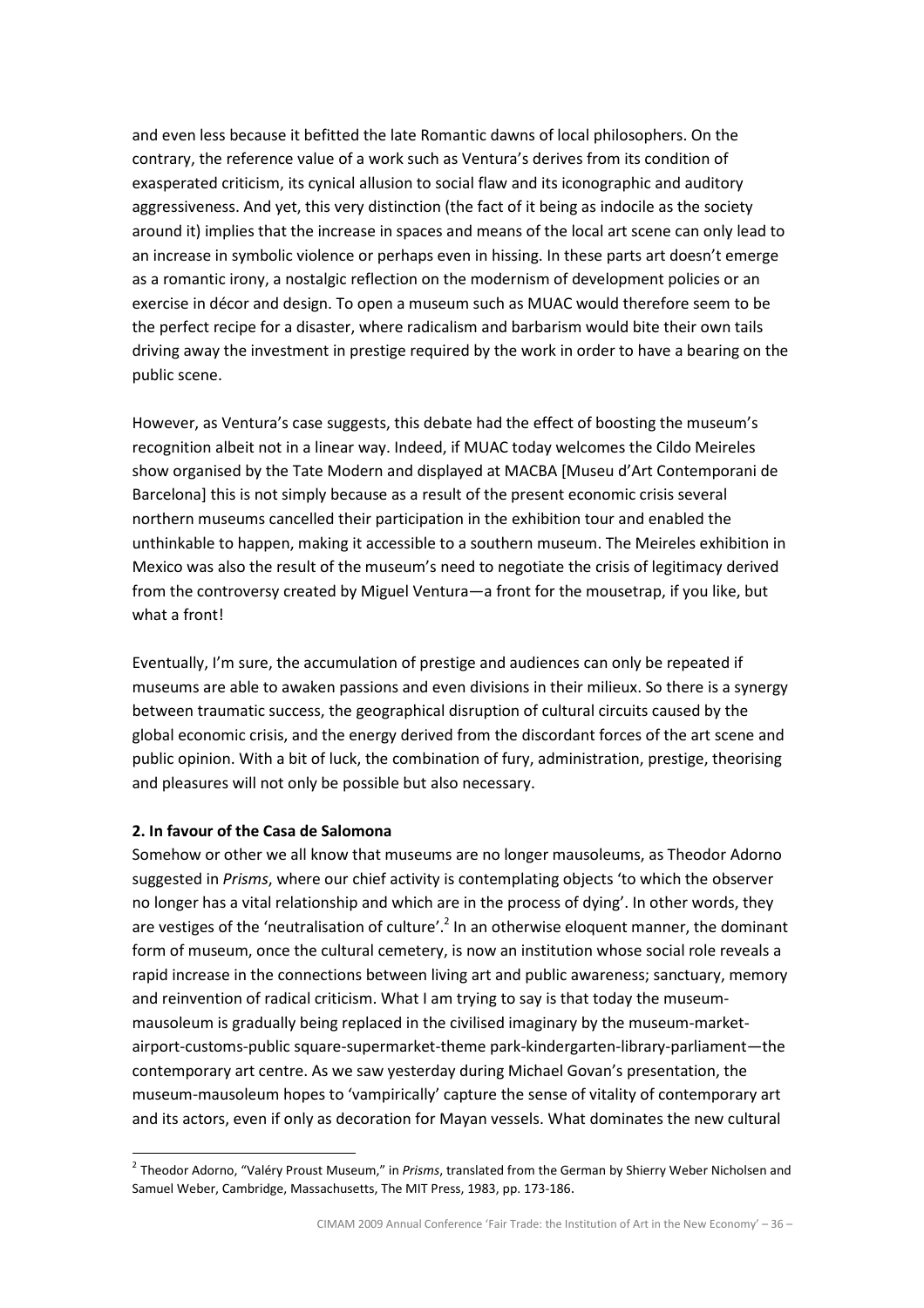machine is not the perpetuation of tradition but the generalisation of the museum as a centre of global cultural flows, as an observer of the present in theoretical, intellectual, sensitive and street terms and as a review of multi-regional culture. The museum as a platform, as a harbour of culture and counterculture is the museum as a space of agitation and of political, economic and cultural negotiation.

So we find ourselves before institutions that to a greater or lesser degree, for better or for worse, express on a daily basis all that which was anathema to the ideology of modernism—in other words, the convergence, confusion or synergy of politics, thinking, aesthetics, festival and trade. What works such as the one by Miguel Ventura strive to define and activate, in all their violence, is the sprout of a new mechanism of the general economy. The novelty doesn't lie in the visibility of signature museums of the developed North and their preference for the disguised varieties of post-Cubist architecture. A whole range of conditions exists for the production, consumption and archival administration of the cultural that have begun to converge around the construction and operation of these spaces, which we haven't quite perceived as a rearrangement of the relations between society and culture on a global scale. Suffice it to list four paradoxical features of this institution to understand that we are in an apocryphal episode of *Star Trek* in which Doctor Spock suddenly looks at the camera, his eyes popping out of his head, and exclaims, 'It's culture, Jim, but not as we know it!'

#### a. An esoteric mass culture

Beyond the demographic changes in the art circuit and save for regional differences, contemporary art has begun to operate as an intermediate sector between mass culture, academia, counterculture and trade, a sector where a new economy of prestige and a variety of often esoteric structures of thought, feeling and production converge. In other words, we find ourselves before a strange cultural industry that mediates between tremendously complex academic discourses, artistic enclaves, political models and identification games. The size of audiences is, of course, a relevant feature but it is not everything. In spite of the fact that blockbuster exhibitions and marketing seriously threaten museological policies, for they are always suggesting that organisations should merge their economies, it is a fact that such values are constantly mediated by a certain rivalry for the cultural capital: the administration of educational legitimacy, the role of defining historical-cultural narratives and rivalry for curatorial prestige. I would dare to suggest that even the fact of sustaining a growing popularity depends to a greater or lesser degree on provoking rejection, complexity, mystery, shock and deception. Popularity is not necessarily choosing what is transparent, well known or pleasant.

### b. A global machinery of prestige

Despite the recent crisis suffered by the global financial machine and its repercussion on the increasing difficulties in securing sponsorship, we have reasons to believe that the inclusion of contemporary art in the economy of prestige of global capitalism is too important a historical event to be reduced to the immediate availability of cheques. What lies behind the hyperinflation of the art market of the last decade and the explosion of collecting and patronage around museums all over the world is the fact that for the very first time we have a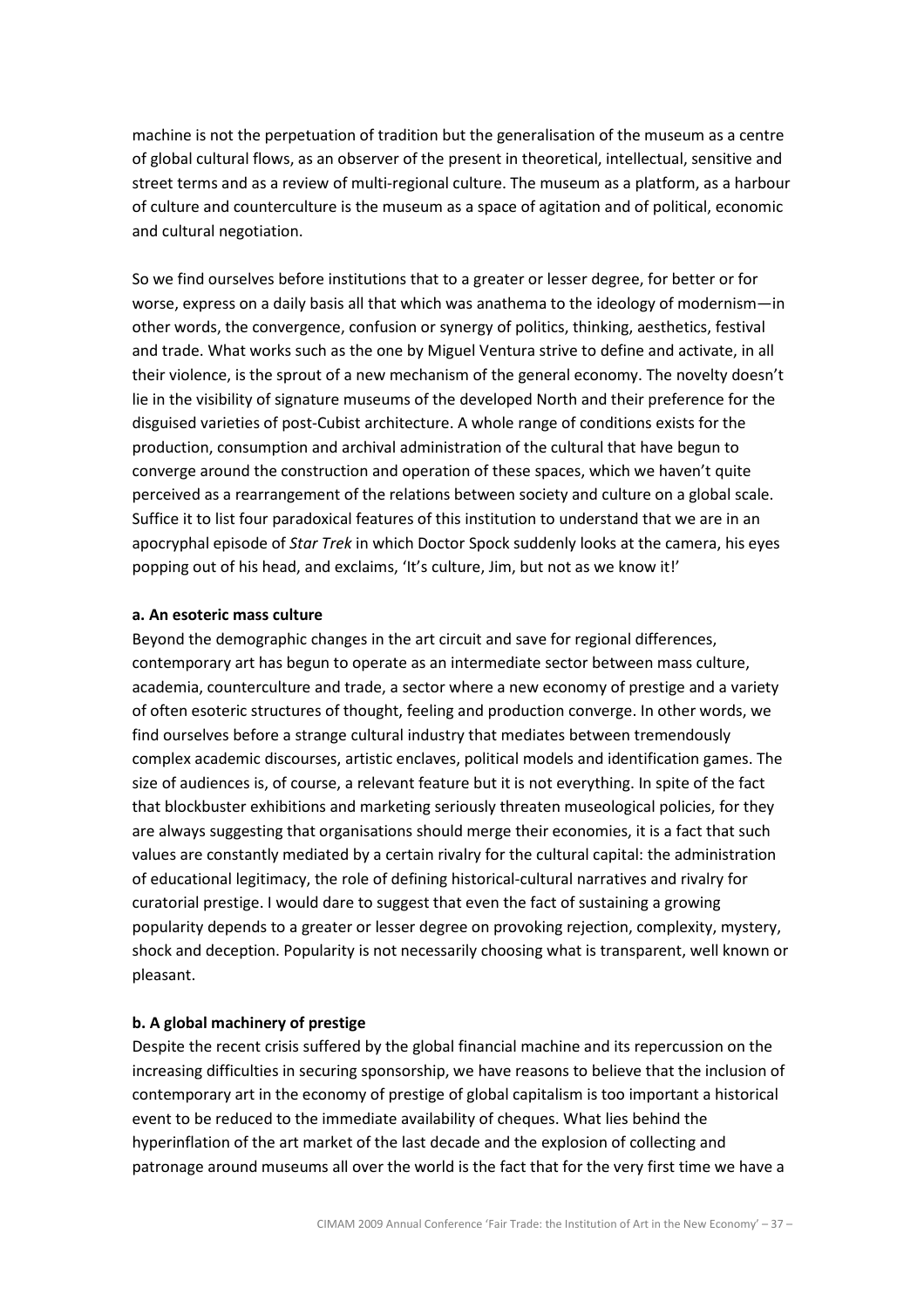globally integrated market of social prestige. The old national bourgeoisies that to a greater or lesser degree supported secondary markets and organisations separately are now a global bourgeois class that has established a significant part of its social and symbolic interactions around contemporary art and its centres. The economies, interactions and operational circuits of contemporary art events and institutions increasingly involve an ever more de-territorialised upper class, simultaneously 'based' in several metropolises of the North and the South, and which considers these an important source of sociability and pursuit of prestige. I suspect that one of the reasons why these agents take part in the network of cultural organisations is the relative obsolescence of such powerful and wealthy classes as business heads and interlocutors of nation-states. Indeed, the dematerialisation of financial capital and the surrendering of businesses to the bureaucracy of chief executive officers have minimised the role that these individuals played in defining an existing economic structure. The novelty of this contingent, however, is its geographic diversity—the involvement of the elites in institutions worldwide is one of the key elements of the inclusion of southern art in the global canon. Their economic contributions, more than our theoretical discourses, have succeeded in undermining the monopoly of the account of modernism and the unidirectionality of culture. Even so, it is undeniable that the contribution of southern elites to central institutions implies a strengthening of the centre's actual centrality—it is still an expression of dependent capitalism. I am not trying to sell the idea that northern museums are stripping southern organisations of their resources; I am simply suggesting that the development possibilities of southern centres are restricted by the trend of philanthropic flows to focus on northern institutions and artists. It is not unusual to discover, as I recently did, that the same patron who reluctantly promoted the pavilion of an artist from his hometown at the Venice Biennale was more than puffed-up to sponsor the Bruce Nauman catalogue. The fact that such behaviour was not precisely supportive didn't depress me as much as seeing how a jury that included a number of well-known post-colonial critics went on to prize the boldness of the American pavilion. Similarly, I am convinced that the same bankers and government officials who led the São Paulo Biennial to its permanent state of crisis as from the year 2000, or the agents who dismantled Mexico's mixed economy in the nineties contributed to the financing of neo-colonial exhibitions in the North with titles that sounded like shampoo slogans, such as Brazil: Body and Soul. The fact that there are always academics and curators on hand to carry out all these operations clearly reveals how economic flows do not only consist of contributions in cash.

#### c. Contemporary art is really contemporary

Obviously, no interaction could have been possible without a genuine change in the politics of cultural representation. For the first time in the modern age, advanced art is not organised around a spatial metaphor that places the hegemonic centre in the North Atlantic and represents other regions and artistic spheres as victims of cultural anachronism. What has made us stop talking of 'international art' is that this notion led to a geopolitical division of space that attributed the monopoly of the 'modern' to something which, to be concise, we should call 'NATO Art', condemning other spheres of culture to represent residues and anachronism. The fact that the artists, trends, discourses and possibilities of the South have undermined the tropes of central artistic thought is due more to the world economy and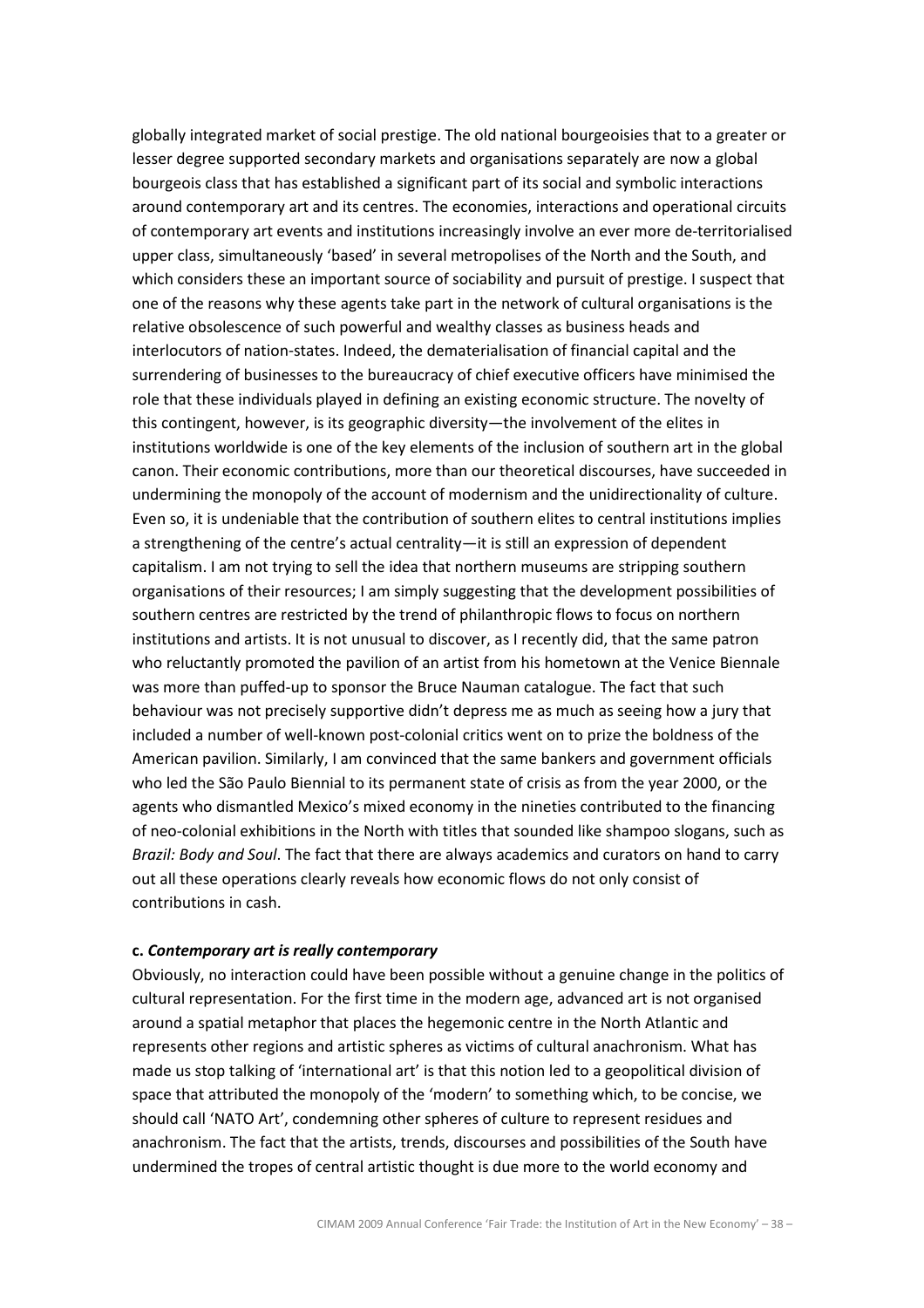cohesive social circuits than to our curatorial arguments or the effects of our scholarly criticisms of neo-colonialism. As a result of this synchronisation, and of the crisis of the concepts of modernity and avant-garde, the expression 'contemporary art' is not an empty or conventional category. 'Contemporary art' means the matrix of art of the twentieth and twenty-first centuries that was obliged to face the temporal unification of the relations between art and society, between centre and periphery, and between the museum and the present.

In terms of the institution, the upshot of this conceptual transformation is tremendous. One of its main signs is the crisis of exhibition policies regarding modern art. Since 1794, when the second installation of the Louvre imposed chronological criteria in the organisation of the museum's collections, thereby creating a progressive sequence from the infancy of art to our day and age, $3$  most permanent displays in museums observed the creation of progressive narratives that culminated in the 'torpedo moving through time, its nose the ever advancing present, its tail the ever receding past of fifty to a hundred years ago',<sup>4</sup> as in Alfred Barr's MoMA [Museum of Modern Art]. From the point of view of art history, museums of contemporary art are wonderful machines of historical criticism: the narratives of permanent collections have become tough dilemmas that call for radically new forms of historicity such as the gravitational circles of the 'historical centres' at Tate Modern. I think it is obvious that the inclusion of southern art in the story of modern and contemporary art has a lot to do with the crisis of the metaphor behind the story of these permanent collections. However, such a curatorial task—that of the production of effective self-critical accounts of permanent displays—is increasingly unattainable in the South. While the flow of exchanges and reflections on the art of exhibition making, biennials and specific events between North and South is very constructive, the truth is that the setbacks in the course of the general economy of art are expressed by the loss of direction of southern museums as regards the story of their collections.

#### d. The refuge of the self-awareness of global capitalism

l.

Finally, we should point out that this prodigious machine has the peculiarity of housing (and occasionally mobilising) a ghost. The ghost in the machine is no less than the memorial, the voices, the affects and effects of radical tradition, not only of thought and visuality, which is no trifle, but of political and theoretical radicalism. Indeed, if the territory of contemporary art debate has any kind of symbolic power this is because it contains the murmurs, residues and discussions of the history of the social and cognitive dissidence of the West and the Westernised. It is not at all illogical that a whole range of counter-hegemonic positions with little currency in the real academic and political realms should have sought refuge behind the mask of the supposed banality of the art world. Indeed, the fact that most genealogies of contemporary art should tend obsessively towards the utopian experimentation and political explosion of the sixties, counter-culture or post-68 theorising has contributed to make the museum a haven for negativity, criticism of the subject, financial speculation and anti-capitalist

 $^3$  Andrew McClellan, Inventing the Louvre: Art, Politics, and the Origins of the Modern Museum in Eighteenth-Century Paris, Cambridge, England and Cambridge University Press, New York, 1994, p. 42.

<sup>&</sup>lt;sup>4</sup> Sybil Gordon Kantor, Alfred H. Barr Jr. and the Intellectual Origins of the Museum of Modern Art, Cambridge, Massachusetts, The MIT Press, 2002, p. 368.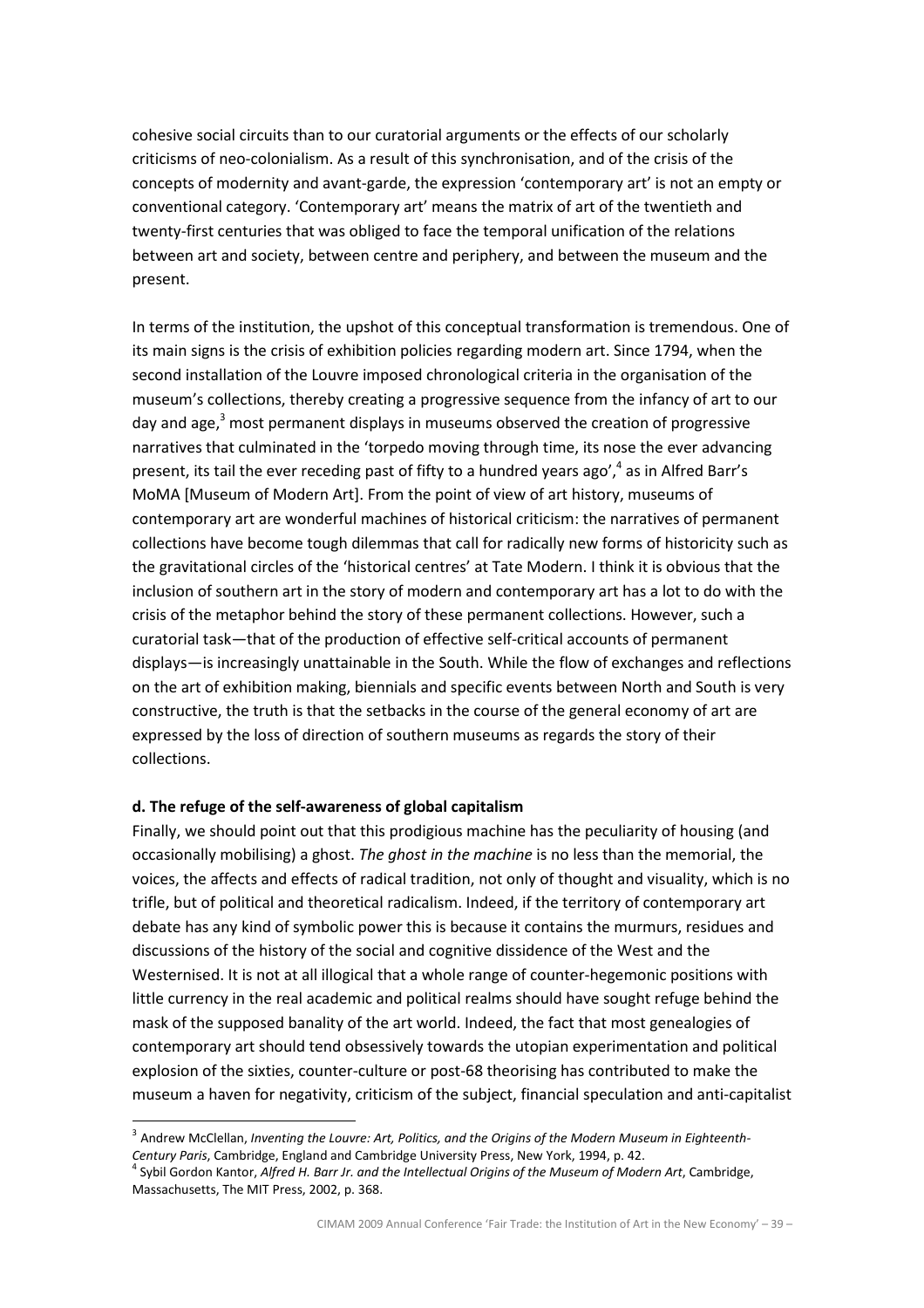politics as the 'leftovers of the neutralisation of culture', if you like. I realise, horrified, that in this order of ideas, Adorno's notion of the museum-mausoleum is back with a vengeance. Even so, there is an inexorable logic to the fact that the contemporary art circuit is the sanctuary of radicalism: what we refer to as 'contemporary art' is, first and foremost, the field that welcomed the experimentalism and questioning of disciplines and subjects rejected by the other cultural industries in their return to traditional forms. Perhaps the realm of interaction with such radical contents and devices will prove to be the most favourable space of interlocution of the South.

### 3. Metropolis or polities?

So, as you see, instead of repeating that we live in a globalised economy and culture, the idea I have attempted to put forward, albeit perhaps rudimentarily, is that the system of museums of global contemporary art is indeed interwoven in a general integrated economy: a combination of structures of expenditure, prestige and excess that are necessary in order to operate inside, in spite of and against the logic of accumulation of capital. My problem is not academic—I think the absence of reflection on the kind of economic and symbolic networks in which we operate strengthens the perception that we are bereft of the power of political intervention and articulation and turns us into automatic victims of the restricted economies of global capitalism, either by convincing us of our helplessness on account of the 'lack of resources' or by making us resign ourselves to intellectually and ethically confirming the mandate imposed by the cheque flow. We have, to be sure, a new symbolic capital capable of ensuring the intervention of extremely complex social agents and driving forces on an expanded geographic scale. What we do not realise, however, is that as organisations we are imbricated with networks in a much deeper way than we are led to believe by our domestic practice and professional duels.

A first task is to transcend the epistemology that links the museum as an institution to the mission of being an organ of the city, its clients, physical spaces and symbolic interactions. Indeed, there are many areas in which we aspire to become a part of the service economy of the cities we inhabit, to operate with those clients-communities-audiences-patrons-groups who cross, or who we oblige to cross, our threshold. The fact that the art of the nineties superficially appears as a collection of actions, symbolic interventions and explorations of the physical and imaginary territory of the city is of no help at all. It would seem, in effect, that the contemporary art museum expresses a historical moment in which cities have become the privileged objects of cultural representation, against the territoriality of the nation-states of the past that hoped to narrativise themselves through culture.

I believe that an important exercise, especially in the South, is to define the museological tasks that may not correspond to the ideological apparatus of the nation-state but do resist the simpleness of conceiving us as a part of the cityscape. I am reluctant to believe that the politicisation and action of museum organisations disregard the mediation and agitation potential of such institutions. First and foremost, the rare energy, continuous productivity and social impact of contemporary art museums depend precisely on the tense heterogeneity they involve. Far from posing an anomaly, the fact that they stand at a crossroads of such startling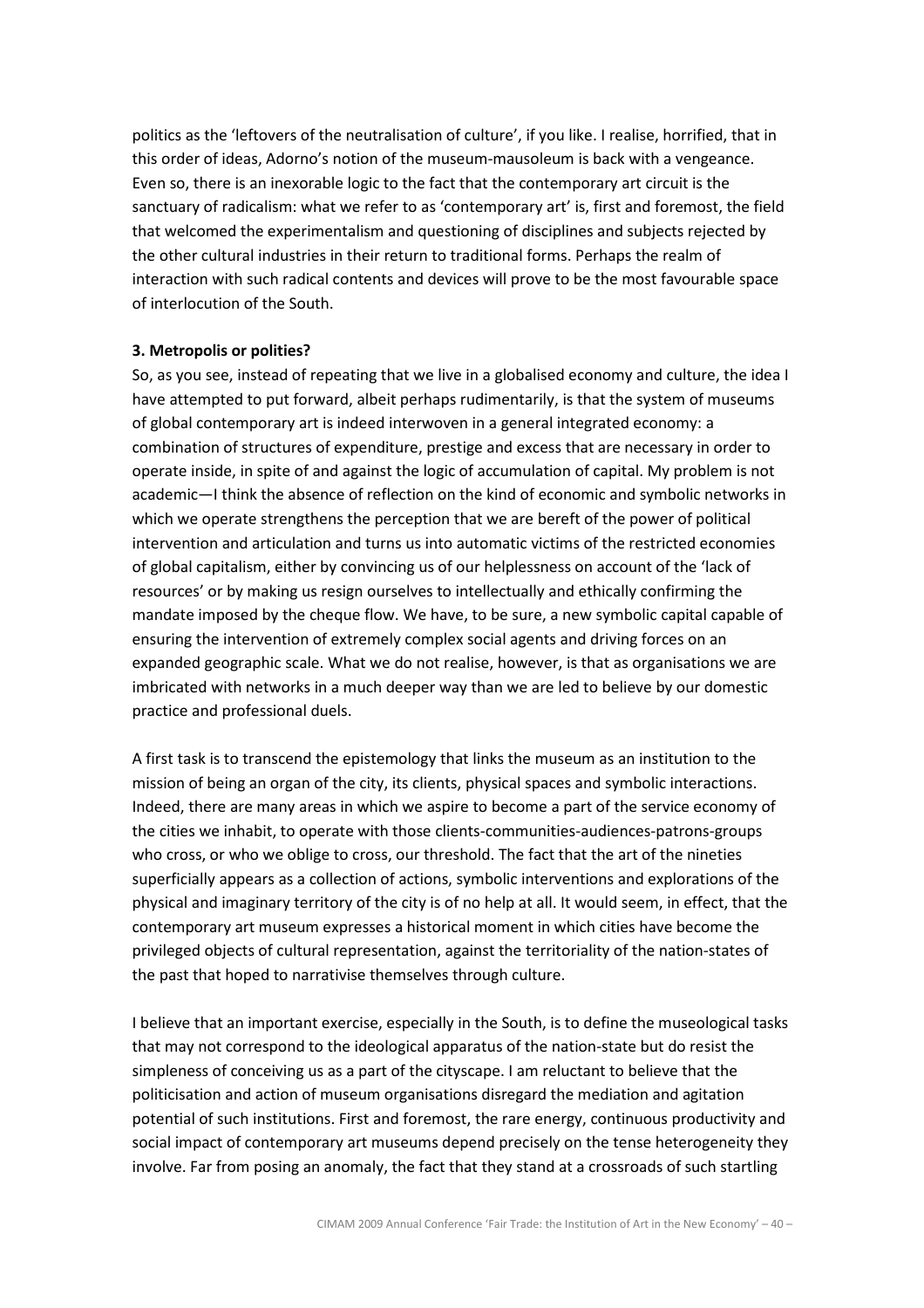desires, mobilisations and interests is what explains the role they play in public enthusiasm. But above all, I would like to convey the impression that museums are beginning to trace a diagram of forces, a territory of disputes and transactions; to paraphrase Deleuze, they are a 'plane of immanence'. The converging directions of contemporary art organisations, as opposed to other social mechanisms (commercial culture, parliamentary culture, the capitalist market), determine that contemporary art is one of the few areas where essentially dissatisfied classes, cultural stances, ways of life and practices can still enjoy a significant degree of visibility and be effectively and symbolically sensed and tensed. My argument is that we do indeed find ourselves before organisations in which the tense complexity of the res publica paradoxically still exists, despite having been almost entirely expurgated from other branches of social operation.

Let's take this reasoning even further. I couldn't agree more with Jacques Rancière when, quoting Raymond Aron and in contrast with the demagoguery of our triumphant democracies, he declares that 'All states are oligarchic', for 'what we call democracy is a statist and government operation that is quite the opposite: eternally elect members (…) whose chief connection to people is that of the representation of regional interests; governments that make their own laws (…) ministers or ministerial collaborators who also hold positions in public or semi-public companies (…) [and] proprietors of media empires who use their public functions to monopolise the empire of public media.' In other words, the politics of the unipolar world consists, universally, of 'the monopolisation of the res publica by a solid alliance of the state oligarchy and the economic oligarchy'.<sup>5</sup> If the idea of cultural independence makes any sense it is because our role as professionals working in organisations may reside in setting in motion a machine of contrasted positions, interests and mobilisations. In such an arena of tensions and conflicts, the apparent logic of the global oligarchic state should not be expressed unrestrainedly.

#### 5. To sleep awake …

l.

I don't know who had the fortunate idea of calling this lecture 'fair trade,' but I thought this meant regulating our trade in order to help Third World producers and support their sustainability strategies, i.e., establishing ethical regulations for the cultural market that are implemented through the market itself. I find the way in which we have avoided this premise quite revealing. On the one hand, I am inclined to believe that the strategy is not completely expressible in this lecture. As I suggested in the workshop I imparted yesterday, I feel that by renouncing the obsolete idea of making deontological statements, associations like CIMAM have lost their effectiveness. What are the upshots, beyond the fact that curators from the North continue to offer us slide shows of their successes and curators from the South continue to present refined complaints? Wouldn't it be possible to set up a regime in which central organisations interacted with the South to help disadvantaged institutions in favour of mutual sustainability? Wouldn't it be possible to create a space in which organisations from the South display their ability to play a powerful part in the economy of prestige, in spite of their relative financial poverty?

<sup>&</sup>lt;sup>5</sup> Jacques Rancière, Hatred of Democracy, translated from the French by Steve Corcoran, London, Verso Books, 2007, pp. 72-73. Our version from the Spanish quoted by the author.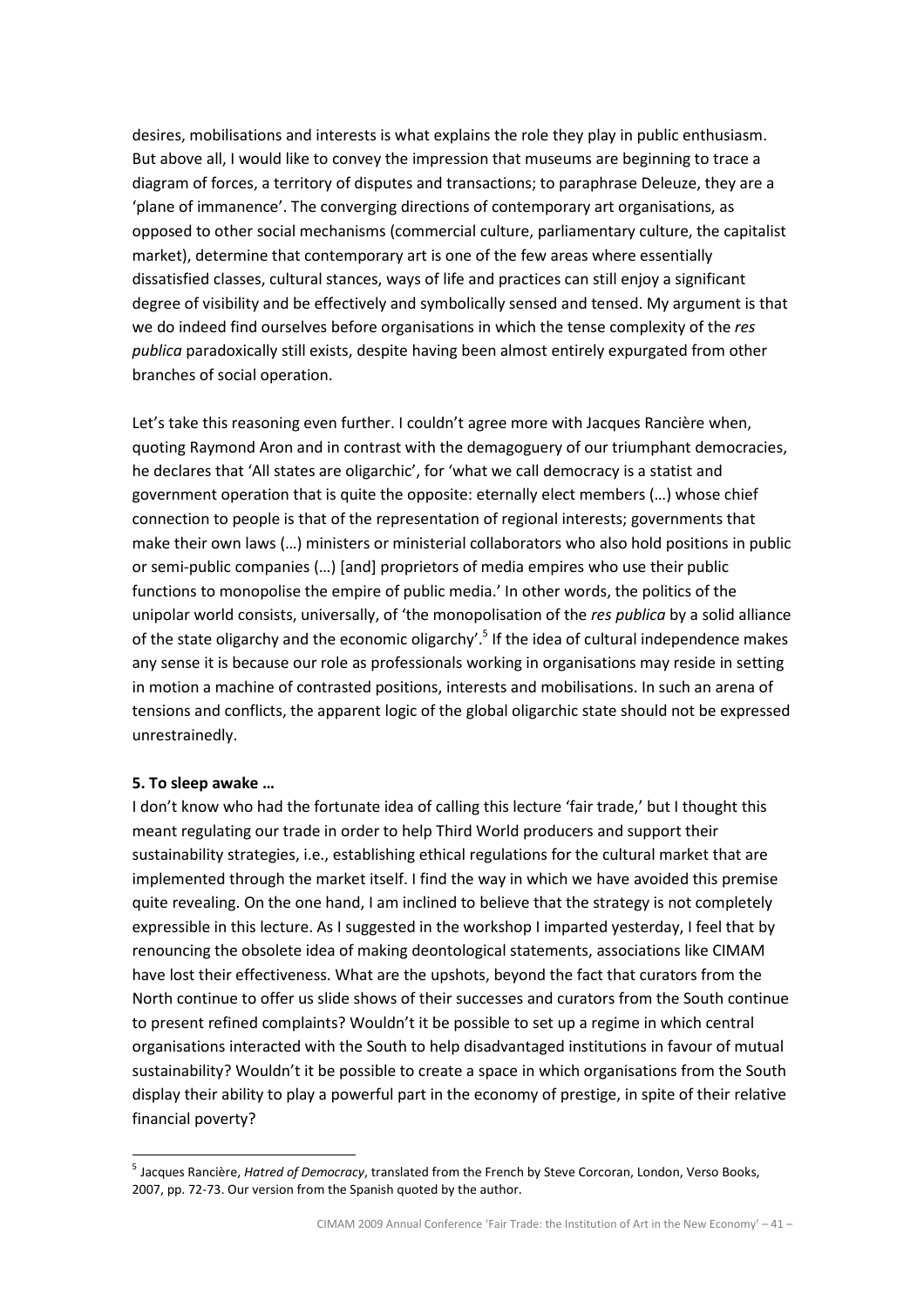With all due respect, I think this cosmopolitanism, to quote the classics, is a Robinsonian idea. Like many of my Latin American colleagues, over time I have chosen to take control of the cultural canon and strategically use spaces in the global debate to introduce a greater complexity or radicalism that will make it essential to include the South. I admit that the strategy often involves complex global negotiations when in fact it seeks to produce municipal effects, but now we've entered into the realm of fantasy, let's say that there will be some advantages in reversing the flows of cultural circulation between organisations and in defending the thesis that the art of the South has resulted in an effective interlocution by coming to terms with its controversial nature.

I know I'm dreaming ... I think what we need is something closer to complicity as regards concrete experiments rather than widespread 'fair trade' policies, a category which, with your permission, reminds me more of the organic food shops in Woodstock than of any specific effect in the South. I can say, for instance, that the need central organisations had of assuming a global role favoured the complexity of artistic play in Latin America, and that this unequal symbolic coalition could be boosted if such processes sought to educate Latin patrons and southern cultural officials and teach them to develop networks of local institutions. Part of the potential contained in such transfers of symbolic technology emerges spontaneously, as in the case of the Museo de Arte de Lima and other places, where the double agents of support groups of central organisations maximise models of patronage and/or curatorship learnt in London or Amsterdam, adapting them to the southern context. Whether or not the educational agenda of the elites produced by the global economy of prestige could include helping to train patrons to improve their communication with the institutions that their development departments do not serve is, I think, a pertinent question. I get romantic. But this would, of course, involve acquiring a vision of the global cultural system according to which we would realise, for instance, that in the long term the possibility that museums in the North could be conceived as global museums implies the existence of increasingly refined and complex art in the South. So, in spite of the number of mediations it lies in the selfish institutional interest of the North to strengthen the texture of the scenes from where many of the artists, curators or voices with whom they work come from.

Consequently, this would imply realising that rather than suppliers of services or clients they must include southern museums and artists as a part of their republican political game. This spirit could well materialise in certain alliances with unequal benefits. For instance, arbitrarily choosing to strengthen certain southern institutions and their directors by working with them on exhibition projects that intellectually and politically spring from the South, in the knowledge that in any event the resources will also derive in part from the South. To reverse the flow of museological undertakings so that it will begin to operate from South to North must be seen as a way to strengthen the organisations that you already admire but do not yet perceive as being true centres. All right, I'm not dreaming, I'm fantasising … But generally speaking, I still believe that the first step is for these institutions in different locations to begin to develop some form of critical thinking that will enable them to understand their interactions at a distance, in other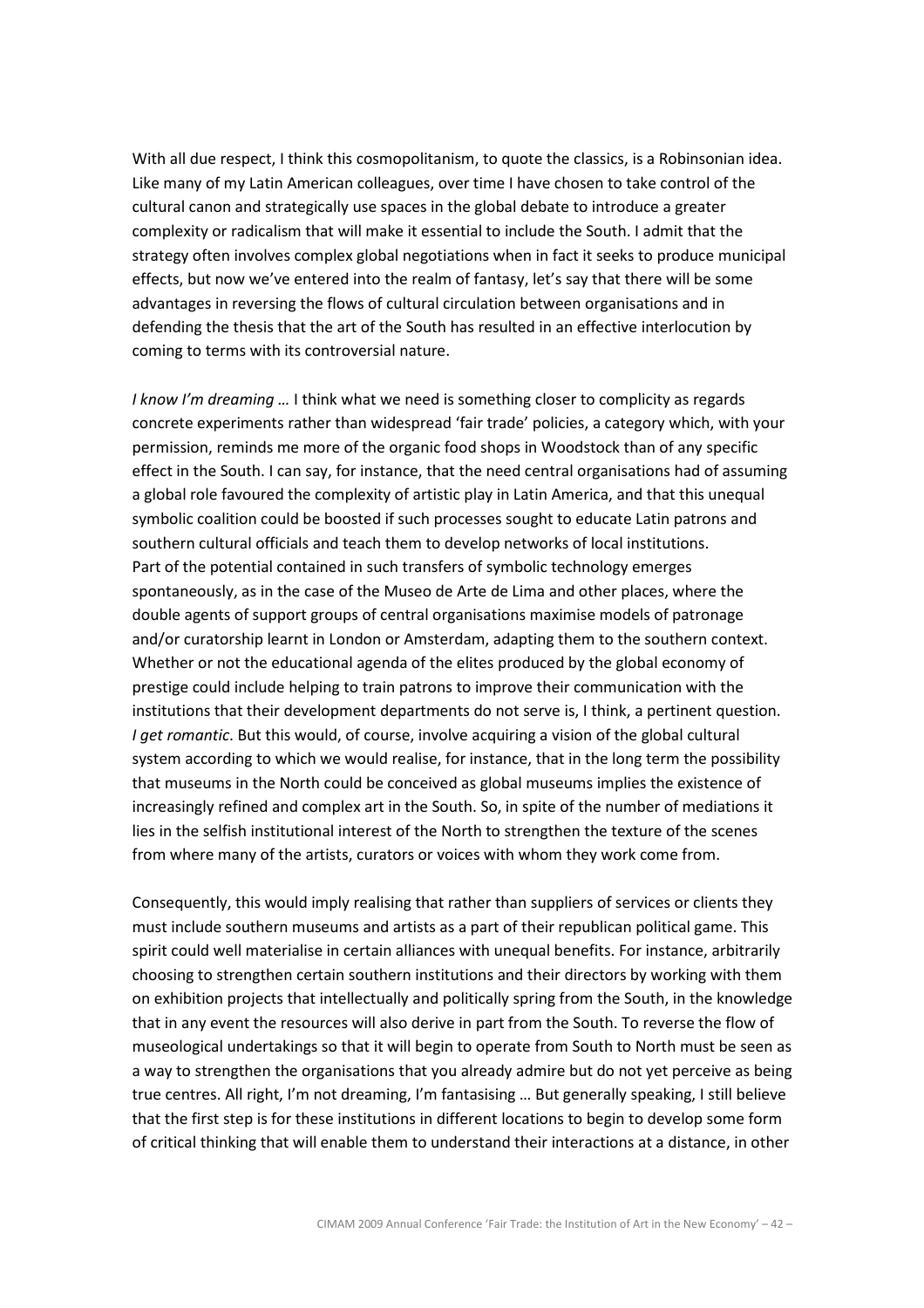words, to contemplate the forces they have brought into operation and therefore their possibilities of acting politically within them.

Finally, I am convinced that the main effect of this interaction would be the avoidance of aesthetic and political complacency. Although many of my southern colleagues would like to work in the opposite direction, that is to say, in support of a certain neo-modern refinement, I believe that the best opportunity for southern organisations to progress in the future lies in feeding the beasts. I can't understand how we lose sight of the fact that our symbolic capital in the global game lies in the more controversial areas of artistic production instead of the exportation of delicatessen. It is up to our museums to draw attention to the fact that their power depends on their ability to embrace intellectual, social and sensitive agitation, esotericism and politicisation, and the constant friction with a numbed public opinion. Over the course of time, one effective connection between the operating capacity of the North as regards the art and culture of the South is revealed by the fact that organisations in different parts of the world validate cultural forms that would appear unacceptable in other areas. Let's not delude ourselves—we are immersed in a network of post-colonial powers. Whenever a central museum or a biennial lowers its guard and promotes shallow, conservative or irrelevant practices, the ricochet effect on audiences, politicians and patrons in the South is tremendous and undermines the authority of local aesthetic play. Whenever they wickedly collaborate with the market in selecting the most consolidated artistic and reflexive spectrum, they are sanctioning a widespread banality that affects the loss of operational space on the fringes. Whenever they think that the task of inclusion is an obligation to others and not their perverse pleasure, they are perpetuating the existence of colonial ideas between you and us. Here and there, in the centre and in the South, the purpose of public organisations is defeated when they tolerate and promote established values, when they reward what is already enriched, when they forgive what is intellectually unrefined and when they flirt with what is politically appeased.

RESPONDENT Galit Eilat<sup>6</sup>

 $<sup>6</sup>$  CIMAM has not been authorised to publish the transcription of Galit Eilat's oral presentation.</sup>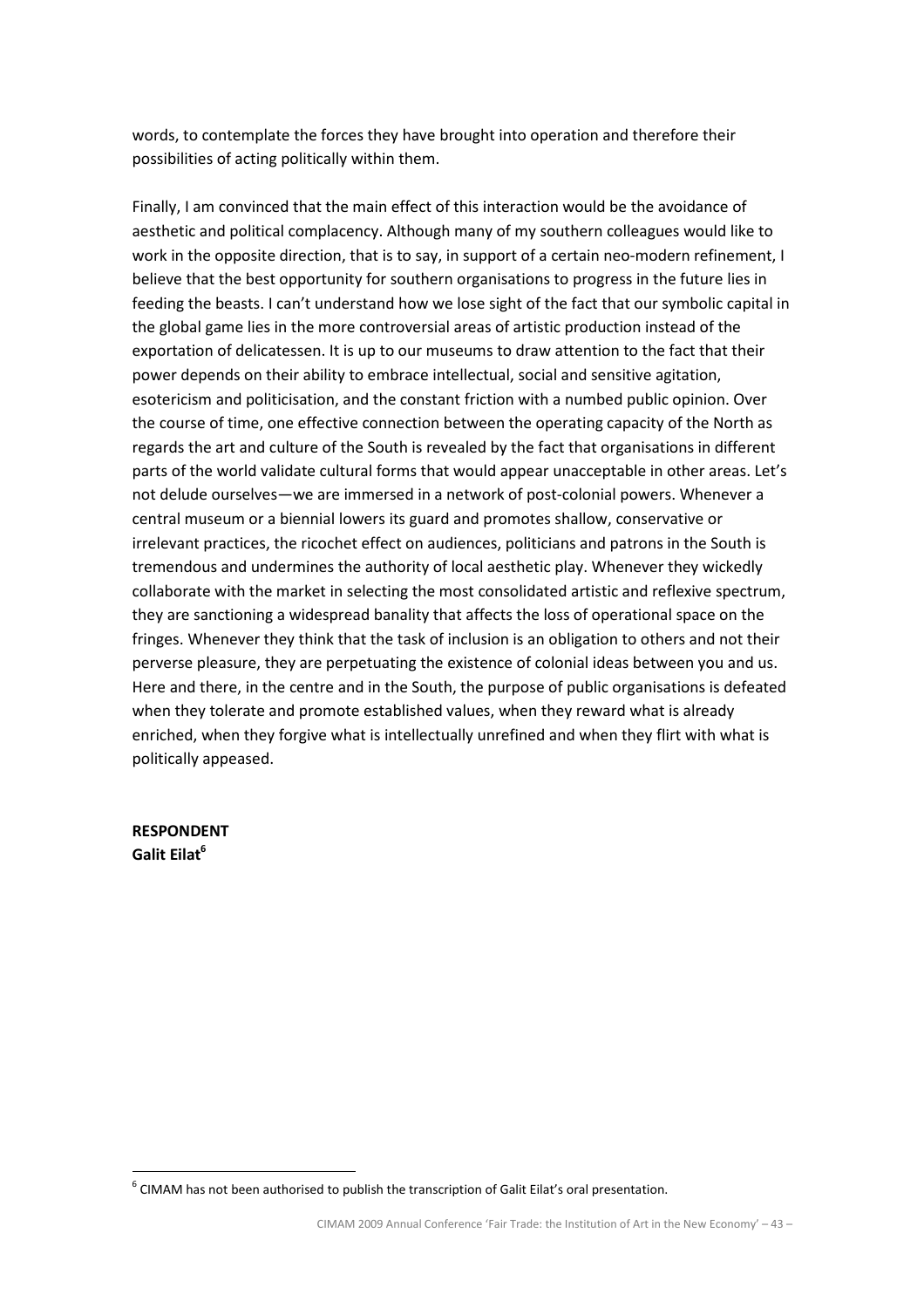#### SESSION 4

 $\overline{a}$ 

# SPEAKER Geeta Kapur Where to Look: when there is no modern museum in sight

#### Straitened Circumstances

National Gallery of Modern Art, New Delhi: Participants in this conference will find it difficult to believe that in a major country like India there is, but there is not, a museum of modern and contemporary art. In actual fact, a National Gallery of Modern Art (NGMA) does exist in New Delhi. Mooted at the point of Indian Independence in 1947, it formally came into existence by the direct intervention of Prime Minister Nehru in 1954.<sup>7</sup> It has since sprung branches in Mumbai and Bangalore, and expanded three times with a new building at its site in Delhi (erected 25 years after the design was selected, this is, in terms of today's requirements, a literal folly). A post-independence assertion of national pride necessitated that the NGMA be entirely state-funded and it has remained so to this day. It has also remained fund-strapped and straitjacketed within the bureaucratic control of the Ministry of Culture, which hasn't a clue about the professional profile of modern and contemporary art museums in the rest of the world, including Asia.

At the same time as there is deep regret that a democratic and forward-looking country should have failed to develop a stabilised commitment to the modern—in culture and in art—and thereby also the punctual moment of its critique, what needs to be acknowledged is that basic sovereignty is maintained by the Indian sate, by the polity and by the interlocutors within public sphere. Until today the idea that an institution be erected for a hard sell before the imperialists has been unthinkable in India. In its initial mandate, the NGMA had shown some signs of struggle with relevant definitions of modernism. We should consider that the NGMA virtually began with an exercise of unilateral will by an impetuous leader: I refer to the acquisition by Jawaharlal Nehru of the available oeuvre of the brilliant, prematurely dead, Indo-Hungarian Amrita Sher-Gil, our equivalent of Frida Kahlo and roughly of the same period. We should also remember that Nehru was the man who in the 1950s invited Le Corbusier to design Chandigarh, thereby signalling his simultaneous commitment to hardcore modernity and a statist utopia. The NGMA subsequently developed major holdings of twentieth-century Indian art, including artists' estates, that merit the name of the national-modern—a political category that underlines much discourse in post-colonial cultures.<sup>8</sup> The institution is today caught in a time warp of a national narrative of Indian modernity and its petrified 'masters' with no capacity to investigative this narrative.<sup>9</sup> It follows that there is neither a recognition of

<sup>&</sup>lt;sup>7</sup> See Vidya Shivdas, 'National Gallery of Modern Art: museum and the making of national art', Towards a New Art History, Shivaji Panikkar, et al. (eds.), D.K. Printworld, 2003. Also by Shivdas, see 'Museumising Modern Art: the National Gallery of Modern Art, an Indian Case-Study', in Saloni Mathur and Kavita Singh (eds.), No Touching, No Spitting, No Praying: Modalities of the Museum in South Asia, Routledge, forthcoming.  $8$  Ibid.

 $^9$  In 1982, J. Swaminathan, an artist with a Communist Party background (and then more anarchist leanings that coincided with other Third World intellectuals, not least the Breton-inspired Octavio Paz, Swaminathan's very close friend from the 1960s), conceived and built a provincial museum with twin aspects: the living art of peasant/tribal communities from the central Indian region vis-à-vis urban/modernist art. Both wings were designated by a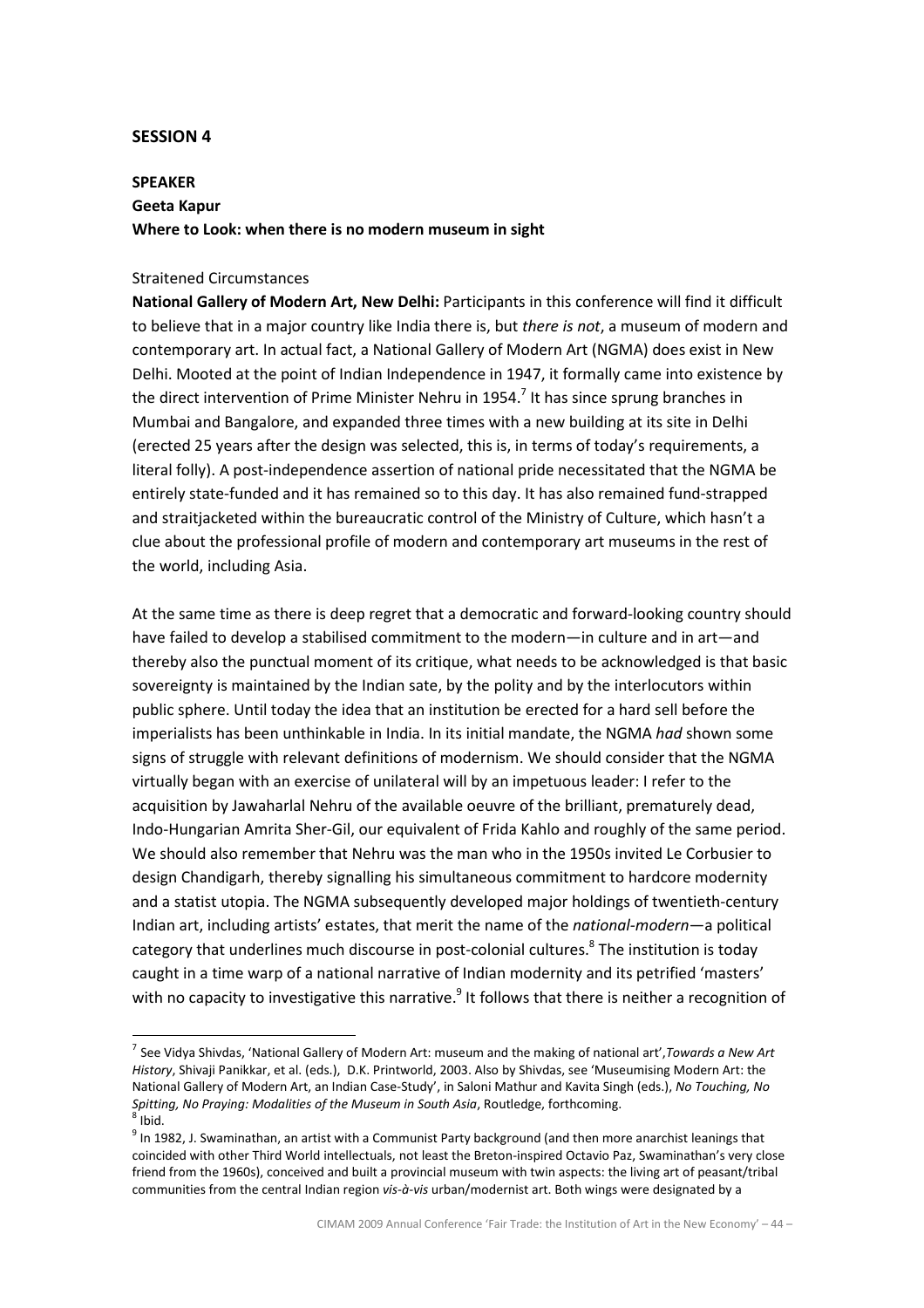avant-garde alternative, nor the wherewithal to support a spectator-friendly 'post-modern' contemporaneity that chips off the modernist aesthetic with multimedia interventions.

The lapses of the Indian state in matters of culture is a tedious story; what has to be understood is that with a meagre institutional structure, the vast processes of change at work in a society like India are not easily tracked and translated into democratic, socially accessible and also dissenting forms and sites of cultural transactions. Worse, a medley of centre to rightwing ideologies is now producing a pincer movement against the modern. Neo-liberal agendas turn culture and art into ersatz industries for the high-spending, exponentially growing Indian middle class. On the other hand, right-wing majoritarian movements adopt a cultural agenda of building techno-savvy temple complexes, with Disneyfied spectacle and kitsch pedagogy on offer. In these metropolitan, museum-type institutions, religion masquerades as a heritage narrative, winning, in the spectacular staging of Hindu culture, the iconophilic allegiance of the pilgrim-viewer whose visual field is already saturated with Bollywood. This reinforces religious identity at the cost of the secular that has been a constitutive characteristic of the modern, and it makes the modern art museum—or for that matter, a classical art or an anthropological museum, certainly a poorly funded state institution—redundant. Without pressing upon any glib equivalence of effects, it needs to be mentioned how the global art market signposting global capitalism with its art fairs and auctions, also undermines the museum, but that is another debate.

What is ironical is that this right-wing turn and its kitsch aesthetic is met not by a secular state but by private players working for an aesthetic makeover whereby the regional, the national and the global are sought to be self-consciously and somewhat (dis)ingenuously combined. There is a pressure felt by the Indian bourgeoisie to accomplish on behalf of India a global profile better and sooner than the state can muster. A handful of private collections are in the laudatory process of turning into museums.<sup>10</sup> India, slated to be a rising power (like China but always way behind and therefore unlike China!) is legitimately also embarking into privatepublic partnerships, and we have, as an example, the upcoming KMoMA project in Kolkata. A colonial city that nurtured India's multi-faced nationalism and several phases of its modernity project, the Kolkata art scene has been unable to make a move from provincial to international modern to global contemporary. The city and the region are unique in that they have, for thirty years, elected the Communist Party (CPI-M) to lead the Left Front government, and it is this government, embroiled as it is now in a frequently violent conflict with left-wing extremists (also called the Maoists/Naxalites), that has offered land and support (worth \$32m including public land) to a privately launched trust for KMoMA founded in 2003. In a country and a province strapped for funds, professional museums and curatorial expertise, KMoMA is to be

 $\overline{a}$ 

common rubric: the Contemporary. Not at all unusual for, say Africa or Australia, this was among the more radical, artist-led redefinitions of the terms of discourse among India's modern artists. Since then the contradictions of, and beyond, the modern have been addressed in more complex ways, but via discourse more than institutional transformations.

<sup>&</sup>lt;sup>10</sup> First and foremost the Poddar Collection of Modern and Contemporary Art, re-named The Devi Art Foundation (opened in 2008 in Gurgaon/Delhi), is now a cutting-edge private 'museum' in the making with an outstanding curatorial programme. The Kiran Nadar Museum of Art in Noida/Delhi opened in 2010. The Jehangir Nicholson Collection of Indian modernists is now housed in the famed Prince of Wales Museum/Chhatrapati Shivaji Maharaj Vastu Sangrahalaya Chhatrapati, Mumbai, and slated to open its doors soon.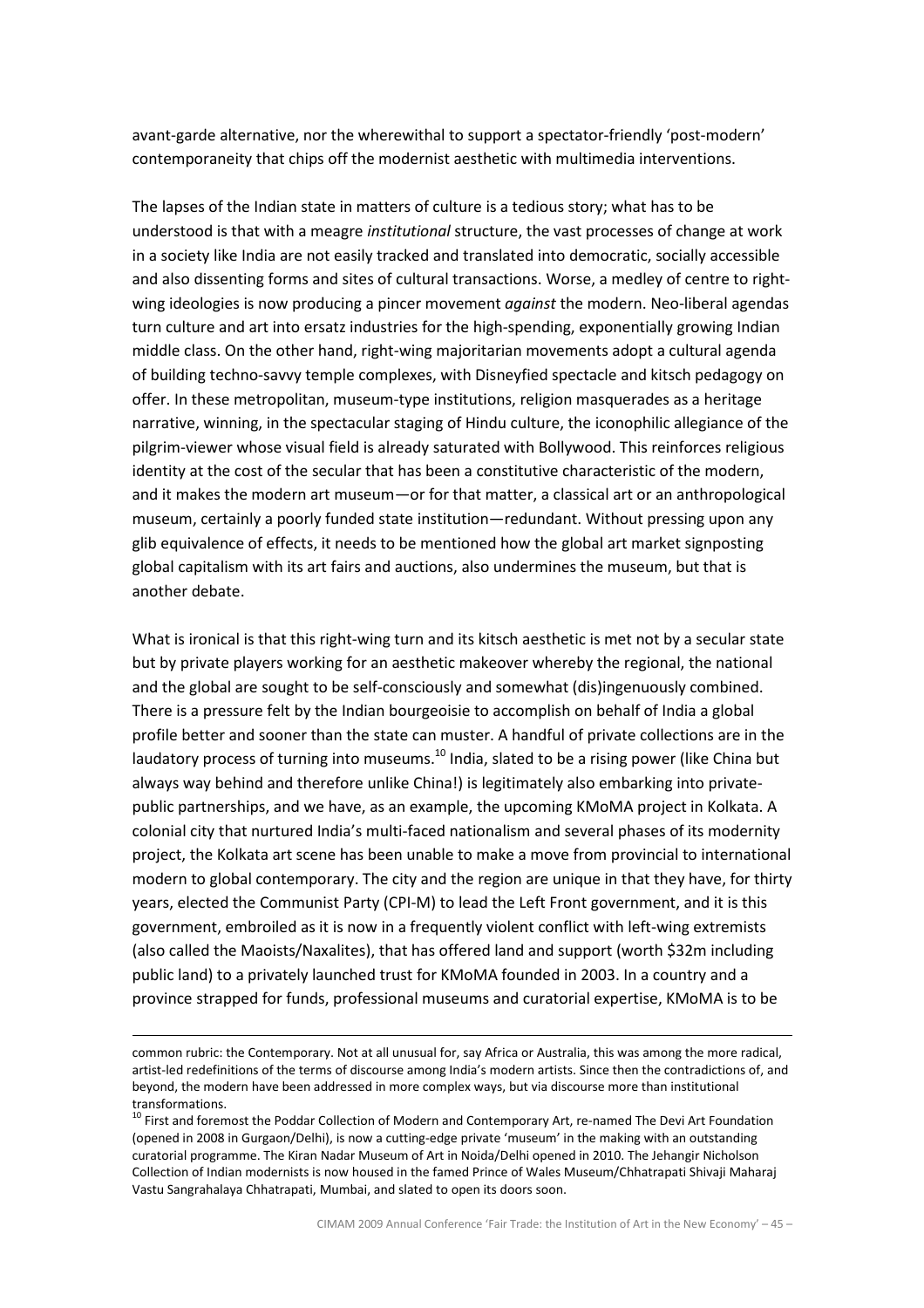designed—hold your breath—by Herzog and de Meuron!<sup>11</sup> The project at the moment promises only a beautiful shell. It looks like it could turn out to be a major folly in terms of collection and curatorial policy—or it may, *just may*, evolve a content, by and by, though indeed this is the wrong way round to go about envisioning a museum.

This right-wing turn followed by a self-congratulatory power profile launched by a neo-liberal India has raised urgent issues for contemporary culture: ethical/aesthetical conundrums that have to be answered with something more than what we have desperately yearned (and ineffectively struggled) for: a functioning alert, and responsive museum of modern and contemporary art in Delhi, Mumbai or anywhere else in India! While continuing to press for such institutional structures, we must also break the bounds of our national imaginary to address bold options for work and vision within the *changing contemporary*—at least discursively if not (always, and yet) institutionally.

**Elsewhere in the Third World:** It is worth glancing at a couple of examples from elsewhere in the Third World, at the strange role modernity/modern art plays in the absence of a national democracy, especially in relation to (American) imperialism.<sup>12</sup> In 1976, with high-powered loans from American museums and private collections, Imelda Marcos, wife of the Philippine dictator Ferdinand Marcos, put together a modern art museum called the Metropolitan Museum of Manila. The occasion was a meeting of the IMF and the World Bank in Manila that helped endorse the Marcos' bid for Western-style modernity and, not least, perpetuate the Marcos regime. (The fact that her museum was shut down soon after, and much later refurbished on an entirely different and contradictory basis makes of course for a fascinating story of radical reversal). The Tehran Museum of Contemporary Art was inaugurated by the Shah of Iran in 1978 (just before his downfall) on the inspiration, among others, of Queen Farah Diba and with the intent of confirming the modernity of this royal autocracy before Western eyes. This very expensive collection (\$30 million at that time) included works from the post-Impressionists to Picasso to Pollock in a museum that was manned mostly by American curators. This collection was stored away after the Islamic revolution, but neither destroyed nor dispersed. In subsequent years, the museum has moved on to show contemporary Iranian art under a fairly sophisticated, if constrained, curatorial programming. That the collection of modern Western art remains in storage, invites easy ridicule from the Western museum fraternity and media—the masters are imprisoned in a dungeon, they say. At the same time, an exercise of historical and cultural retrieval by the Islamic regime is mocked when, in an l.

 $11$  The architects were chosen from a shortlist which included Frank Gehry and David Adjaye. The estimated Rs2.1bn (\$50m) budget of the new museum will be funded by a tripartite public-private partnership between the Indian government, the government of West Bengal and the private sector. The state of West Bengal has pledged Rs1.2bn (\$32m), mainly via land allocation. Central government has promised a one-off grant; the artist community of India has already donated over Rs35m (\$830,000). The museum work was expected to begin in 2010 and be completed by 2013. Rakhi Sarkar, who is the head of the FICCI Committee on Art and Business of Art, is the managing trustee of KMoMA. There have been comments from the international as well as Indian art historians that the museum should be 'Kolkata-specific'. The four wings would house a national gallery, whose focus will be Indian visual art of both the colonial and post-colonial phases; an academic wing; galleries representing art from the West and West Asia; Far Eastern Galleries of art works from SAARC countries as well as from Japan, China and Korea.

<sup>&</sup>lt;sup>12</sup> I borrow the following two examples of Manila and Tehran from Kavita Singh's, 'A History of Now', Art India (The Art News Magazine of India), special issue: The Art Museum, Vol. XV, No. 1, Quarter 1, 2010. Singh, in turn, refers to a well-known source: Carol Duncan, 'Art Museums and the Ritual of Citizenship, Exhibiting Cultures: The Poetics and Politics of Museum Display, Ivan Karp and Steven D. Levine (eds.), Smithsonian, Washington D.C., 1991.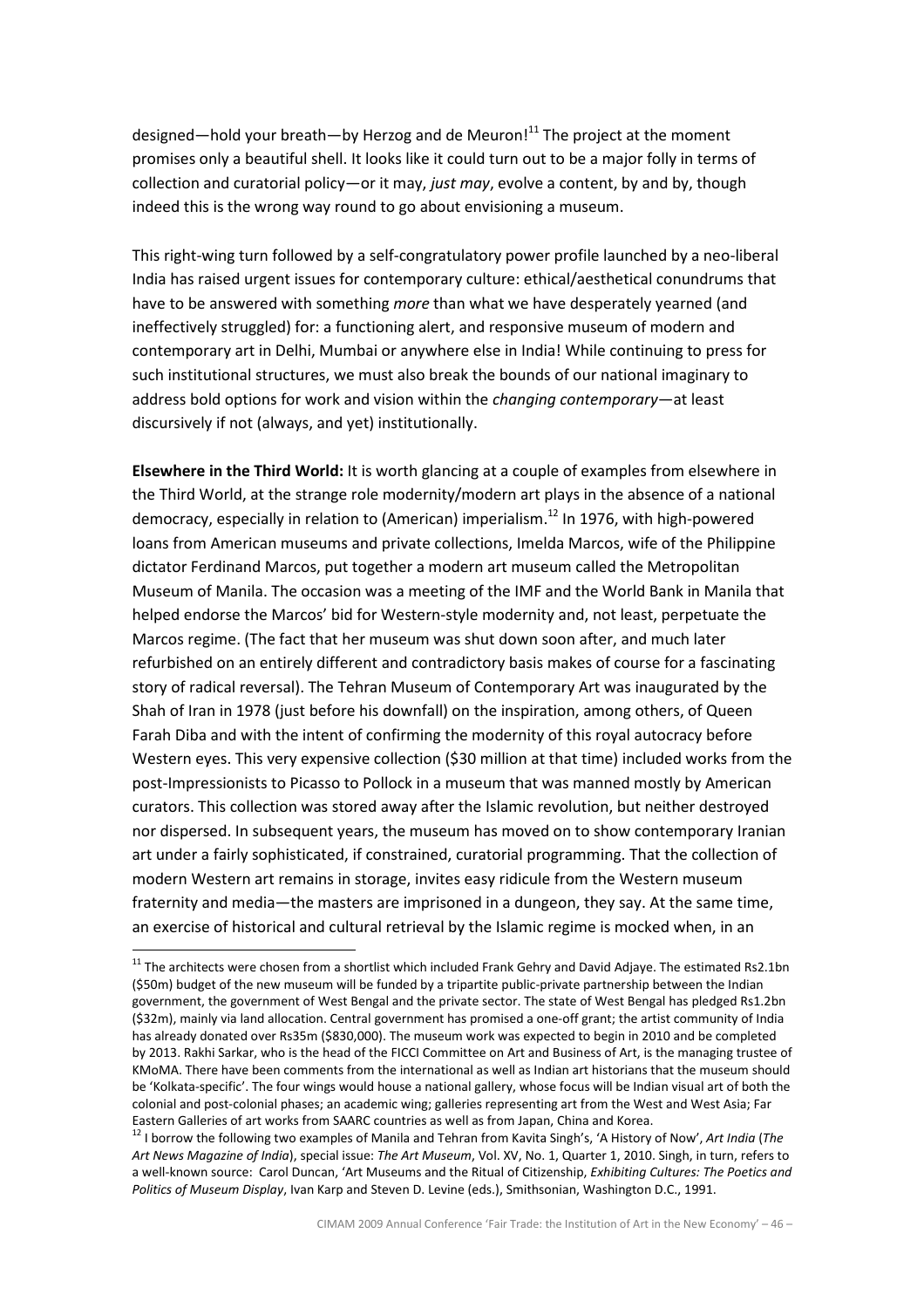exchange-sale of a contemporary American 'master', the country seeks to buy back the leftover pages from a priceless manuscript of the Safavid period (Shah Tamas's calligraphed copies of the Shahnameh, decimated by Western collectors in rampant greed).

Let us for a moment pursue the example of modern art in the Islamic world. Apart of course from a long-Europeanised Turkey that has, besides avant-garde artists, a museum and biennale culture of high repute, there is now an energetic production of contemporary art in Arab countries: Lebanon in particular, and also Egypt. On another plane, there is an extravagant push to 'showcase', that is to say, display and consume, contemporary international art and architecture in the Emirates that reads like a cross between the fantasy of some conspicuously cosmopolitan Emirs and Euro-American agendas for lucrative dealings in the region. Before it is glibly proven that modern art is an anomaly (and a waste) within cultures of the South, and the more so under Islamic regimes, there is the example of a nationally fought-for project in adjacent South Asia: I refer to the impulse to complete the modernity project by a vocal intelligentsia, nurturing an interventionist public sphere within a *putatively democratic polity* in Pakistan. The National Art Gallery in Islamabad (inaugurated in 2007) $^{13}$  can claim an immanent birth —way beyond the fake promptings of the dictator-friendly United States of America. Delayed for over a quarter of a century on account of dictatorships, political (and sometimes theological) opposition to un-Islamic modernity/modern art, Pakistani artists celebrated their long-awaited moment of democracy with a show titled Moving Ahead. In the full range of contemporary art language, the exhibits are modernist of course but also avantgarde, political and audacious in ways that are both cutting edge and vulnerable to possible censorship. The Ministry of Culture in Pakistan has given assurances; on their part, the exceptionally courageously Pakistani intelligentsia anticipate difficulties but, among other issues in the public domain, see it as their right to adopt the contentious contemporary as a frame for critical self-reflection.

#### Transcultural discourse

l.

I would like to draw attention here to the fact that the terms used in the description of CIMAM's 2009 sessions are steeped in Enlightenment terminology: substantive rationality, regulatory ethics (Protestant/capitalist bedrock term); fair trade (early capitalist economics shading into liberal, now neo-liberal, agendas, by which time the term is turned on its head with impunity); and systemic crisis (Marxist understanding of capitalism). Honourable as these concepts are, they are of course entirely Eurocentric and may also be anachronistic. The modern has now been upstaged by the *contemporary*—a conjuncture based on a precipitate sense of the historical—and this is the subject of complex and ongoing discourse worldwide. Precisely for this reason, it becomes necessary to think through non-European histories of modernity and break open the teleology of Western modernism, not as a de-historicising drive played out by global capitalism's neo-liberal agenda (and in favour of a self-endorsing contemporary) but, more radically, as recognition of a putatively transcultural public sphere realised by contestarory histories that are at last recognised as shaping this contemporary.

<sup>&</sup>lt;sup>13</sup> The 132,000 square-foot, 4-storey building cost 8.9 million dollars; on display now are 600 works borrowed from public and private collections of over a hundred artists.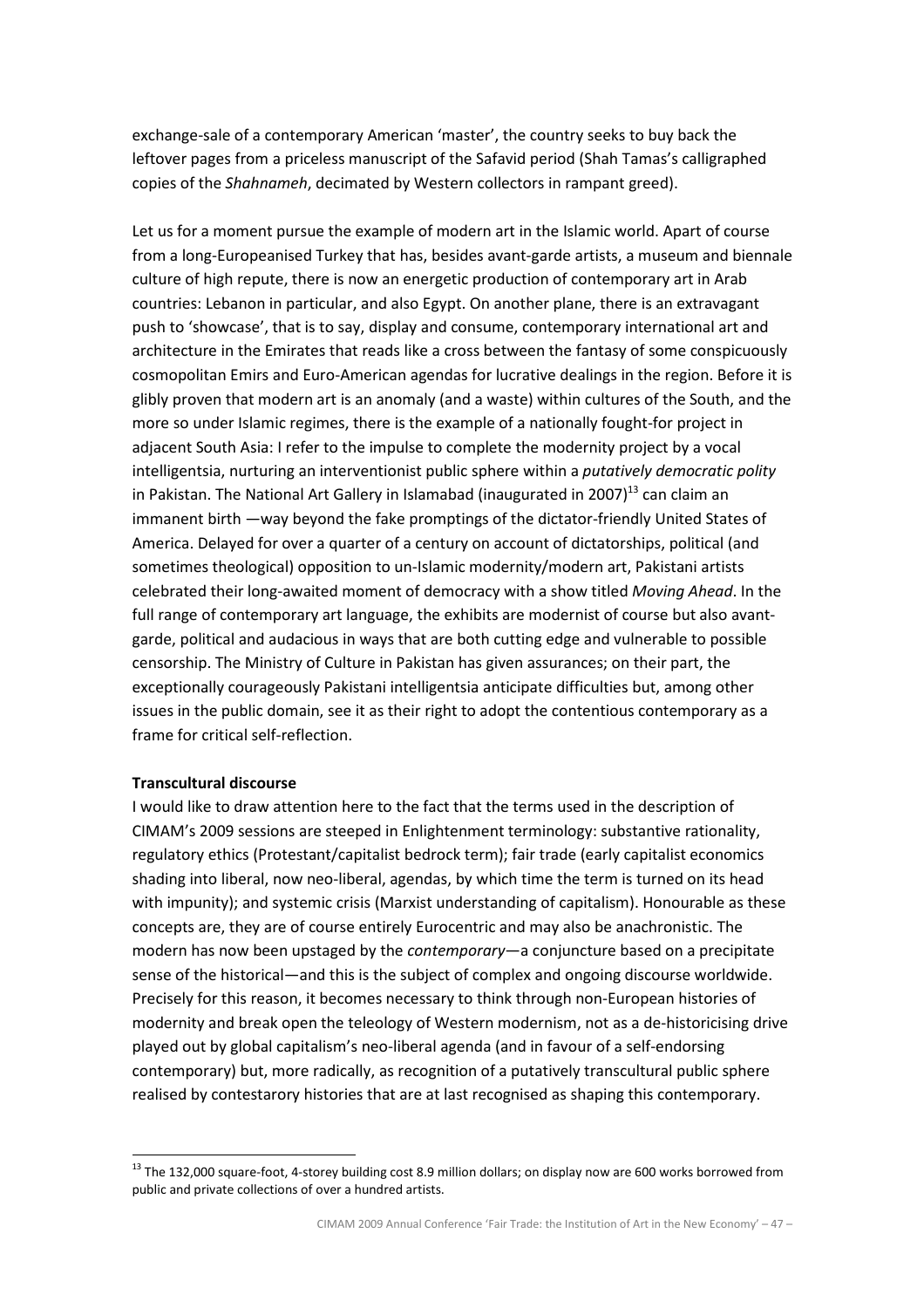This is where alternatives build up curatorially as well. This critical discourse on culture and curating, forged in the South in extreme conditions of political stress, is what has stretched the context and definition of modern and contemporary art. Let us consider the curatorial interventions in the global art scene of Llilian Llanes, Gerardo Mosquera and Paulo Herkenhoff in the Americas, and Apinan Poshyananda in Asia, during the eighties and nineties; that of Okwui Enwezor across the world since the turn of the century, and those of Vasif Kortun and Jack Persekian in West Asia today. They have mounted a reconsideration of key historical agendas, of what remains an incomplete mandate of decolonisation after the abandonment of Third World solidarity; of how the post-colonial takes over and plays out a similar function, then goes on to offer a self-reflexive critique of late twentieth-century history; how the violated territories of Central and South America, Africa and West Asia are positioned in relation to global capitalism and how, then, the contemporary call for a transnational consciousness must stand in direct contradiction to its appropriative use by the corporatised global.

The title of my paper, 'Where to Look: when there is no modern museum in sight', is, of course, polemically pitched for the very purpose of diverting a lack and a farce into some form of compensatory investigation. What we find in India is an advanced and committed discourse on the interrelation of history, society and culture—such as, for example, institutionalised academic discourse in Marxist historiography, critical post-colonialism, subaltern studies and, now, the possibility of a new democracy with its virtual yet activist citizenry multiplied by networks into communicational 'commons' and indeed into transitive, shape-changing communities. The volatile play of confrontations continues to operate on parliamentary and extra-parliamentary platforms—i.e., in civil and political society and their respective public spheres, where discourse is galvanised by action and the players include a broad swathe of intellectuals, critical theorists, the independent press, political and juridical activists, cultural workers, film-makers, documentary makers and artists. Politically progressive public discourse in India now foregrounds a critique of the statist aspects of the modern from the standpoint of multiple nationalities, ethnic and religious minorities and all categories of anti-state dissenters, and from here we can extrapolate a subaltern deconstruction of the elite social order, and an interrogation of hegemonies not only in the form of established political power but of culture itself.

The post-colonial/post-modern problem (with the issue of religion and culture imbedded in it) has tended to unsettle the very institution of art (and art as institution), to the extent that even a default position of 'lack', such as I have described for India (and true of many places around the world) may turn the museum imperative on its head. At any rate, the lack of viable cultural institutions for the modern in so much of the world should make established museums count their privileges in the full glare of our sublimated envy. This envy should not be dismissed as gratuitous: a reckoning with privilege will lead in fact to a degree of alertness, and the possibility of comprehending how many of the non-players are, in their criticality, their desire, their struggles and their absent-present status, players of a kind in contemporary global art. So, what sort of players are they?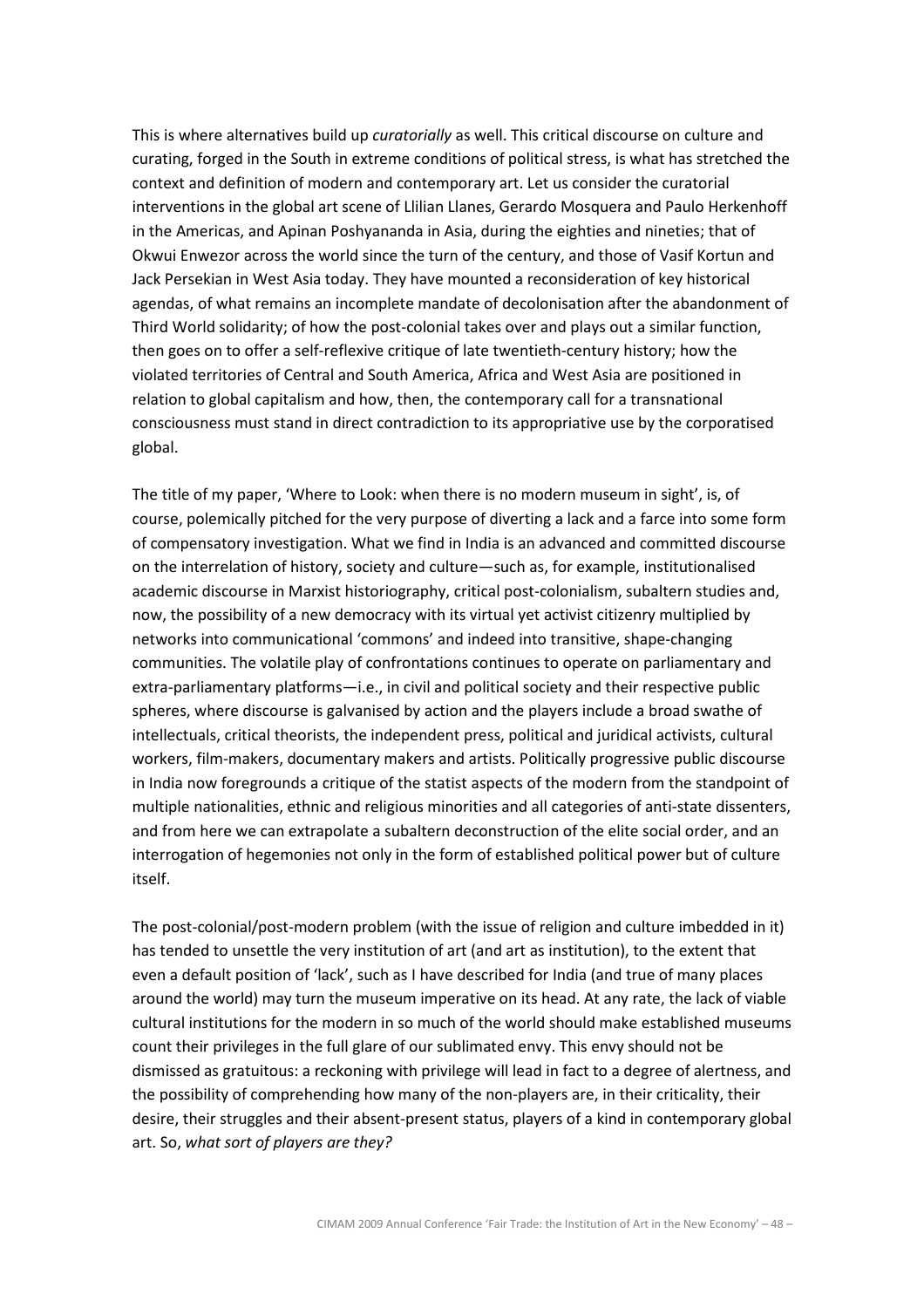# Institutions of/ around contemporary art:

I shall now touch briefly on:

 $\overline{a}$ 

- a. The status of the biennale(/triennale) as an institutional supplement, even substitute, for the contemporary museum.
- b. The ubiquity of the art market; the exponentially growing enterprise of the art fair.
- c. The putative projects for a real and hypothetical global art history and towards global museums.
- d. Alternative contemporaneities emerging from cultural spaces/cultural politics resistant to coherent institutionalisation.

Biennales: contestations in the contemporary: In counting the stations for critical reflection on the roller-coaster ride of contemporary global art, I have hinted at the importance of conceptual curating in relation to site and situation as this corresponds to advanced discourse, marginalised localities and the politics of interstitial spaces. Only when a diversity of cultural spaces is seen to come alive can there be a transcultural public sphere premised on an agonistic reckoning of the forces at play in the contemporary. I believe that this possibility is curatorially manifest, even more than in the museum, in the biennale format.<sup>14</sup>

For a decade now, there have been doomsday warnings about the exponential growth of biennales outside the Euro-American gambit. Many of the global exhibition venues are in Asia. Impelled to examine this biennale-bashing, I construct a kind of maze to track what might be that teaser called Asian 'difference' which is causing such alarm in the exhibitory circuit. This is a tentative attempt to practice the kind of reflexivity I mentioned above: about conceptualising contemporaneity in relation to divergent contexts.

Throughout the following exposition, there will remain an open question: how viable is a regional (intra-regional) grouping like Asia in what is no doubt an ambition to think globally? Asia is a vast spread, covering from West Asia through South, Southeast and East Asia. Within the very rubric of this region's ancient civilisations there is, indubitably, the hard fact of its compromised account with global capital. And precisely for this reason, the madly flourishing art production in these fast-growing economies may turn out to be a kind of nemesis: many of the questions that haunt the contemporary—self-disintegrating, crisis-ridden and systemically irreversible as that concept is—are played out in the exploding cities of Asia as extravagant nihilism, reflecting as it were a renewable death-wish within late capitalism.

But to come to the scene of 'crime'—most Asian Biennales have been seen as opportunistic occasions deployed by Asian capitalism's self-endorsing spectacle wherein the empowerment of the region's artists, critics and curators is only a side business. I want to suggest ways to turn

<sup>&</sup>lt;sup>14</sup> I have argued this position on other occasions. See, Geeta Kapur, 'Cities of Contemporaniety', Where Art Worlds Meet: Multiple Modernities and the Global Salon, La Biennale di Venezia International Symposium, Robert Storr (curator/ed.), Marsilio, and 52. Espsizione Internazionale d'Arte, 2005. See also my contribution to the Guggenheim Museum's Asian Art Council Symposium, 'Contemporary Reflections on Modernity in Asia', Yishu- Journal of Contemporary Chinese Art, Vol. 9, No. 3, May/June 2010.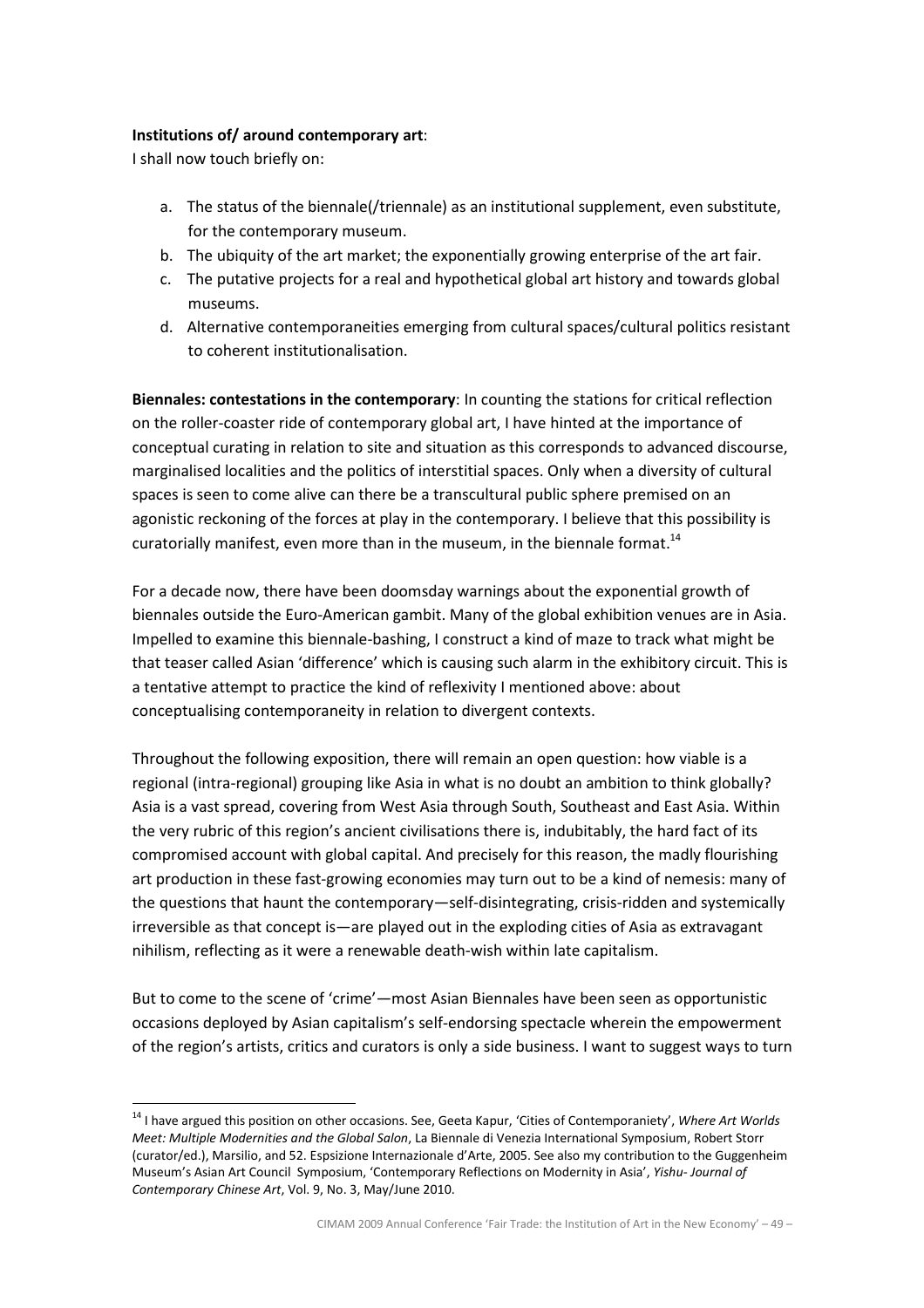this evaluation around, to view the biennale phenomenon critically, yet make regional configurations of the global into a productive ground of contradictions.

i. Can these Asian biennales be taken as a form of civilisational exchange? Cast a glance at the great Asian empires and consider their historical dismantling, accompanied by a critical recognition of current economic strategies and power-bloc alliances. In an annotative continuation of that theme, it is in our interests to unpack curating as a form of narration that deals with endings and beginnings, as it also deals with scrambled sequences and contrary moves that characterise our critical understanding of the narrative paradigm itself.

In more provocative terms, if the Asian 'hordes', viewed from the perch of old Europe, provoke the familiar cry 'The barbarians are coming!', we might do well to assume the masquerade and ask ourselves the following: within Asia's inherited and reconstituted systems of knowledge (including religions), how much of that 'interim' historicity of the modernist project (multi-ethnic nationalisms and secular mediations) survives? If contemporary pluralism dissolves modernist universalism in an act of critical scrutiny, does it then restore the barbarian persona and rage, or does it leave us the more tamed by our own ethnicity?

ii. In an exactly contrary move, Asian civilisations are seen to have, throughout history, the lure of high sophistication, of cosmopolitanism: consider Baghdad, Tehran/Isfahan, Istanbul, and in the twentieth century, Shanghai, Mumbai, Tokyo. It can be argued that the cultures of these flourishing cities have extended the mandate of modernity in a way that makes it not only co-existent with European modernity, but in effect the more keenly personified: a twin whose face is quizzical, sometimes uncanny, and certainly problematic.

There is now, after Edward Said, a tendency among artists to invert the thesis on Orientalism, to enhance the masquerade, making it at once audacious and melancholy. There is also, in the framework of post-modernism, a retake on beauty that is, not unwittingly, a retake on an Asian-Oriental aesthetic to be renewed through curatorial (and through art-historical) expositions.

New cosmopolitanism must include the inadvertent transnationals—migrant labour and political refugees, for example, who are world citizens but are nevertheless excluded from that status, and from the privileges bestowed by global consumerist cultures. The very figure of the cosmopolitan, then, gestures towards a darker counter-drive. Recognising the compound trope of loss and greed, artists will sometimes make a (narcissistic) sign of self-mortification and tease out a death-wish in the very practice of art. This is observable in several Asian artists.

iii. There is a mythologisation of Asia's material cultures in terms of richness of resources, traditions and continuities in language, styles and skills. These assets, still quoted by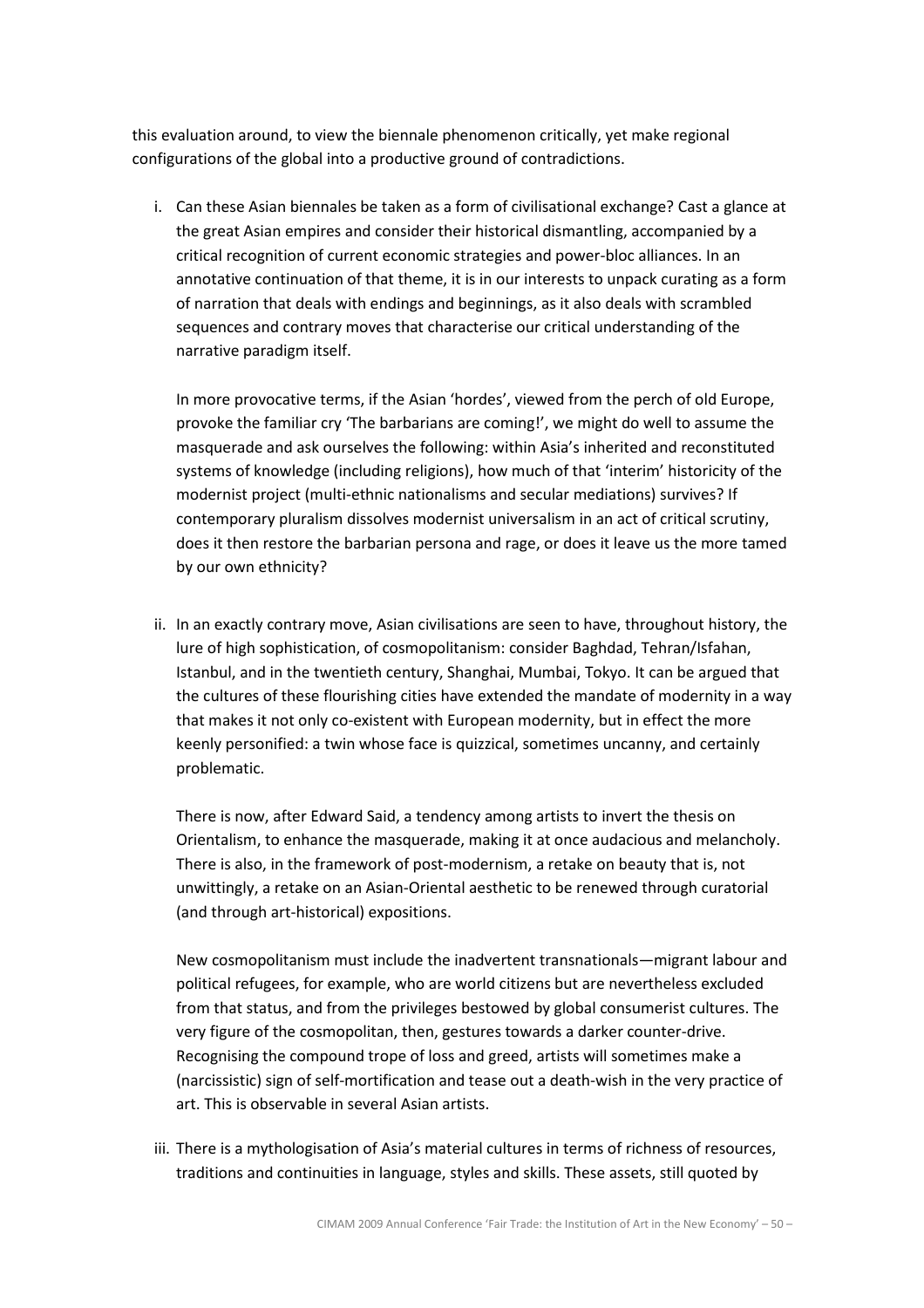contemporary artists, are used in fact at various levels of respect and expediency. Not only is there a tendency to gloss over the class/caste-based definition of artisanal practice, but the actual role of available labour, and the use of these material cultures in the manufacture of contemporary art, often remains unexamined. These aspects of 'value' and 'surplus' need to be considered critically and in relation to aesthetic and market conditions alike.

iv. In contrast to the legacy of delicately wrought artisanal practices, and the playful recycling of everyday visual cultures, both invoked in the making of contemporary art across Asia, there is a bold new Asiatic scenario that is cognisant of the global purchase on post-production art and is studded with spectacles derived from media-based art works that seemingly cut across the globe with no undue prejudice in favour of any given culture.

Apropos of a value-based economy, the illegal—that is, unsanctioned—is a telling trope. In terms of contemporary art, it qualifies in favour of what has been pushed to the edge: art that is erotic-illicit and/or political-transgressive. How do Asian artists deploy these means?

v. Is there a counter-geography that marks out a new social imagery and a differently charted ground of history? The interrupted relationship between country and city in what were until recently peasant economies has resulted in demographic imbalances, as it has in a ruptured consciousness. This is now an urgent concern in the economy and the ecology of the globe. Is ethics, then, inscribed in a counter-geography?

The globe is mapped as urban archipelagos, many of which are in Asia. Networked with each other, Asian cities are on the move (as even curatorial titles are). Art works seem to chase memory through virtual landscapes, through the detritus of material obsolescence and urban entropy. What is the measure of the speed at which consciousness comes to terms with this accelerated history? How slowly can the aesthetic impulse establish a spatial phenomenology that best locates works of art?

vi. To address the problems of the public sphere more directly, the literary, theological and social systems of knowledge in many Asian cultures have a long tradition of oral commentaries, textual annotations and elaborate argument. These make up what would be the prototype of the public sphere: they index styles of interlocution/intervention within established conventions of collective knowledge.

Colonial and national archives, both textual and oral, are an important feature in the recuperation of histories. This refers to codes that open and retrace the materials of memory, the documentary voice-over of the present-day interlocutor who reads and translates these testimonies; it raises questions at the vernacular level, of caste and gender alike, exposing the structural blindness built into state machinery (as well as cultural institutions) towards subaltern interventions.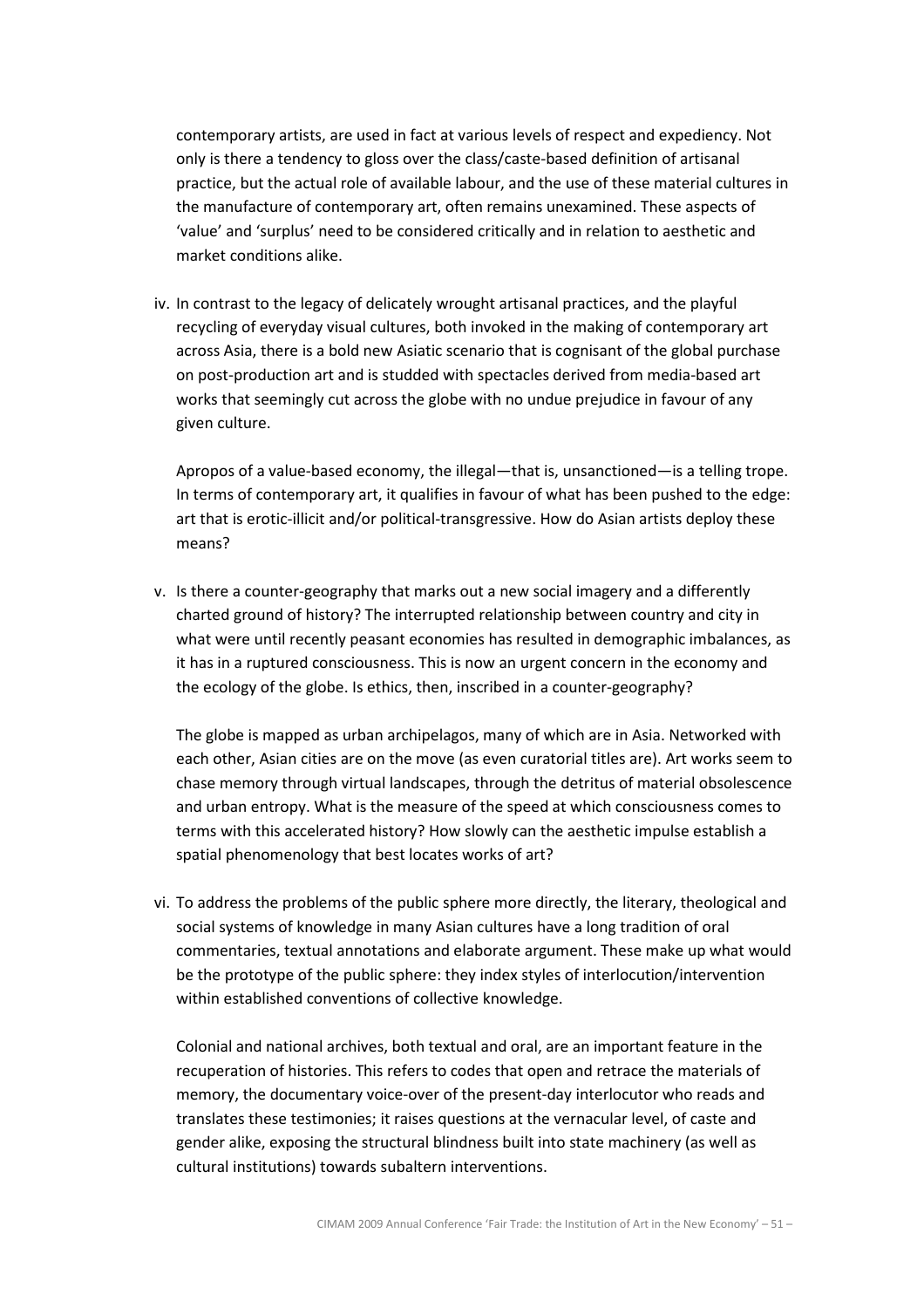- vii.In societies with diverse histories ranging from liberation movements to Communism, from parliamentary democracies and republican states to genocidal dictatorships, the modes of address that the contemporary intelligentsia (among them artists) might deploy in their traversal of national politics is judged by the level of subaltern interrogation. Do evidential 'truths', reconstructed fictions and the ethics of retrieval of that which is left out constitute the political in contemporary Asian art in some especially, culturally, designated way?
- viii. There is a 'worlding of art' in that contemporary art presents itself as a volatile phenomenon that can nevertheless be comprehended. As a mass of fragments, as new universals, as barely differentiated images and objects in the gargantuan consumption mechanism of global capital, it poses itself in many different ways. How do we make sense of these developments: as anti-hegemonic politics, as an expository ground for resurgent identities, as an index of democratisation, as a spectral triumph, as a fresh franchise on creativity?

By way of a conclusion: we are seeking (and sometimes, in the given roster of Asian biennales, approximating) a curated exhibition that is thematised and problematised through and beyond the rhetoric of the global; art practice that opts for a critical contemporaneity, for a politics of culture, for avant-garde art practice, where we can witness on occasion some hitherto unknown artist-citizen 'performing' his/her subjectivity with an urgency lost to the tired representatives of the West's humanist/universalist conscience-consortium.

Art fairs: The international art market is supposed to have hit its peak in 1988. There is little doubt that contemporary art derives its purchase from the art market, the art fair and the auction house, and it does so as *against* the museum, the biennales and temporary exhibitions in public galleries. Until a couple of decades ago, the validation of art works had the museum (the preserver of art, let us say the Tate Gallery) at the pinnacle of the pyramid; public art institutions (with exhibition programmes, say the Whitechapel Gallery) in the next tier; then private collectors (as patrons); and then the commercial art world (of galleries and auction houses) at the bottom of the pyramid. Now the pyramid is inverted and the auction houses, galleries, art funds and private collectors (in that order) form the high plateau, and public art institutions have slipped to the bottom, tapering into relative insignificance in the validation process.<sup>15</sup>

We have a first-rate example in India: while the National Gallery of Modern Art flounders, and the Triennale India (started with a convincing Third Worldist flourish way back in 1968) is a bureaucratic showcase of no consequence in world art, we have a Delhi art fair (called Art Summit) begun in 2008 and already bounding to unprecedented levels of success, a perfect example of where and what the priorities of artists, patrons and viewers now lie, and what institutional vision we can now entertain.

<sup>&</sup>lt;sup>15</sup> See Anders Peterson, 'Commercial Circuits' (the Art Tactic Survey, serving as a lead feature), Art News Magazine of India, Vol. xiii, Issue 1, Quarter 1, 2008.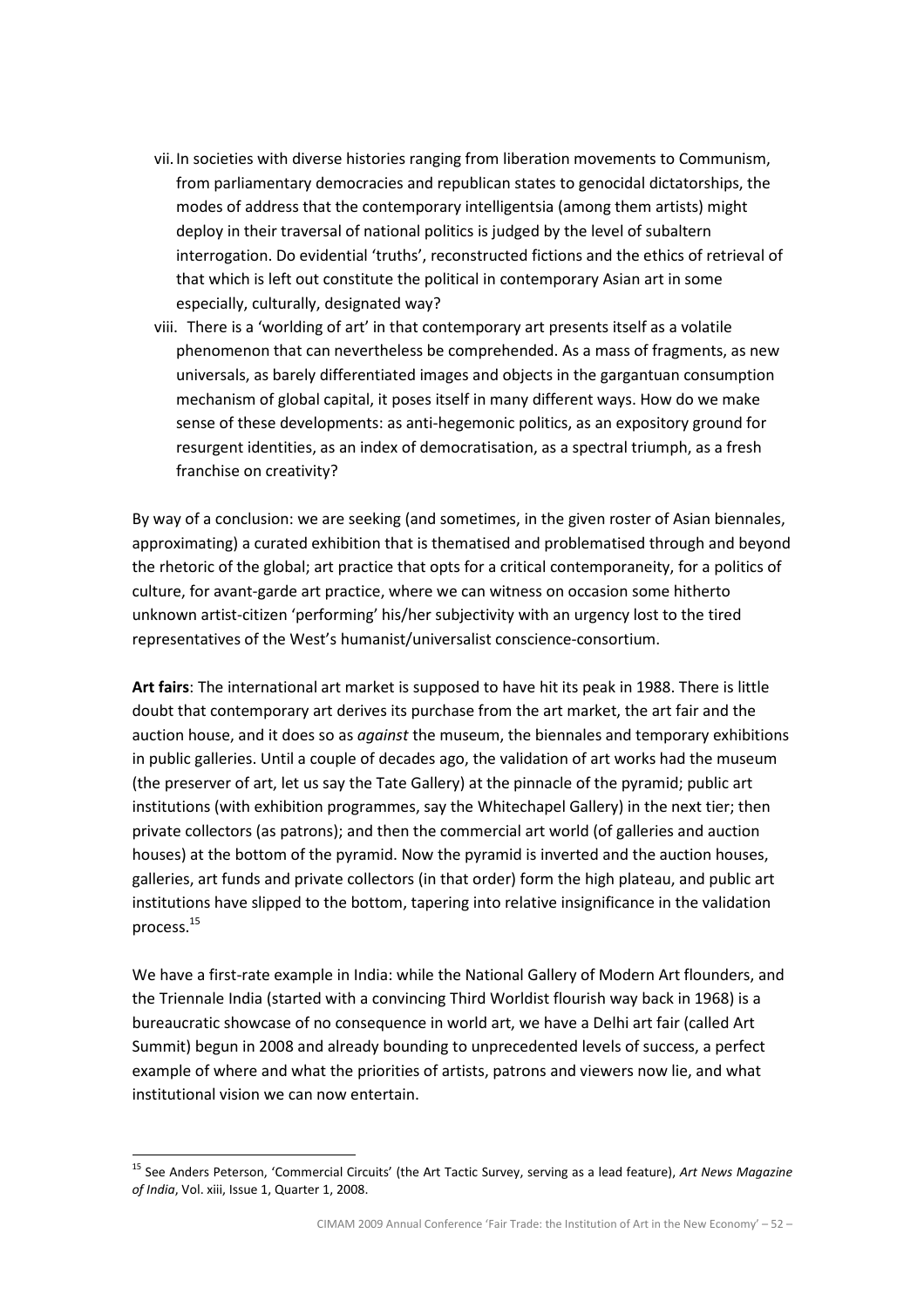Once we have arrived at fairs and booths—a spatial phenomenology derived from the circus and freak shows, from techno-parks and merchandising events—what level of attention, let alone contemplation, can viewers muster? With commodification/reification and the euphoric 'acting out' on the grounds of transactional expediency, there is a decline of the curatorial concept (itself only a few decades in the making), of aesthetic protocol and exhibitory ethics. In a situation created for distraction and deals, what rationality, what regard, what definition of value can we envisage?

In the current round-up of the global art world, the unruly outsiders—players from the South who have a shaky grasp of the modern and career in with a free handle on a marketable contemporaneity—are often seen to be the villains. It is true that only yesterday, at the turn of the twenty-first century, contemporary art from China, India and the Middle East came into global focus through biennales and art fairs, and thence into the MoCAs in the making. Not to speak of the Chinese, even Indian artists are hitched to what is, despite a temporary setback in 2008-2009, a booming art market, including a succession of auctions in Delhi, London and New York. These art scenes have had no substantial museum or academy support, and their players are novices at the game; yet, if the villains in the game are, let us say the Chinese, the buzz and the business leaves all scrambling after profits—and the winners are the great Euro-American auction houses, Sotheby's, Christie's, et al. So, who's complaining?

What is disturbing is not the fact of the art market but that market and the museum, the biennale and the smaller, more radical initiatives, engage a similar-sounding rubric for globalisation (with direct plug-in points into ancillary interests such as city tourism, commerce and political purchase). At the art-historical level, the universalist institution(s) of (Western) modern art, and also the nationalist (to avant-garde) art movements related to the nationspace—in Mexico and Brazil, for example—have dovetailed into a more standard global 'institution of art'. Instead of ideologies and eccentricities relating to co-produced, sometimes insular, certainly uneven modernities and their corresponding modernisms, there is now a programmatic investment in a profile that requires less historical narrative, more (urgently construed) contemporaneity that suffers from a paradox: the sameness of difference!

The global art museum: There are concerned efforts underway to theorise a global art history as, for example, David Summers and James Elkins have done.<sup>16</sup> Quite predictably, the initiative comes from Western scholars, inclined to map and survey, classify and categorise, and they undertake this epistemological exercise for the sake of comprehension as much as to contain the damage, or is it to meet the challenge from intruders? In 2006 Hans Belting and Peter Weibel initiated the Global Art and the Museum (GAM) project at ZKM | Center for Art and Media Karlsruhe. GAM was initiated with the aim to explore the impact of art's globalisation on art museums, their audiences and the art market, thus linking global production of art, global expansion of art museums and global patterns of art consumption. As part of GAM, Hans Belting conducted workshop/seminars in São Paulo (2008), New Delhi (2008) and Hong

<sup>&</sup>lt;sup>16</sup> See David Summers, Real Spaces: World Art History and the Rise of Western Modernism. New York: Phaidon Press, 2003; and the review by James Elkins, 'Real Spaces: World Art History and the Rise of Western Modernism', The Art Bulletin, June 2004. See also James Elkins (ed.), Is Art History Global?, Routledge, New York, 2007.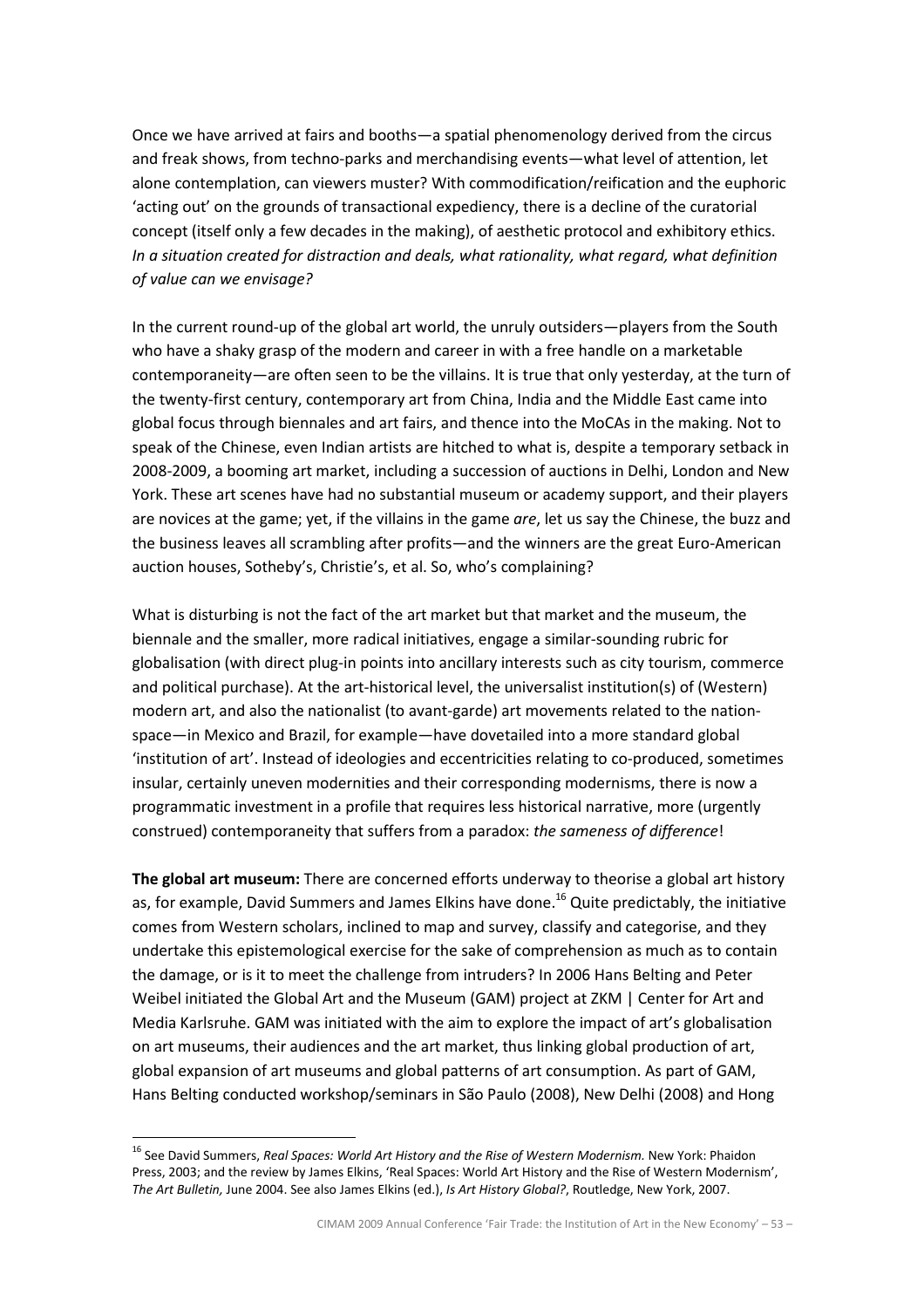Kong (2009). The Delhi stopover, titled 'Global Art and the Museum. The Global Turn and Art in Contemporary India' was summarised in a few pages by his colleague, Andrea Buddensieg (present on the occasion) for the book The Global Art World. Audiences, Markets and Museums.<sup>17</sup> Their global traversal was premised on a minimum responsibility: of re-presenting these intellectual encounters between and beyond their specific locality. We found to our dismay that Buddensieg (and by implication, Belting) had misunderstood just about everything that was stated by Indian speakers in the seminar. Buddenseig, for example, managed to flip my entire life's mission, to historicise every cultural circumstance that I encounter, by this sterling observation: 'In conclusion, Geeta Kapur stressed that participants ought to "dehistoricize" the global present and forget the cultural premises which differ in each case.<sup>'18</sup> In more respects than one, they had actually squandered the opportunity to engage, misused the brief by a lazy and prejudiced interpretation of 'other' cultures—cultures in contemporary discourse, entirely capable of presenting themselves within the global problematic in what we are now calling the transcultural public sphere. Fortunately, because the second part of the publication(s) includes textual contributions by guest authors critically engaged with culture and politics from their agonistic positionality within the global, a much greater cognisance of the issues at stake emerges. What I wish to point out is that this possibility, of a vexed fuzziness (or is it false ideology?) may colour much global prognoses coming from a Western perspective. When a highly prolific world-travelling art historian like James Elkins, or a profoundly honed philosopher and art historian like Hans Belting, attempts to map the global contemporary (vis-à-vis the more classical modern, institutionalised in the academy/art history and the museum), the phenomenon, rendered unfamiliar by what must appear to them as self-serving aliens, produces seething anxiety; worse, they get the politics (whether shallow or radical) dead wrong.

A critique by Western scholars of the de-contextualised global/contemporary (at the cost of the modern) is fully justified. What is needed, however, is not damning or even indulgent surveys of the scenography, but attention to the foundational changes in political equations across the globe, changes that shift the context, as defined in sociological, ethnographical and political terms. But, then, the priority to evaluate the terms of the context may no longer rest with the guardians of the Enlightenment, precious as that knowledge is to the very dialectic that spells historical change. It may rest at least as much with those who have been interpellated into global contemporaneity by forces of history that still appear entropic and which therefore produce new and strange subjectivities, urgent definitions of the artist-citizen and a seemingly unassimilable, potentially volatile aesthetic.

Meanwhile, the boom in art and globality translates into multiplying museums (eg. 100 new museums in Shanghai by 2010!): the East Asian region (including Southeast Asia, especially Singapore) has, in tandem with an economic push, initiated a kind of professionalism in museum policy. It is of further interest that some of these museums, especially in economically or culturally depressed regions, have spectacular architectural signage: the building itself is a

<sup>&</sup>lt;sup>17</sup> See Hans Belting and Andrea Buddensieg (eds.), The Global Art World. Audiences, Markets and Museums, Hatje-Cantz, Ostfildern, May 2009. Also see Peter Weibel and Andrea Buddensieg (eds.), Contemporary Art and the Museum. A Global Perspective, Hatje Cantz Verlag, Ostfildern, 2007.

 $18$  The Global Art World. Audiences, Markets and Museums, op. cit., p. 22.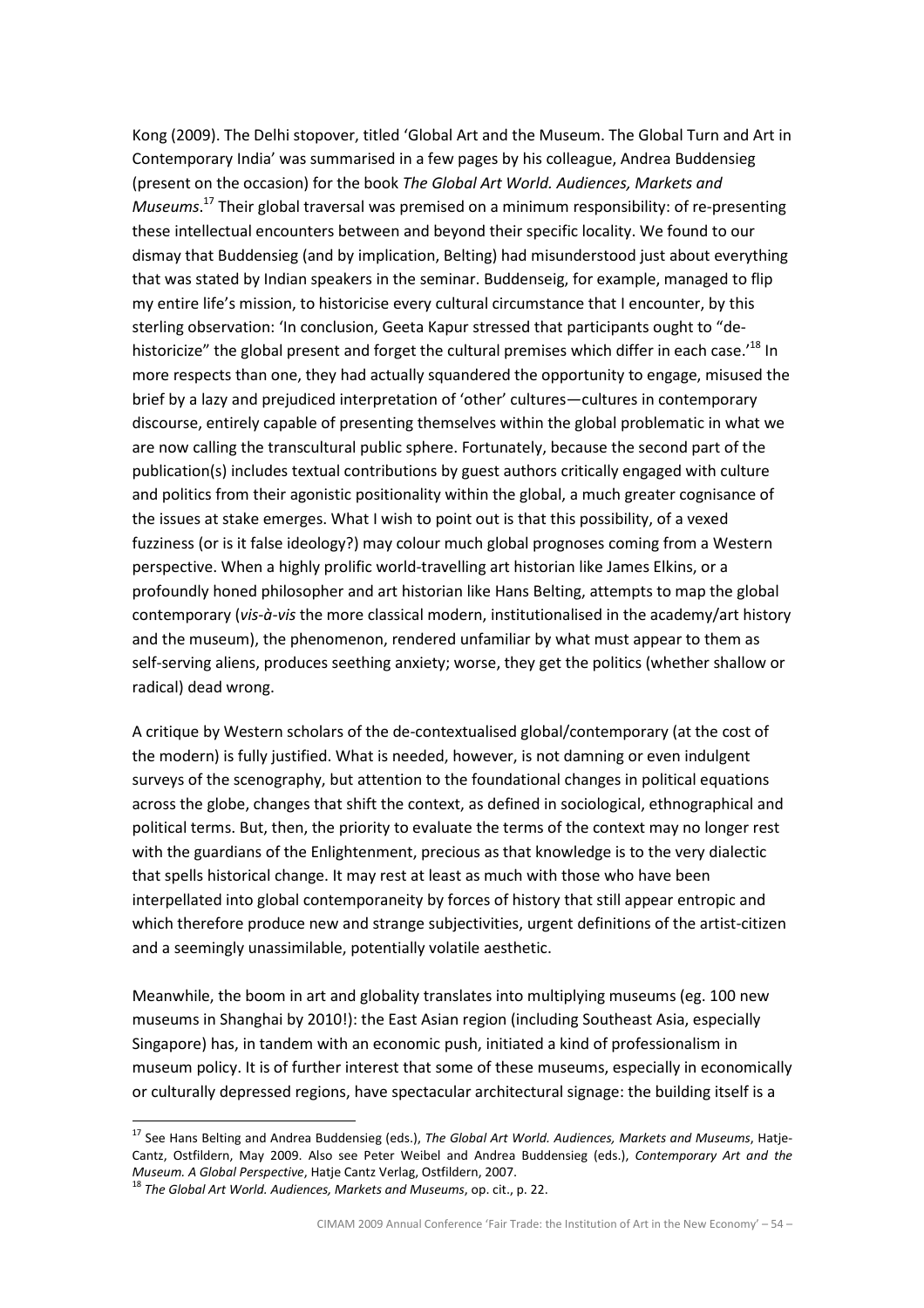grand and ostentatious gesture. Global Guggenheims have sprung up/will spring up in relatively remote Bilbao, relatively barren Abu Dhabi. If the Bilbao effect is one of economic and cultural upturn in the region, soon there will the Abu Dhabi effect, whereby no economic miracle will be sought, only the profit of profile, prestige and a negotiated aesthetics—a museum where the provenance of the art works on display and their curatorial programming is up in the air as a fabulous bargain with good and bad forces at work in the global 'gold rush'.

I would like to conclude this argument by suggesting that given the options opened up in Biennale-space, the modern museum, a prime object of desire tantalising us to this day (and indeed irreplaceable as a key institution of art), need not take on the omnivorous scale, nor the nomenclature of a global art museum. And I choose a particularly cruel comparison to frame the likely travesties that may ensue from such an ambition. Consider a double allegory within the Arab world: the tragedy of the looting of the Baghdad Museum and the comedy of the Guggenheim fantasy (amidst other fantasies in the cultural district of Saadiyat Island) at Abu Dhabi. Consider how the epistemological integrity of the enlightened West crumbles before a cosmopolitan but 'absolute' feudatory offering lucrative patronage for contemporary (Western) culture! Then consider, in a spirit of redoubled irony, who the client and who the patron might be in these new sites of 'cultural exchange' in an over-accelerated global circuit.

# Alternative spaces (KHOJ, India)

l.

Newer exhibition circuits—mostly the biennales—deliver a worldwide range of artists into the cosmopolitan contemporary. Artists, in turn, find themselves responding to curatorial concepts that incite new forms of thought and practice and they find modes to address transcultural imaginaries unravelled by travel, traversal.

This transcultural space offers what one might call alternative contemporalities (in extension of alternative modernisms). Often emerging from cultural spaces/cultural politics that lack coherent institutionalisation, these 'contemporalities' address issues differently: they are less pedagogical than museums; not-for-profit as against galleries; more anarchic as well as more dialogic, with many strands of argument weaving through everyday life, civil society, and dissident forums.

I am referring especially to informal, artist-initiated infrastructures that privilege workshops and residencies; forms of relationality, conviviality; a social aesthetic with participatory situations; and, by extension, interactive practices that now designate the field as networks, blurring territoriality, privileging multiple/virtual modes of a nomadic and transitive aesthetic.

Every cultural context today can provide examples of this kind of discourse and practice.<sup>19</sup> I take the example of an alternative space that has developed in Delhi since 1997, Khoj: International Artists' Association.<sup>20</sup> An artists' initiative, Khoj (with Pooja Sood as co-ordinator

<sup>&</sup>lt;sup>19</sup> The contemporary conjunction of artists' spaces with politically annotated public engagement emerges in the West during the 1960s and in various parts of the world at different times, since.

<sup>&</sup>lt;sup>20</sup> Bare facts: Khoj began its activities in the form of international workshop-residencies in 1997. It acquired its permanent space for Studios in 2002 with the support of the Triangle Arts Trust of which it continues to be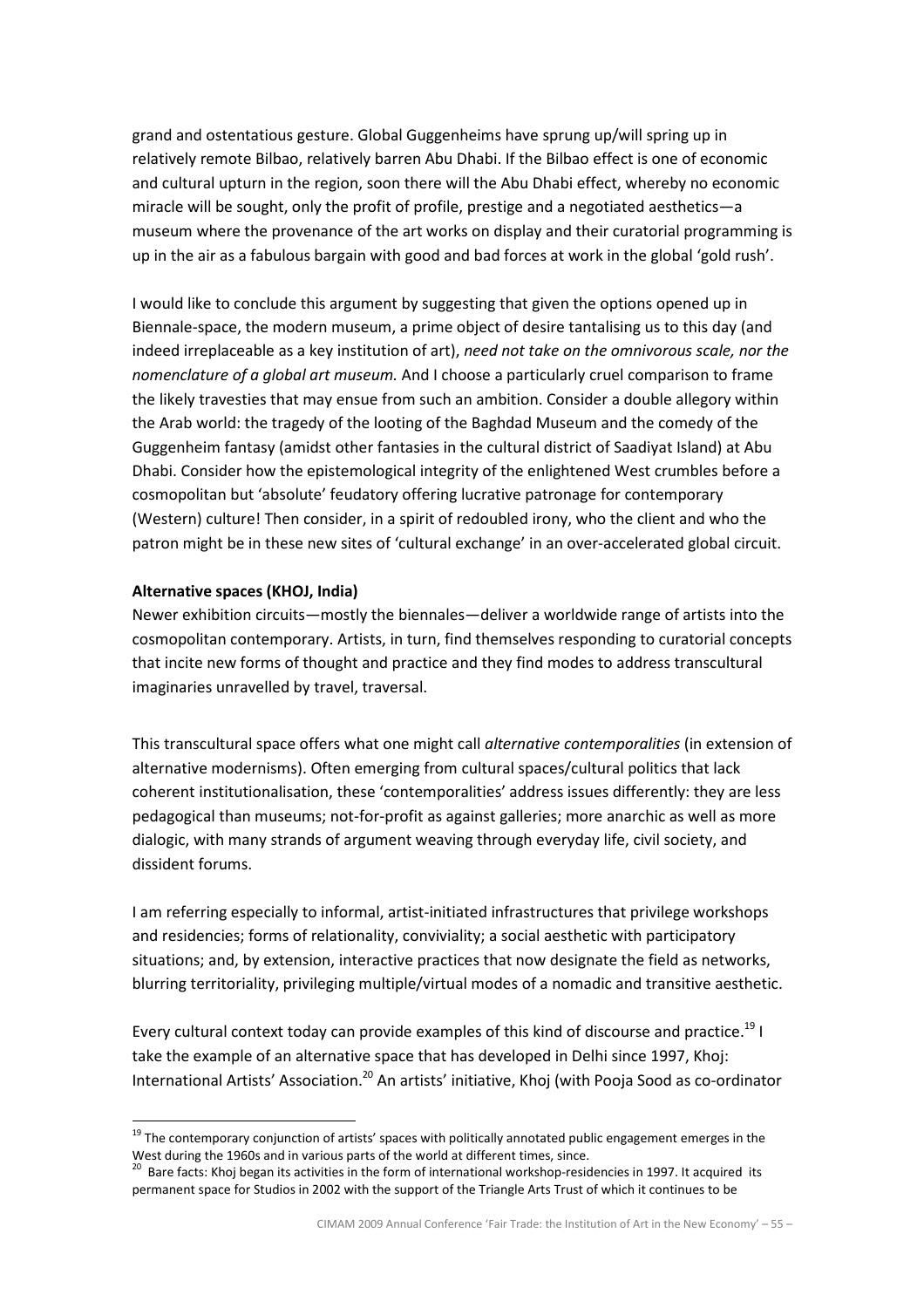and then director, her successive colleagues in the advisory committees, and the young Khoj crew) has galvanised international funding to become diversely experimental and evermore ambitious. Besides linking up various initiatives in India and South Asia, it has staged international avant-garde performance art festivals (Khoj Live!, 2008), supported large public art projects in the city, sustained research and residency for emerging curators. Further, the great variety of participating artists from around the world, provoke an imaginative rendering of the very term *alternative*, exposing for scrutiny its various forms and spaces: the differential ground between artists' collectives, communes and community arts practice; between art works in public spaces and public art projects; between site-specific works that are performative, provocative, and those that are interactive on a sustained basis.

Khoj has also opened up the debate on the premise of alternatives when the institutional structure is underdeveloped. Not conforming to an ideological brief, Khoj aspires to a praxiological rigour on the assumption that even sheer practice can push the resulting art work into a reflexive zone, and indeed, Khoj's own history—its ten years alive and kicking—has mapped new territories that can now be theorised. $^{21}$ 

As a typical nineties formation, Khoj emerges with an implicit mandate: to quizz the notion of 'absolute' freedom that artists have singularly claimed in the first half of the twentieth century; to interrupt the protocols of what may have been secret cabals of experimentalists by introducing equally pressing interventionist modes addressed to consciously gendered, multiethnic, multi-religious publics; to interpellate the experience of diverse citizenships and develop an aesthetic that is incorporated within societal/communitarian contexts.

We know of course that this very ethics poses something of a dilemma: the pull of neighbourliness and the push of the irreverent artist towards anarchist gestures and performed risk. Artists continue to seek representational value outside sanctioned representational norms; to allow meanings to slip through the gaps of cultural goodwill; to gain solitary visions, paradoxical manoeuvres; even to scuttle art's burden of social concerns. Most of us have divided loyalties on this question—of autonomy and responsibility—and we need only to acknowledge the potential of such informal institutions in their ability to stage these antinomies as creative options.

 $\overline{a}$ 

member. Its international activities include residencies for artists from Africa, West Asia, especially South Asia. Over the decades, Khoj has helped develop parallel artists' initiatives in Pakistan (Vasl), Shri Lanka (Teertha) Bangladesh (Britto), and Nepal (Sutra). Khoj is now helping to develop partially supported, ideologically autonomous, projectbased nodes in India: Khoj Calcutta, Desire maching@khoj, Guwahat, Khoj Kasheer in Srinagar, Khoj@1 Shanthi Road in Bangalore, and CAMP, Mumbai. See, Khoj: International Artists' Association website.

A ten-year reckoning of Khoj is now available in the form of an ambitious publication, Khoj, Harper Collins, New Delhi, 2010. It has detailed history of Khoj by Pooja Sood; four theoretical texts; interviews with lavish illustrations by one hundred and one Indian artists; glimpses of international participants' work, in between. See my essay, 'A phenomenology of encounters at Khoj', in the same volume.

<sup>&</sup>lt;sup>21</sup> There are now critics of the curricular attractions and of of the spectacularisation of alternatives offered by Khoj. This can overtake the very criticality that prompted the alternatives, it is argued. Newer artist-initiatives come to be postulated that wish to resist institutionalisation, to continue testing their agendas on new sets of marginal, ephemeral and dissenting platforms.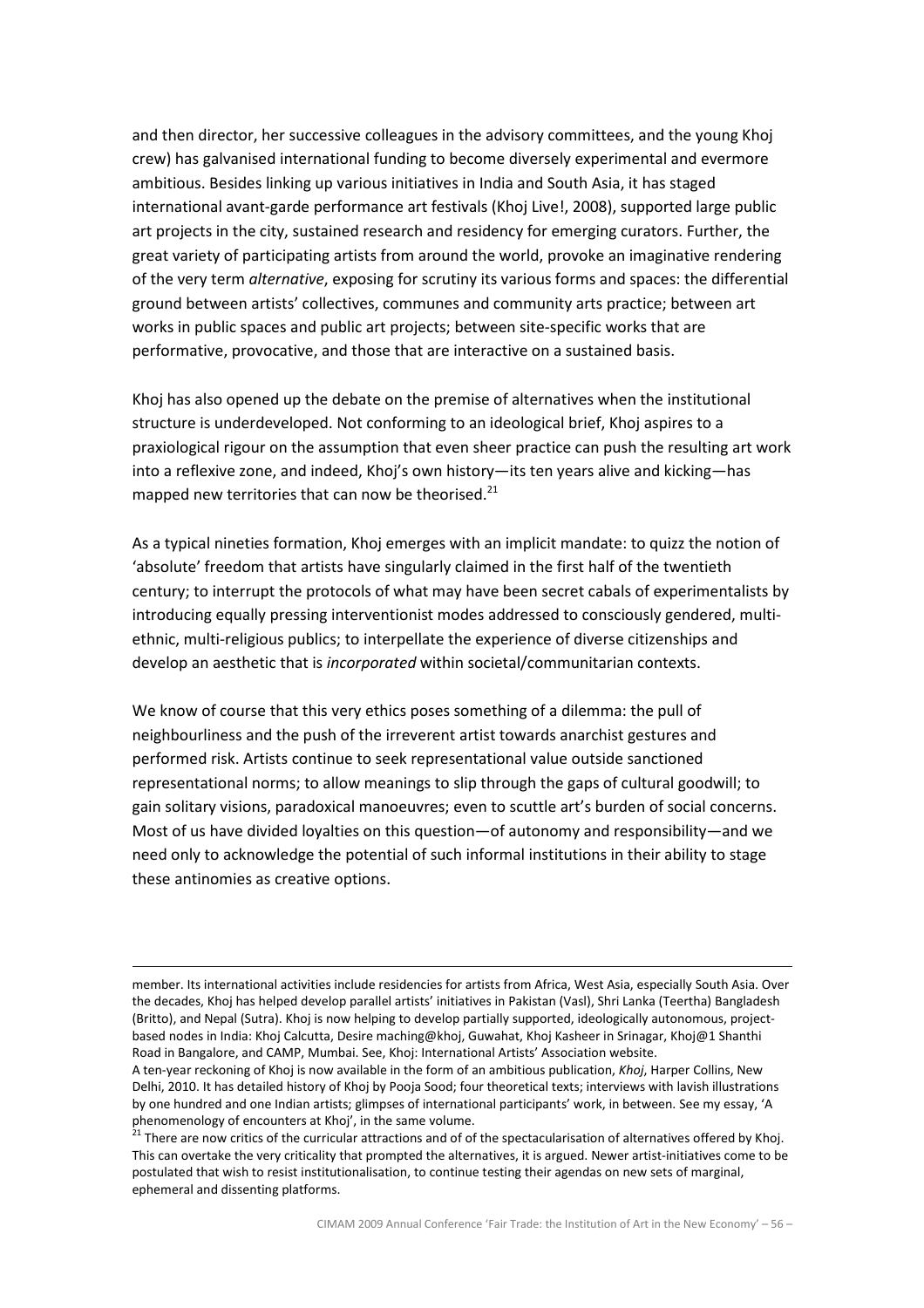Because they combine civil society transactions with what is undeniably a new aesthetic, high claims are staked via theory on such 'post-utopian' modes of imbricating art and life. Indeed, these interventionist/relational manoeuvres are now arguably on a par with the privileged site of the museum and even perhaps in proxy of art 'proper'.

#### In conclusion

I end with a note of self-irony. Where to look', I asked at the beginning of the presentation, and proceeded to lay multiple tracks so as to lose sight of the desired monument, to dislocate the centrality of the edifice that rises in the modern period and confirms the authority of 'art as institution.' The modern museum is the site where canons are established and wherefrom the avant-garde overtakes them; it is the site against which key gestures of iconoclasm are played out and where, in blatant contradiction of its historical premise, avant-garde art is 'enshrined'.

When there is no museum in sight or none that performs the function of briefing and debriefing the public in the paradoxical manoeuvres of institutionalised art history, the tracks I laid out can run aground. And here is when the 'outsider' status I assumed must shift from voluntarism to self-reflection: how much rhetoric of otherness, how many hypothetical alternatives will suffice to face the legitimate positionality of the museum fraternity that CIMAM represents.

Postscript: As it happens, my initial query and concluding paradox was addressed within the session itself by the perfectly pitched response of the assigned Respondent, Natalia Majluf, director of Museo de Arte de Lima (MALI), Peru. She built up a case for an appropriately modest, precisely motivated museum that sustains the poetics of real and imaginary distance, an outsider-insider status. Besides the 'case,' she offered a form of address before the aforesaid fraternity that looped in the irony of my elaborate elisions.

#### RESPONDENT

#### Natalia Majluf

Reading Geeta's paper and hearing it now, I was moved by the startling familiarity of her critical description of Indian art and its institutions. As I told her in one of our brief exchanges prior to this meeting, she could have simply replaced India with Peru and the text would have been a perfect account of the situation of modern and contemporary art in Peru, as it is surely an equally fitting description of the trajectories of art in the vast majority of countries where the museum as an institution, like modernity itself, is largely an incomplete project.

I can only agree with Geeta on her proposition that art institutions have been seriously unsettled; I truly don't believe (and actually don't want to believe) that the current situation 'may turn the museum imperative on its head', as she claims. For there is one important thing museums do that other spaces for contemporary art, be they cultural centres, kunsthalles, biennials, art fairs, artists' residency programmes or web-based arts projects, cannot do, and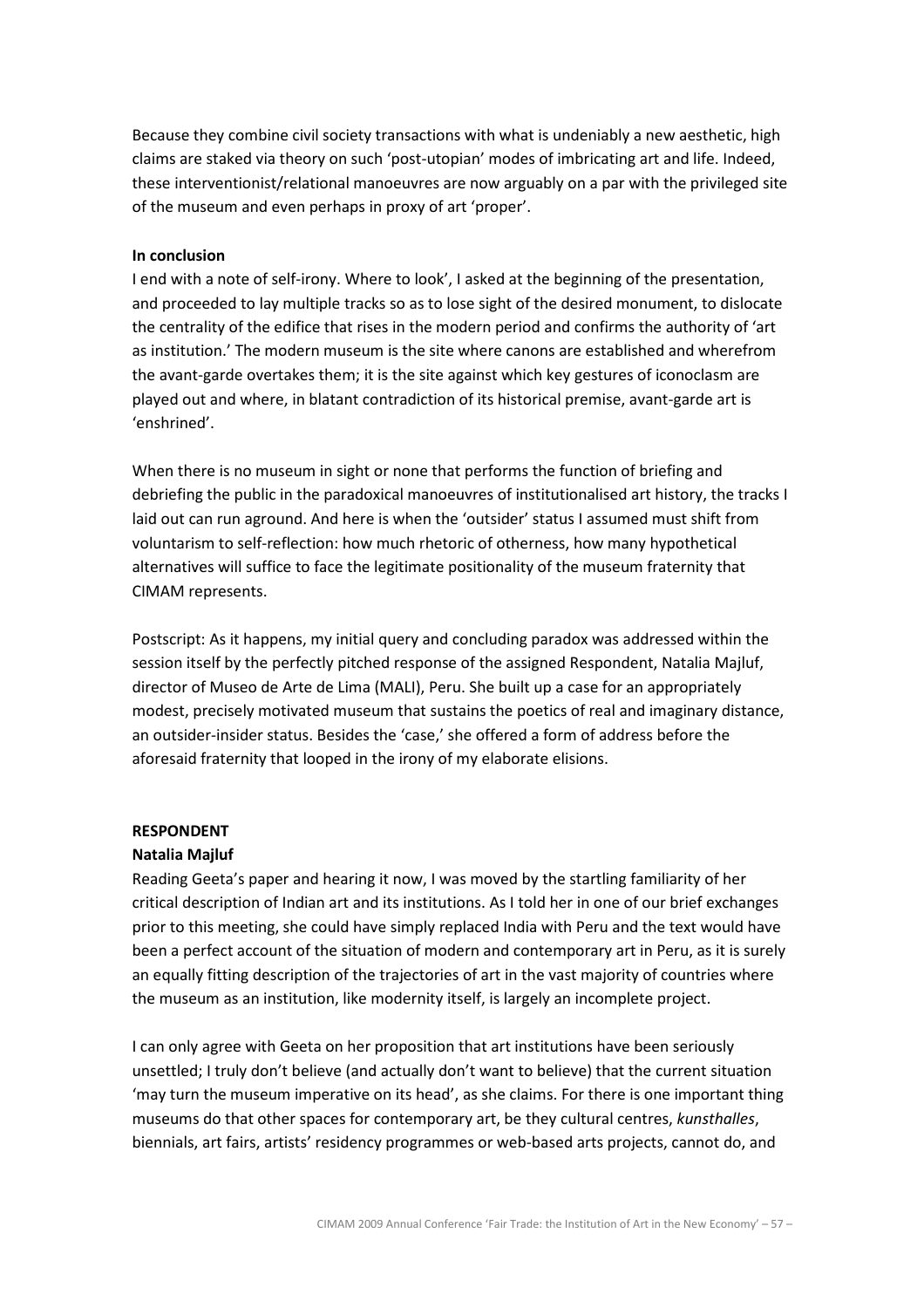that is to shape and preserve a collection of works and place it in the public service. The virtual world of post-modern media is not equipped to handle the materiality of art.

But as Geeta has remarked, and as we have been reminded time and again at this conference, the weakness of the museum is one of the consequences of the new scenario defined by a globalised art world. The art market today makes poorly-funded state institutions 'redundant' to cosmopolitan professionals, she states. Trapped by bureaucracy and strapped of funding, unable to compete with its patron-collectors, the museum moves slowly in the face of the accelerated rhythm of the art world. And to this reality we must add a factor that is even more critical—the devaluation of the museum, which, having lost its aura as a site of knowledge and authority, is beginning to be perceived almost as a kind of cultural charity.

How this situation has emerged is related to how a globalised art world has expanded through the workings of the international market. Over the past two decades we have seen a radical, wide-ranging and comprehensive rupture in the institutions of art, and unlike the modern revolution, this is not marked as much by a change in the forms of art-making as it is by changes in the sites of international distribution and exchange. What I would like to consider today, in the light of Geeta's paper and from my own regional experience, is precisely where the museum and local art production now stand in this process.

It wasn't so long ago that Latin America's systematic exclusion from the narratives of modernity still seemed like an irreversible fate, and there is perhaps no more fitting image of such an exclusion, and of the blindness of the modernist canon to cultural difference, than John Yau's evocation of Wifredo Lam's major painting The Jungle hanging by MoMA's cloakroom, literally on the margins of art and its history. In less than two decades we have seen a radical transformation in the piercing of the modernist canon and its paradigms of development, as a result of both an increasingly globalised art market and the sustained efforts of Latin American collectors in the United States and, more recently, in Europe. Yet the inclusion we fought for was as necessary as it was blind to the consequences of what it proposed, although in the process we forgot the sites of production, the locality of culture and the place of institutions like museums in this new field of production and exchange.

We cannot just lament the failure of museums in the periphery, or delude ourselves into thinking that the growing international visibility of regional artists somehow serves as an alternative. The issue is that peripheral production is now not necessarily located in the periphery. The access of a local artist or curator to the new global art market usually produces that artist's or curator's disengagement from the local scene, institutions and networks and, in the case of art, the price of success is often literally translated into impossible sums that effectively impede local institutions from acquiring works—a privileged form of deracination.

So I can only agree with Gustavo Buntinx's questioning of Glenn Lowry's wishful claim at the last CIMAM meeting that there is no longer a periphery, that major museums in the centre have moved towards a growing inclusion of the modern and contemporary peripheries does not mean that the situation of those peripheries has changed. Added to the modernist dream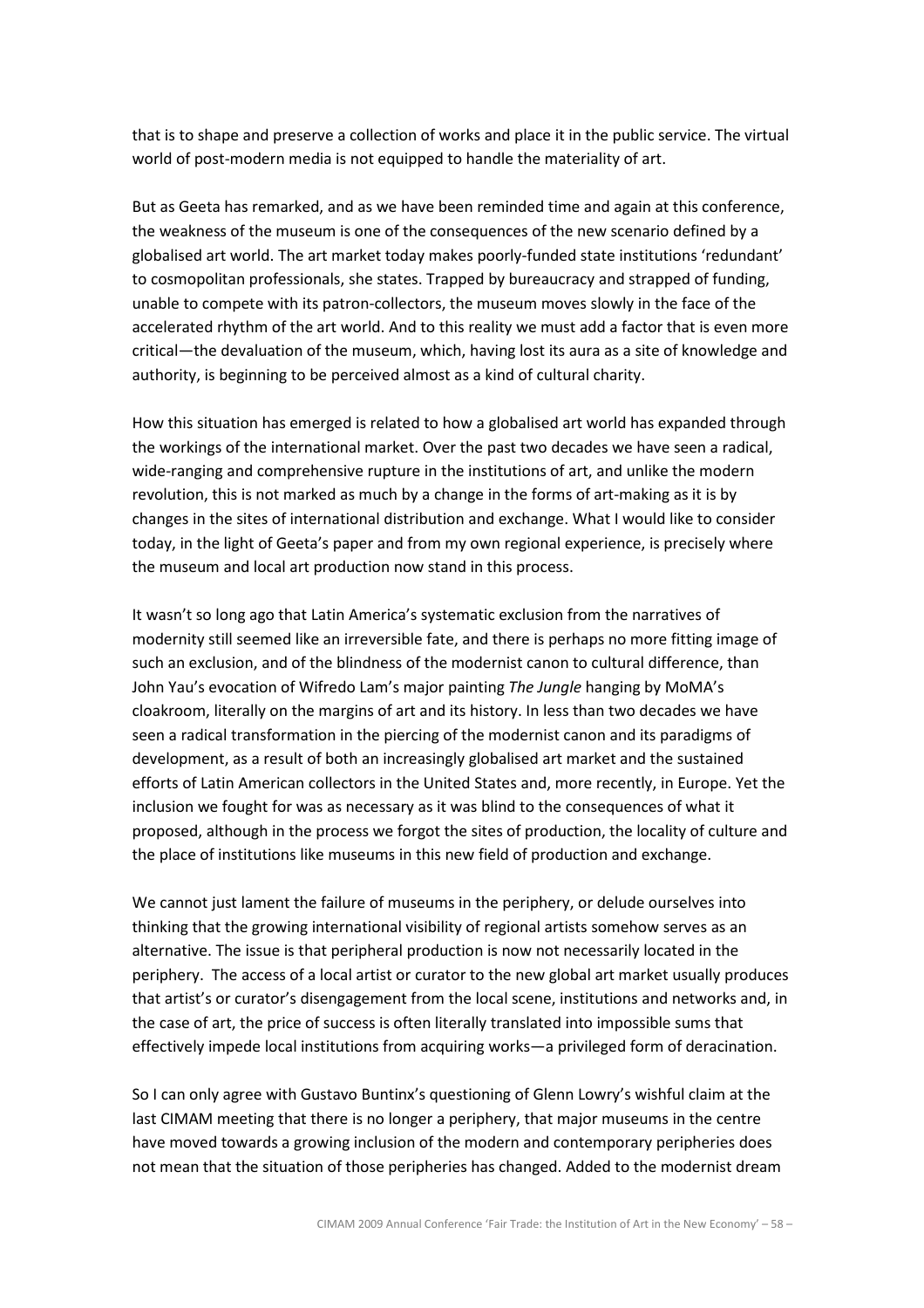of a universal language of art, we now have a global dream of a new kind of contemporary survey museum that can claim to collect the world. And we know that not all of us can collect the world. The Lams at MoMA may no longer hang by the cloakroom, but they are certainly not hanging in many Latin American museums.

The issue is not to engage in yet another round of MoMA-bashing (other major museums in Europe or America will do just fine), I would just like to point out that, for the moment, and until some kind of alternative is found, the terms 'global' and 'museum', when placed together, give shape to a curiously reconfigured form of the imperious universal survey museum, a format few off-centre centres may expect or want to achieve. Museums on the periphery have to understand exactly what the problems are and where new possibilities arise.

At the same time, we have to address the issue of a different political and geographic framework that remains firmly in place in this new era, one that, in our obsession with the global, has perhaps not received sufficient attention, and that is the status of the nation-state and its place in this new scenario. I suggest that the global art scene has managed to do something that not even global capitalism managed to achieve, and that is to dispense with the nation-state. And for us here, working mostly within museums, this is a crucial issue, as the nation-state remains the main framework for determining the economic subsistence, the institutional framework and the political functions of museums, even in societies like that of the United States in which museums are not directly dependent on state bureaucracies. The world of museums is not quite post-national.

Museums are, almost by definition, local institutions: they are firmly embedded in a location, tied to those buildings that are indispensable to house their collecting functions, and by the states and constituencies that shaped them in the first place. Luis Enrique Pérez Oramas has stated, quite rightly, that there is as yet no such thing as a global museum. The Global Art Museum at ZKM that Geeta has referred to is, from what I can tell, more a platform for discussion of the global than a global art museum. Pérez Oramas has consequently claimed that an opposition should not be made between global and local museums—as he rightly acknowledges, all museums are local and we don't yet know what a global museum will look like—but between locally centred and internationally oriented institutions, whose, 'local ambition' (I quote) 'builds up an international dimension'. Yet there is a flaw in his argument, for local ambitions usually face very real limitations, as attested by uneven development, unequal distribution of wealth and the one-way flow of funding in the museum world. The cost of being international is usually far too high for most museums.

The notion of 'fair trade' that this conference introduces therefore seems a very pertinent proposition. Yet as far as I can tell, fair trade in the non-art world functions largely through charitable organisations. There is no fair trade without economic aid. And what becomes very clear to most of us working in off-centre institutions is that the globalised art world has yet to produce a global philanthropy. Without it, there seems to be no clear path to follow towards equitable access.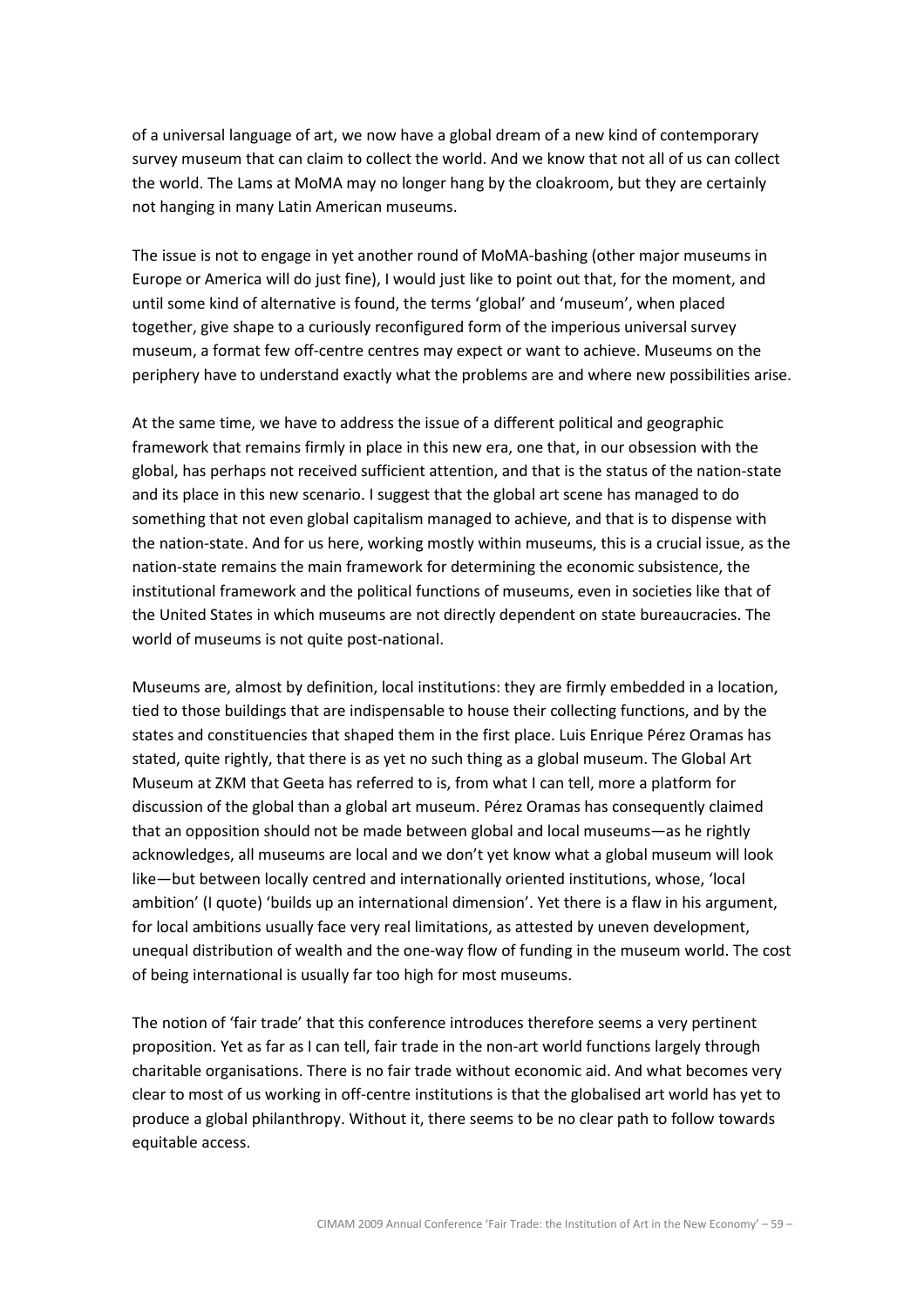Who sustains cultural exchange today? To see just how alive the nation-state is today in the geographies of art, we have only to look at the institutions that promote most forms of artistic exchange on the margins of central circuits—the British Council, the German Ifa and Goethe Institutes, the Spanish SEACEX, the Dutch Mondriaan Stichting, the Finnish FRAME, the French AFAA, i.e., governmental agencies of cultural diplomacy that, willingly or not, preserve and promote national conceptions of artistic value. Many a good thing, often a great thing, comes out of these foreign policy endeavours, yet it is hard for professional priorities to survive unscathed or local needs to be duly met by institutions that have other interests at base. Their budgets are very clearly defined by two predominant factors: the prestige that local venues may offer their artist-producers, and each government's foreign policy requirements, which are largely based on the promotion of the nation's business interests. The larger the economy of the local venue, the more significant it may be for a government's foreign policy of art. What are the alternatives? Don't get me wrong, I'm sure none of us wants to see the establishment of a supranational bureaucracy—a United Nations of art would in all likelihood be a true nightmare.

Geeta has proposed that larger regional circuits (the Asian circuit she discusses, for example) may be a key to the establishment of new sites for 'a productive ground for contradictions'. Yet regionalism exists largely in a space rarely accessible from within local museums. Latin America, for instance, exists as an institutionalised cultural formation in the US academy and museums in a way that it does not exist in Latin America. It is a concept, not a political reality, not a tangible interlocutor, and is harnessed only with difficulty into the praxis of art. There are of course networks of artists and curators that do engage in regional problematics, but this discourse is very often forged in the very spaces of the new globalised market. In terms of museum practice, it is still largely ineffectual. And I would be interested in hearing more from Geeta of how the regional banner works in the Asian case.

And so the nation remains a defining factor in museum practice, whether we like it or not. Museums of modern and contemporary art were built on a different tradition, however, one which is heavily infused with the utopian universalism of modernity. This may explain the failure of modern museums in countries where state limitations and nationalist imperatives drive museum-building, for such universals are rarely funded by states that need to justify spending to constituencies through the discourses of state nationalism. This may again explain the continuing difficulties of the contemporary museum on the periphery, where justification for assigning resources towards the realisation of an international ambition is strictly determined by the lack of sufficient justification in the face of both state policies and economic considerations. This in fact is a determinant issue in the double standard of global business philanthropy. The local offices of global businesses that support the arts in their countries of origin have different agendas, which are more directly tied to the expectations of local governments and tend to promote the idea that culture is not a priority in emerging economies. So global businesses tend to act in response to local demands even more strongly than to their stated global policies. With extremely few exceptions (the Prince Claus Fund among them), culture is not a priority either for foreign aid policies, international foundations or global enterprises.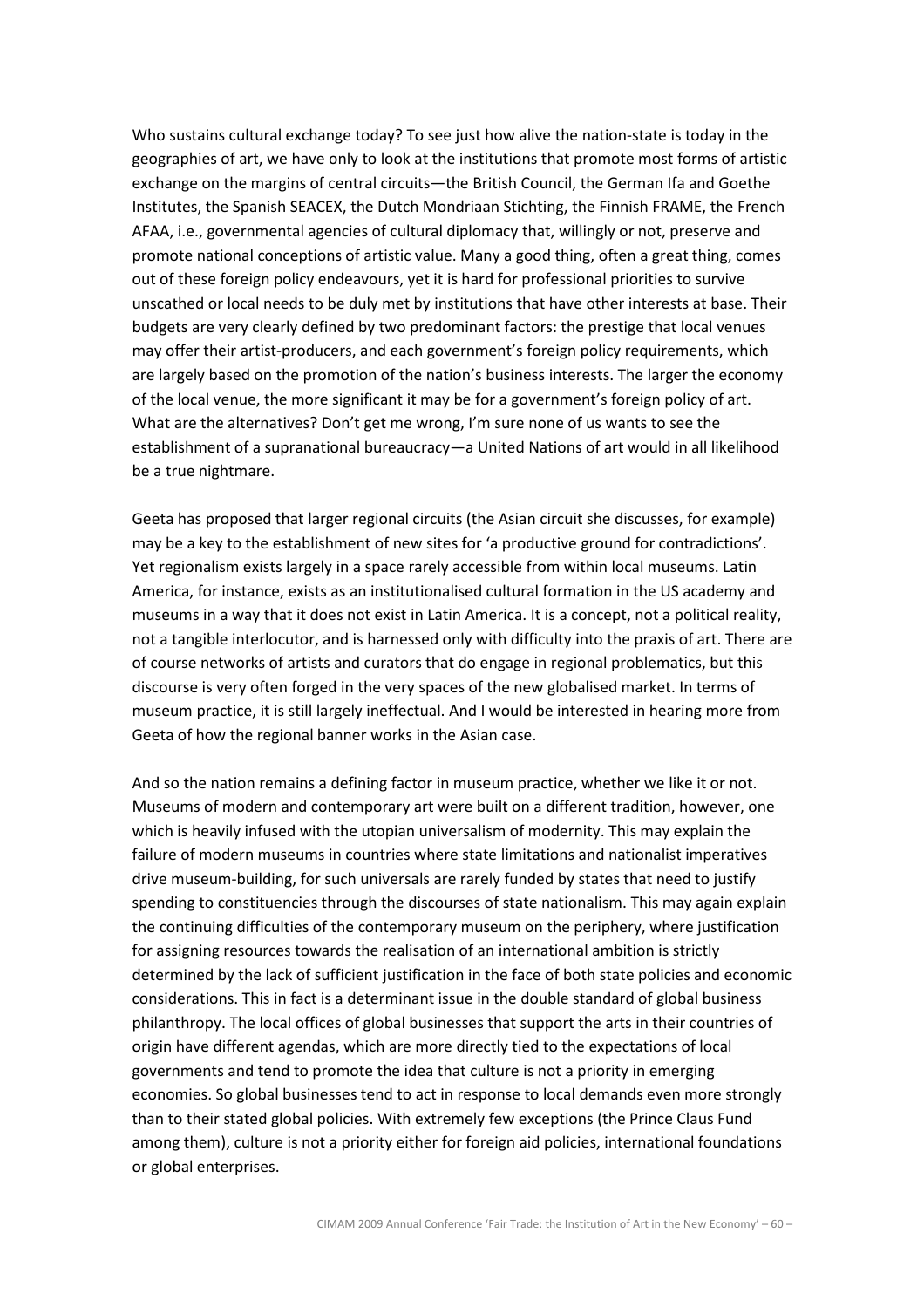So the question finally is whether peripheral museums are to be caught only between a salvage anthropology and a cosmopolitan mirage. What are the conditions for a public sphere for art in this globalised scene? Is it possible without museums? What kind of community will globalisation produce on the margins of the nation-state and beyond the purview of the market and the media? Or rather, is there perhaps something to rescue from what we perceive as the outmoded local museum. Is it outmoded?

One thing the local museum can do far better than any other institutional framework for the visual arts we know is to foster a public sphere. The physical materiality of museums forges a necessary relationship to particular communities, establishing the possibility of more precise demands of accountability, becoming a space for debating the specific needs of groups within society and making a pertinent politics possible. Global space is largely run by the market; it is a site for the circulation of commodities, one that cannot escape the banality of a communication network run by transnational media.

It is very difficult to preserve the museum as a site of exception and resistance to the market and private interests, to grant it a space to resist the coercive philanthropy that Osvaldo Sánchez has rightly questioned. Yet the local museum is, in the final analysis, the requisite precondition for any sort of international exchange.

I have been referring to museums as local institutions because I believe that this is the most appropriate term from which to think out the museum's possibilities in this new era. It is from the local that we can devise ways of engaging the global art world productively, but also reflect upon and contest the imperatives of national and official state ideologies.

And if we think of local and international communities as opposed to national and global communities, we can begin to imagine something different. One possibility that emerges today is the constitution of specialised communities of knowledge in an international scenario, one in which, due to the new relevance of the increasingly international purview of central institutions, local knowledge becomes not only necessary but also indispensable. This is a strength and a possibility for local museums. Let us consider some recent initiatives that are bringing together large central museums and institutions on the periphery. I am thinking for example of the participation of MACBA [Museu d'Art Contemporani de Barcelona] and MNCARS [Museo Nacional Centro de Arte Reina Sofía] in the Southern Conceptualisms Network, the Documents of 20th-Century Latin American and Latino Art, led by the Houston Museum of Fine Arts, or recent projects promoted by the International Network for the Conservation of Contemporary Art. These work specifically through the constitution of specialised international communities of knowledge. For such initiatives actually to become productive locally, we need to have strong institutions. That is the only condition that will make us into something more than mere scouts or informants, or the subjects of patronising pedagogical models. However, local institutions can only be built up locally. In other words, their strength depends on their ability to harness local energies into the production not of mammoth buildings, but of a mission that is relevant to particular publics.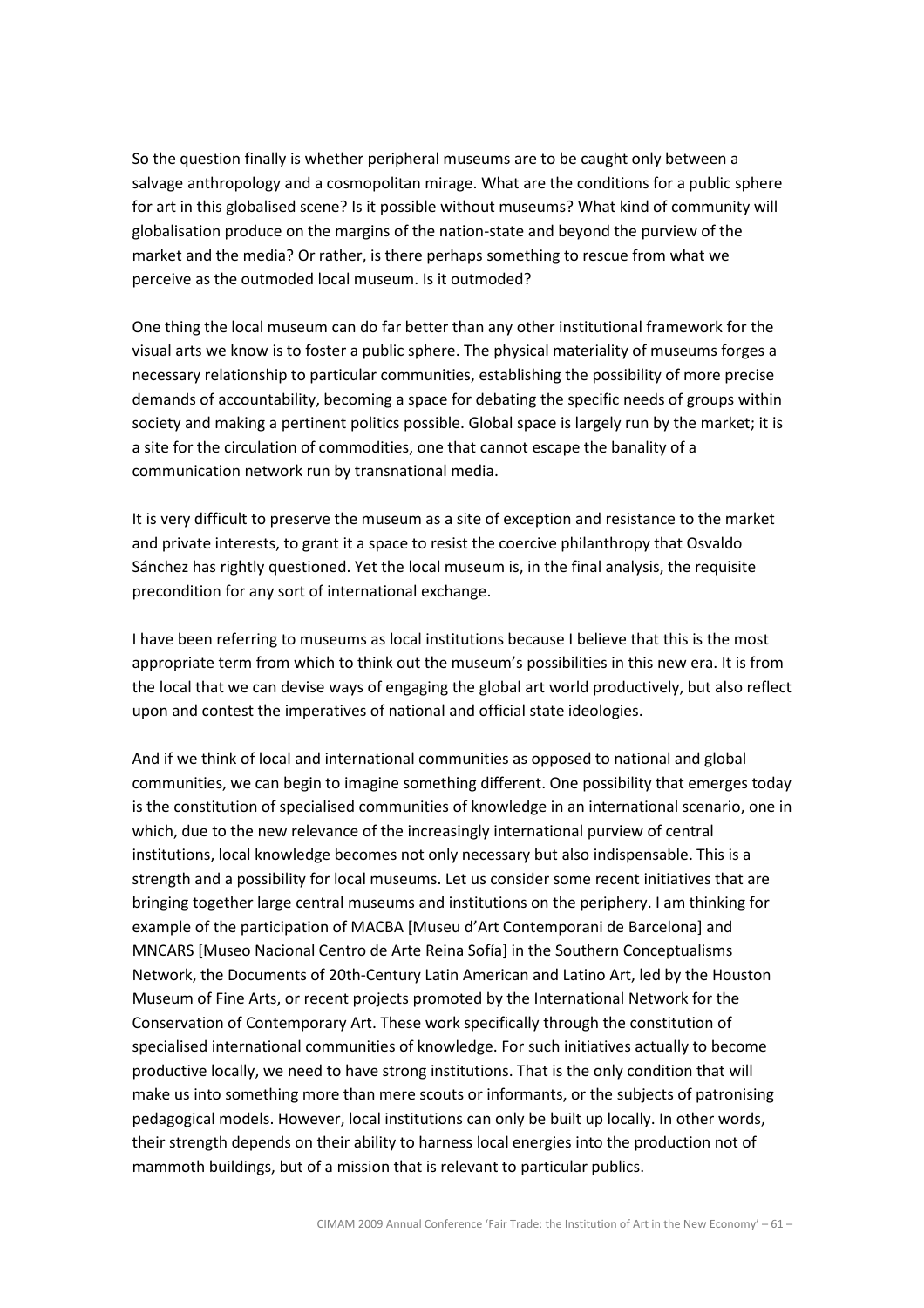And this is possible. As regards the situation in Peru, I can say that over the last decade a number of institutions, such as Gustavo Buntinx's Micromuseo, the artists' space Espacio La Culpable, the cultural association working with new media and artists' projects ATA, Alta Tecnología Andina, or my own museum, working independently and often together, have rather quickly been able to build up new possibilities, both for local art production and for a growing internationalisation of art in Peru. Where there were no collectors, now there are a number of individuals who are active in the arts internationally, although their ambition is largely based on their association with local institutions. A significant part of the most important works produced over the last half-century are now in local collections, making new conditions for public access and critical reflection possible. It is by no means a perfect scenario, but this collective endeavour has at least strengthened the possibility of harnessing international movements to serve local agendas.

So perhaps we could see the localness of museums in a more positive light if we were to imagine a vast network of local nodes forging dynamic spaces for the construction of relevant communities, placed in the service of the particular interests and the needs of specific audiences, rather than endorsing chauvinistic notions of the nation. Their institutional strength, the interest of their programmes and their professional rigor are the only certain base that will allow local institutions a larger role in fostering a more egalitarian framework of international exchange and a greater relevance to their audiences.

We obviously cannot exactly counter the art market—we lack the strength and the resources to do so—but we can find ways of making it serve local agendas by strategically tapping the movements of the global art world, as Cuauhtémoc Medina has keenly suggested. We can also engage the very issues that define their problematic status, serve as forums that can make global issues locally pertinent, and grant local issues a new visibility. Above all, we can work towards the fulfilment of the museum's basic function, which is to forge a public sphere for art. So, my answer to Geeta is that where there is no contemporary museum in sight we need to build it ourselves, not as a response to global branding initiatives  $\dot{a}$  la Guggenheim, but strategically and critically, to meet local needs and to give local audiences a more equitable access to the art of our time.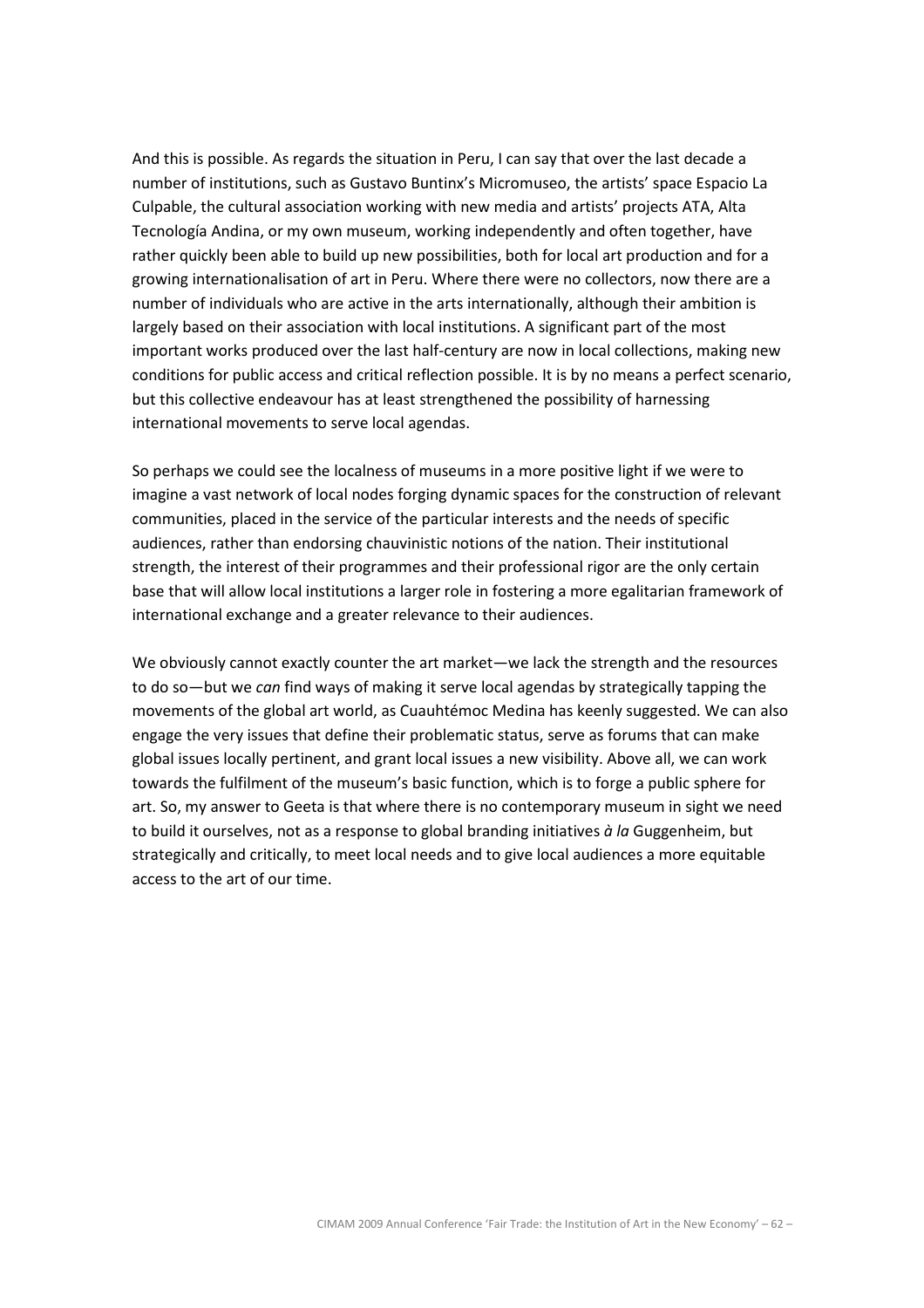# CONCLUSIONS AND CLOSING REMARKS

# Bartomeu Marí

I have gathered a number of ideas and statements put forward by the members of the group, which I find significant, as they have elaborated different issues of common interest focusing on the relationship between private and public at a time of changes in the economic and financial environment.

In the first place, the fact that museums in Europe seem to be more and more dependent on the private sector. The relationship between the private sector and public institutions like galleries and museums is changing hugely all over the world, and we have varying definitions of what public and private mean in different cultural contexts.

Secondly, we discussed the situation in Mexico and asked whether museums really suffered the consequences of markets crashing, how this was no longer a question of lack of money but of a lack of ideas. We saw how artists are beginning to find alternatives to their traditional relationship with the art market and institutions in order to function within the new situation. The present crisis is one of many to come, and is a great opportunity to show and explain how and why art continues to be relevant in an age of global needs and demands.

Thirdly, we asked whether museums had to undergo any change, to what extent they should vary their institutional behaviour or should modify their role. Museums in Mexico should probably take more pride in their independence and their innovative capacity, even though the relationship between the public and the private sector is not articulated as such. Another consideration was the responsibilities of museum directors in deciding how these changes should be produced as regards public funding policies.

Finally, I would also like to draw attention to the Spanish Association of Art Museum Directors (ADACE), a civil organisation that has proven instrumental in changing the way museum directors are chosen to favour public competitions instead of political nominations. This is an example of our responsibilities and potential as museum professionals.

# Inti Guerrero<sup>22</sup>

l.

Robert Fleck: I led a group together with Sofía Hernández and I must say that discussions were very intense, particularly yesterday, and I think we were very happy with the situation of talking to people from so many different countries. Around the table sat colleagues belonging to different generations from Argentina, the United States, Georgia, Germany, Brazil, Croatia, Great Britain, Australia, Finland, the Netherlands and France. This was perhaps a unique occasion to have an informal discussion with colleagues from such different countries.

Today, the four interventions of this morning, especially, as mentioned, Natalia's presentation, have helped us to see our situation in a more defined way. Yesterday the debate was very

<sup>&</sup>lt;sup>22</sup> CIMAM has not been authorised to publish the transcription of Inti Guerrero's oral presentation.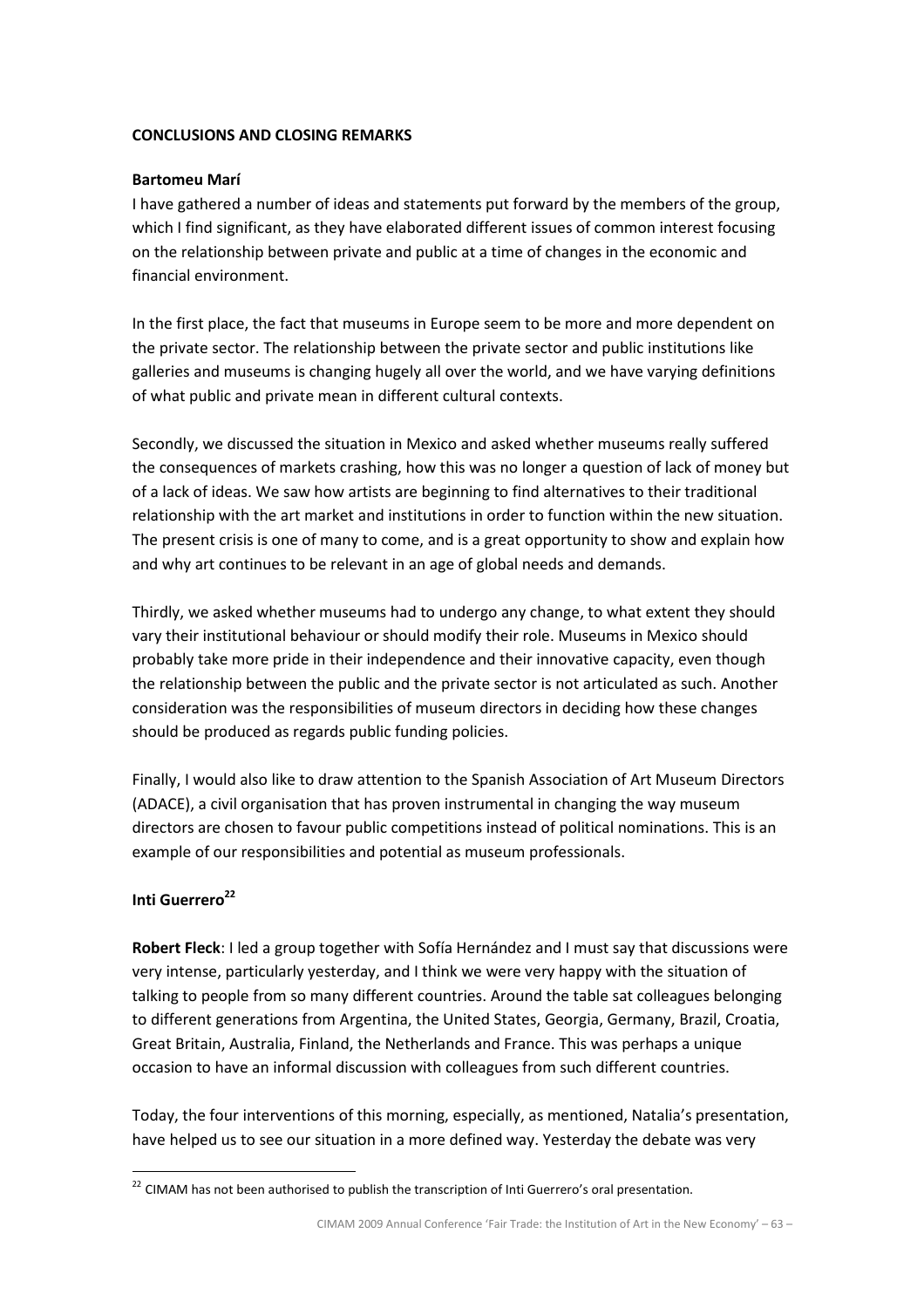different because we began by discussing the financial crisis and then other crises faced by museums today. In relation to the financial crisis, we discussed certain precise cases. One interesting example of public-private is the case of the Museo Tamayo here in Mexico, a museum founded by a private collector, run privately with private funds and sponsors, which was subsequently nationalised following the founders request.

It is interesting to look at the different strategies of collectors, even those of the patrons of CIMAM, who are also asking for the nationalisation of their collections, because in many parts of the world the relationship between public and private is usually seen as a reinforcement of the private sector, but this is not always the case. The Museo Tamayo is also a very interesting example of a state museum that is also a foundation [the Olga and Rufino Tamayo Foundation], and the foundation helps to solve some problems that arise due to the bureaucratic organisation of state museums in general.

The second case we were discussing yesterday was the situation in Georgia, at one specific moment, and the Baltic states at another. Georgia actually has an international funding system that is functioning quite well, while in Lithuania and Estonia, where the art world was booming some years ago, as a result of the huge economic crisis international funding shifted to other parts of the world. So, our conclusion is that international funding is of utmost importance for many different countries, but it can also be dangerous as international organisations and influential states may decide to give support to other countries for political reasons.

It is finally time to see things differently, change our habits, spend less money on insurance and shipping, and devise programmes that don't need insurance and share them. The question arose of whether CIMAM should make an appeal for this, have practical activity, a network platform, and I think we all agreed that it should, for instance, in order to share costs.

The second crisis we discussed was that of the independence of centres and their programming. We have seen a number of conservative reactions on the exhibitions proposed by museums, in particular in the case of Bordeaux, where charges were brought against three colleagues of ours, Marie-Laure Bernadac, Henry-Claude Cousseau and Stéphanie Moisdon, following the exhibition entitled Presumed Innocent: Contemporary Art and Childhood organised at the CAPC contemporary art museum. CIMAM is effective publicising cases as such where autonomy is attacked.

Another aspect questioned is whether this censorship is the expression of another conservative moment or the reaction, or the effect, of a larger public, a larger audience. New publics and broader audiences also create new reactions, and we need to think very carefully about content and education for new audiences and generations.

Kwok Kian Chow: We are Group Four, which comprises museum professionals from Mexico, Peru, Colombia, Brazil, United States, Spain, United Kingdom, France, Denmark, Belgium, Japan and Singapore. We greatly treasure the opportunity of this international gathering for us to share our mutual concerns.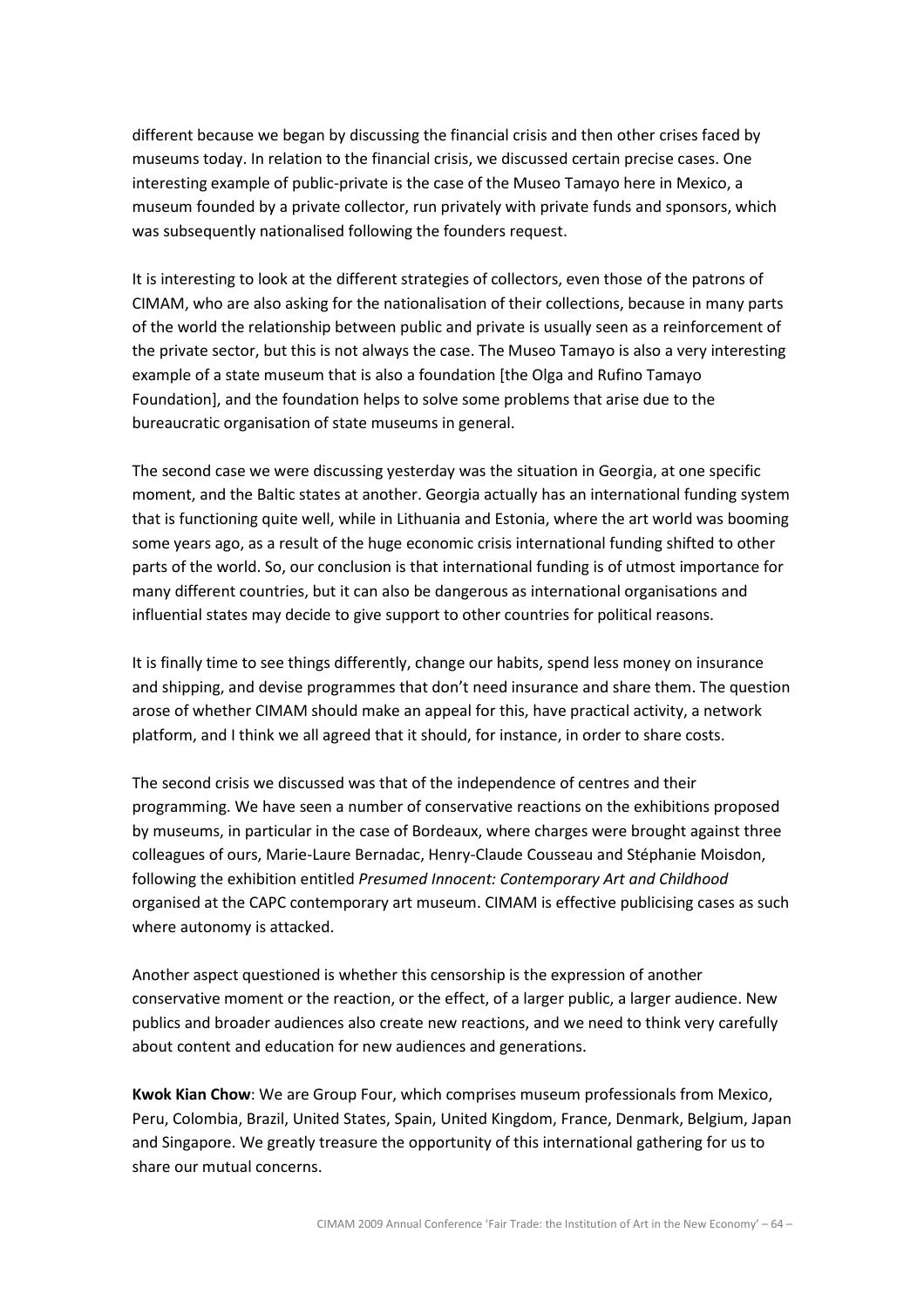Yesterday we discussed four main points. Point number one was the notion of 'crisis'. This was firstly considered in terms of the recent financial crisis. Many museums have to work within great financial constraints and we need to find ways to solve these problems. We also looked at crisis in philosophical terms, stating that crises have always existed, in fact they are very much a part of the awareness of museum professionals. We went on to consider whether we would still be asking ourselves the same key questions about museums that we need to ask now if the current sense or state of financial crisis did not exist, and consequently, whether crises at a given point in time can actually encourage us to ask such pertinent questions.

Point number two was this very gathering of international museum colleagues The ability to share our concerns as museum professionals encourages and empowers us, and we wondered whether CIMAM could continue to play such a pertinent role in facilitating international museum discussions.

Point number three was the number of organisational changes in museum re-structuring, such as the amalgamation of different institutions to produce larger ones. These exercises are predicated on competitive and administrative considerations and may not be founded on curatorial concerns, so it is all the more urgent for international forums such as this one to reflect on the museological and curatorial implications of such organisational changes.

Point number four was the need to really think about programatic changes in museums, to conceive new forms of meaningful collaboration, either as a response to crises or to forms of new collaborations. We need to be creative and think up new ways together.

These were the four main points discussed by Group Four yesterday. Now we will move on to the points discussed today.

We appreciate the opportunity of attending an international forum such as CIMAM to help us move beyond bilateral relations between institutions. These should not be the only basis for museum exchanges; international and multilateral exchanges are undoubtedly beneficial, and this is where CIMAM and other international organisations can certainly play an important role.

Such a role will have a number of implications. Firstly, it will lead us to consider museum premises, procedures, protocols and the need for international sharing and references. Secondly, it is pertinent that we share project ideas at the point of their initiation and not just exhibition projects that have already been packaged. Individual curators and museum professionals should be the ones proposing and discussing these concepts and curatorial ideas, which may lead to important projects instead of having everything predetermined by extracuratorial considerations. Thirdly, we should exchange collection information other than databases that will facilitate new curatorial thinking about possible programmatic changes. Lastly, as regards the existing projects there is a broader platform for discussions and sharing, so as to generate a corresponding curatorial discourse.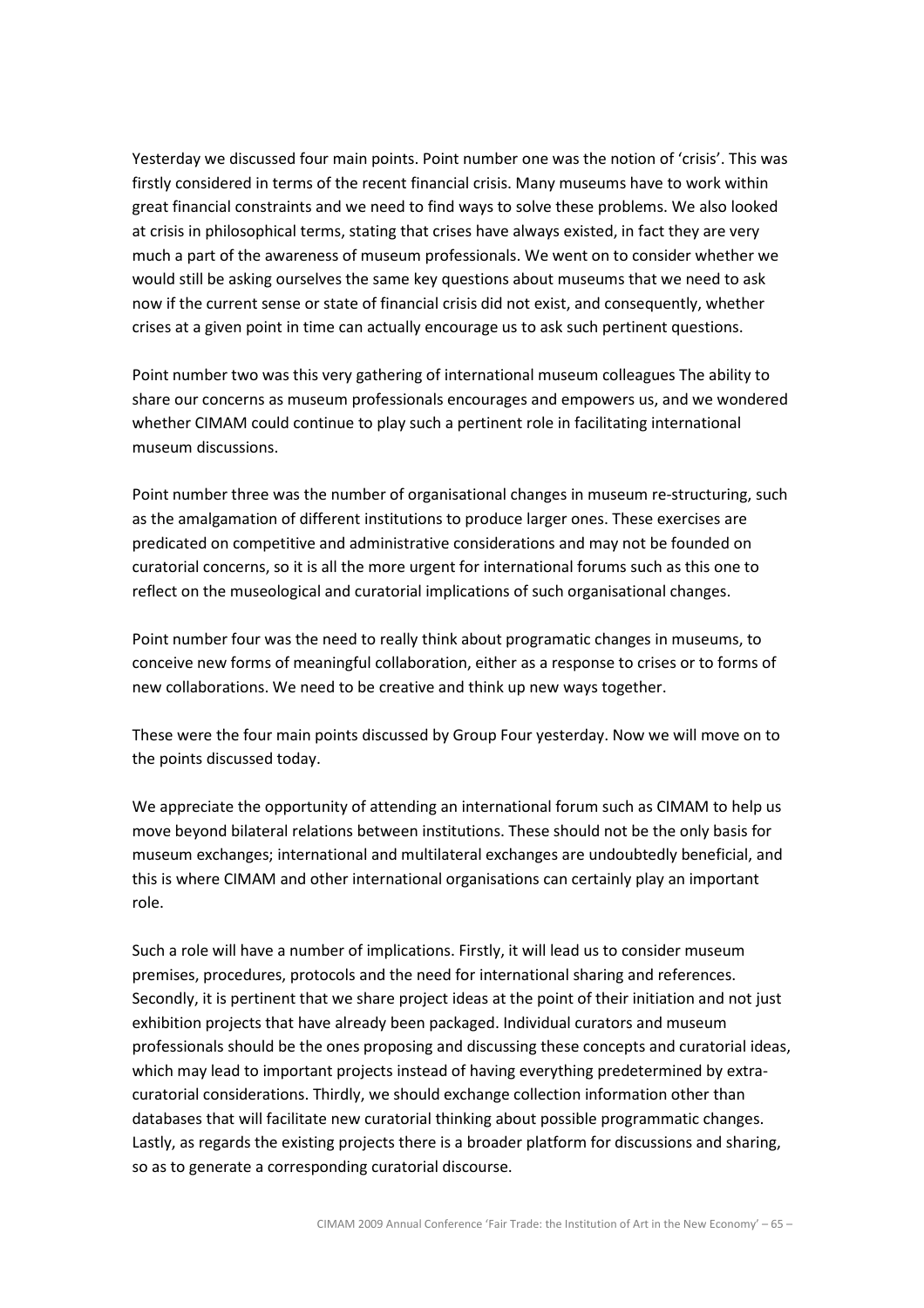Gabriel Pérez-Barreiro: I led Group Five together with Sabine. The first point was quite similar to the one discussed by Group Four, the analysis of what we mean by crisis. More than just an economic crisis, this is really a socio-political, and perhaps more importantly, a philosophical crisis. This prompted a discussion, in particular of the second point.

Osvaldo Sánchez's address was analysed, in which he complained about the inability to create crises because the extreme stability of the administrative structure hinders any movements forward. I asked whether the task of the museum was to generate crises—museum directors may actually consider that generating crises is a part of their job in advancing the museum as an institution. So we should not be surprised by crises, but should instead really consider them a part of our job description.

Another role played by the museum is that of re-contextualising and regenerating meaning, but as it also has a responsibility towards the heritage in its care; we could say that the presence of stable aspects helps keep a balance. Museums are therefore always torn between the need to change and the need to preserve a certain stability.

The second point was whether art itself was more than the objects in museums. Art works are created by unstable process and it would be totally inappropriate for those institutions in charge of looking after them to take the notion of crisis too seriously and end up withdrawing the works from their collections.

The third point was the importance of achieving the power to generate new situations and knowledge at all levels within the institution, including, but not only, at the directors' level.

The fourth point was the public nature of museums and how we can deal more specifically with their public functions.

Finally, the fifth point had to do with this question of fair trade, in other words, the existence of other forms of exchange.

Patricia Sloane: Trying to find the common ground of the four discussions generated by the four speakers yesterday, we realised that there was much antagonism between the speakers and that antagonism should be a part of our dynamics. In this kind of conference, it is very healthy to have large, more corporate institutions represented alongside self-generated and self-funded smaller institutions, and for these to strike up a dialogue. It is very important that this antagonism be a point of tension between alternative structures and practices.

We also discussed similarities [between organisations], and concluded that the main similarity is the current crisis experienced by art institutions, one of the many crises in today's world. We believe that we have an ethical obligation to discover alternatives and new models for artistic institutions without losing sight of the essential ingredients of art as we understand it today.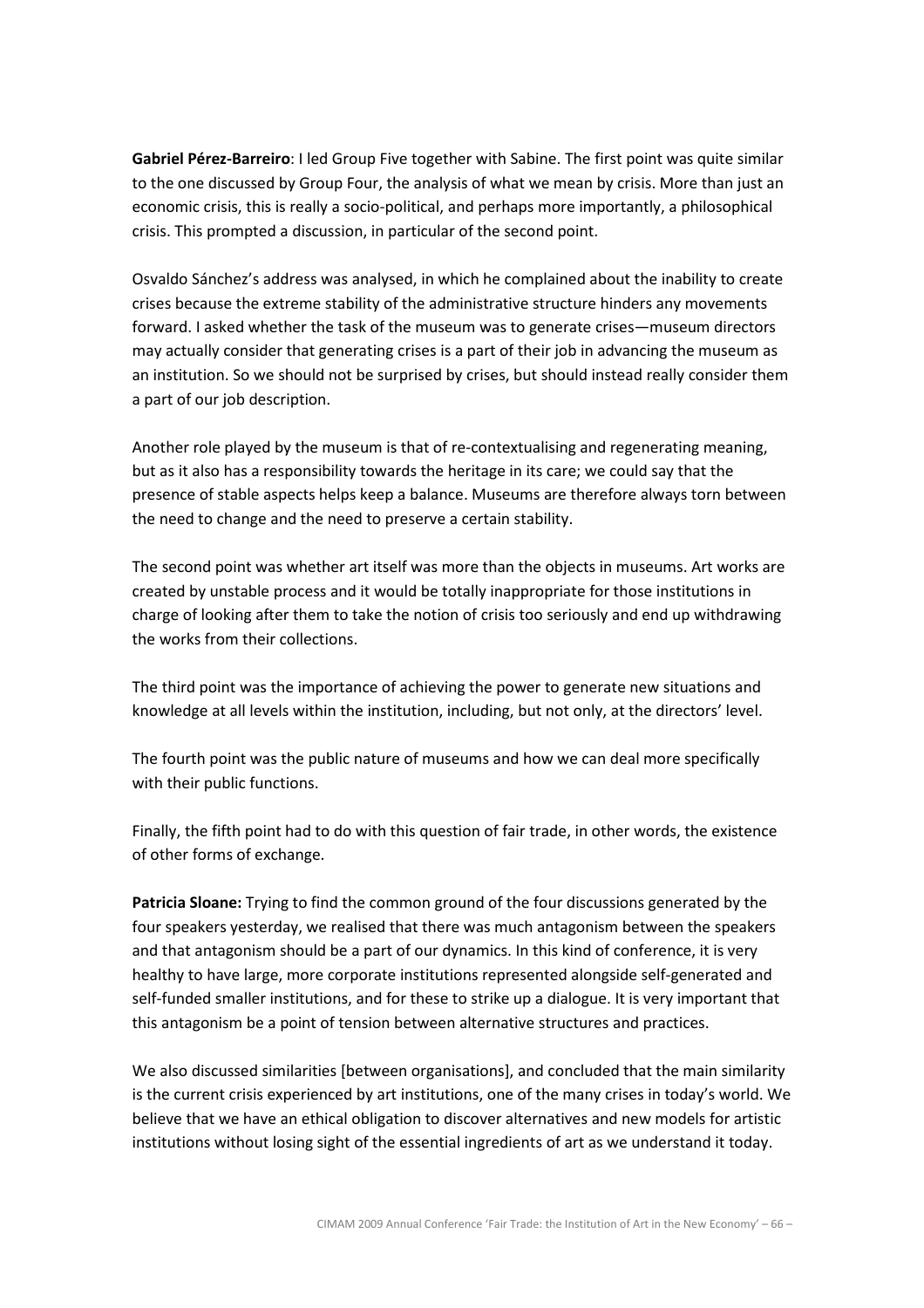Art's relation to the market was also a point of discussion, as part of a future conference. The new model of museum should focus on the production of knowledge and education as well as artistic practice. We feel that the centre has created a very antagonistic model; we spoke about it and re-evaluated it, and agreed with Natalia's decision of giving more importance to the local, and with Zdenka Badovinac's proposition of a local-local narrative leading to a multitude of narratives that can be articulated and negotiated in search of quality in local dialogue.

This led us to another consideration, which is basically how to discover common ground between these different social-political regions; how to work together and find a common place from where we can create jointly. We also discussed who writes history, who produces knowledge and how it is shared, and concluded that one area of common interest is that of the archival materials of each art form, so that rather than negotiating exchanges of collections we could negotiate how to share our histories and knowledge. This would truly be an ambitious global project, and I think that CIMAM would probably be very good at articulating this proposal of sharing archives between art institutions.